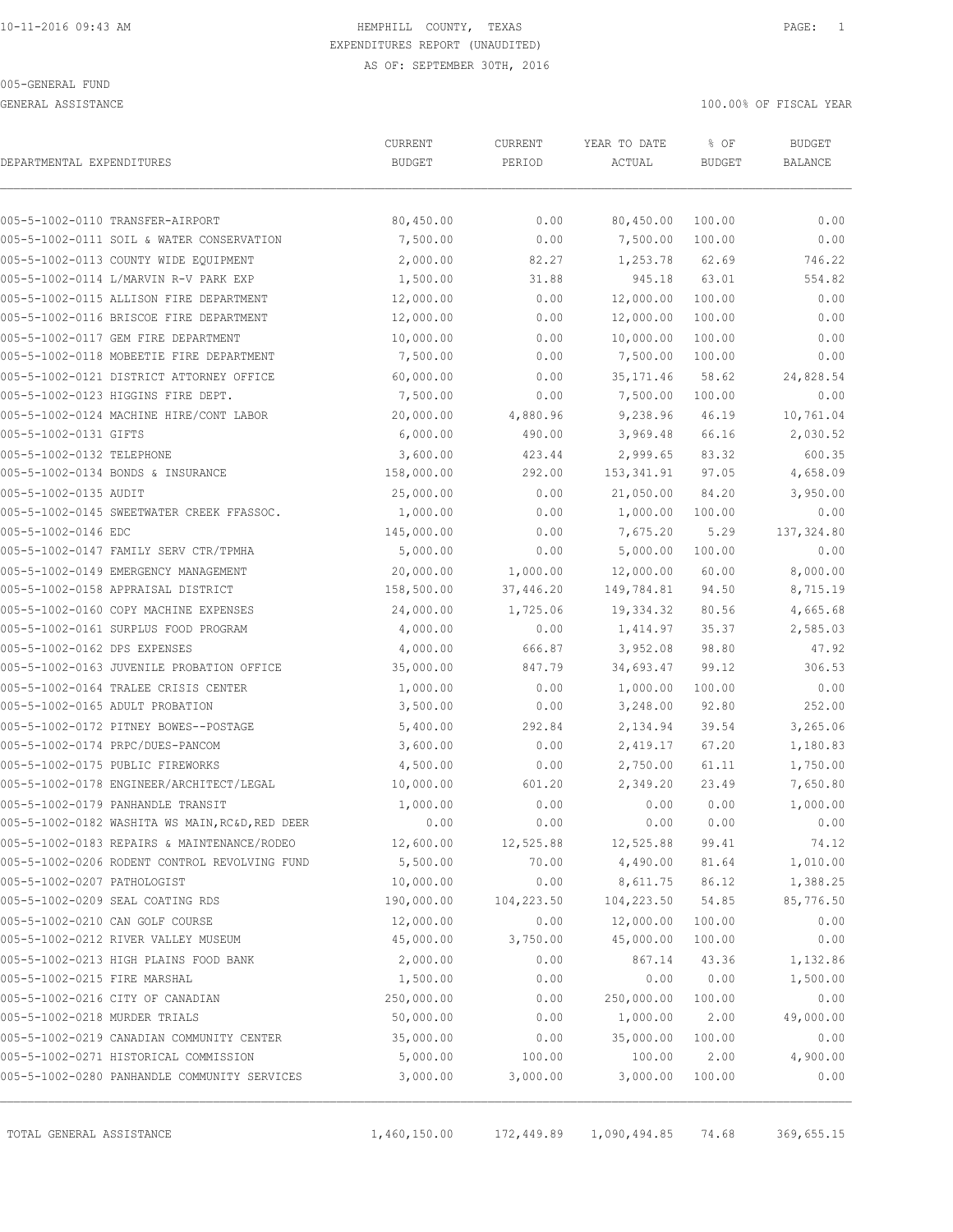COUNTY & DISTRICT CLERK 100.00% OF FISCAL YEAR

| DEPARTMENTAL EXPENDITURES                     | CURRENT<br>BUDGET | CURRENT<br>PERIOD | YEAR TO DATE<br>ACTUAL | % OF<br><b>BUDGET</b> | <b>BUDGET</b><br><b>BALANCE</b> |
|-----------------------------------------------|-------------------|-------------------|------------------------|-----------------------|---------------------------------|
|                                               |                   |                   |                        |                       |                                 |
| 005-5-1510-0090 CO & DISTRICT CLK             | 57,165.00         | 4,751.14          | 57,165.00              | 100.00                | 0.00                            |
| 005-5-1510-0094 DEPUTY CLERK-GANDARA          | 37,230.00         | 3,227.50          | 37,230.00              | 100.00                | 0.00                            |
| 005-5-1510-0095 DEPUTY CLERK-WITT             | 37,230.00         | 3,227.50          | 37,230.00              | 100.00                | 0.00                            |
| 005-5-1510-0096 LONGEVITY                     | 500.00            | 70.00             | 500.00                 | 100.00                | 0.00                            |
| 005-5-1510-0097 CHIEF DEPUTY CLERK-GUERRERO   | 39,140.00         | 3,399.16          | 38,992.58              | 99.62                 | 147.42                          |
| 005-5-1510-0098 PART TIME                     | 10,000.00         | 0.00              | 6,586.90               | 65.87                 | 3,413.10                        |
| 005-5-1510-0101 SOCIAL SECURITY/MEDICARE      | 13,900.00         | 1,028.51          | 12, 313.17             | 88.58                 | 1,586.83                        |
| 005-5-1510-0102 RETIREMENT                    | 34,000.00         | 2,965.10          | 34, 253.61             | $100.75$ (            | 253.61)                         |
| 005-5-1510-0103 GROUP TERM LIFE               | 600.00            | 47.44             | 565.24                 | 94.21                 | 34.76                           |
| 005-5-1510-0104 GROUP INSURANCE               | 30,000.00         | 2,570.32          | 31,360.40              | $104.53$ (            | 1,360.40                        |
| 005-5-1510-0105 UNEMPLOYMENT INSURANCE        | 1,000.00          | 0.00              | 91.79                  | 9.18                  | 908.21                          |
| 005-5-1510-0106 WORKERS' COMPENSATION         | 2,400.00          | 600.00            | 2,401.20               | $100.05$ (            | 1,20)                           |
| 005-5-1510-0109 POSTAGE                       | 2,300.00          | 155.86            | 3,024.56               | $131.50$ (            | 724.56)                         |
| 005-5-1510-0112 TRAVEL                        | 11,000.00         | 1,854.95          | 7,871.38               | 71.56                 | 3,128.62                        |
| 005-5-1510-0119 DUES & SUBSCRIPTIONS          | 200.00            | 0.00              | 175.00                 | 87.50                 | 25.00                           |
| 005-5-1510-0132 TELEPHONE                     | 3,800.00          | 686.88            | 4,019.98               | 105.79 (              | 219.98)                         |
| 005-5-1510-0142 SOFTWARE SUPPORT              | 36,500.00         | 17,067.25         | 36, 449.23             | 99.86                 | 50.77                           |
| 005-5-1510-0183 OFFICE EQUIP. REPAIRS & MAIN. | 4,000.00          | 1,180.64          | 1,655.63               | 41.39                 | 2,344.37                        |
| 005-5-1510-0188 OFFICE SUPPLIES               | 11,000.00         | 5,810.26          | 10,772.59              | 97.93                 | 227.41                          |
| 005-5-1510-0189 INVENTORY                     | 5,000.00          | 4,999.72          | 4,999.72               | 99.99                 | 0.28                            |
| 005-5-1510-0510 CAPITAL OUTLAY                | 6,000.00          | 6,000.00          | 6,000.00               | 100.00                | 0.00                            |
| TOTAL COUNTY & DISTRICT CLERK                 | 342,965.00        | 59,642.23         | 333,657.98             | 97.29                 | 9,307.02                        |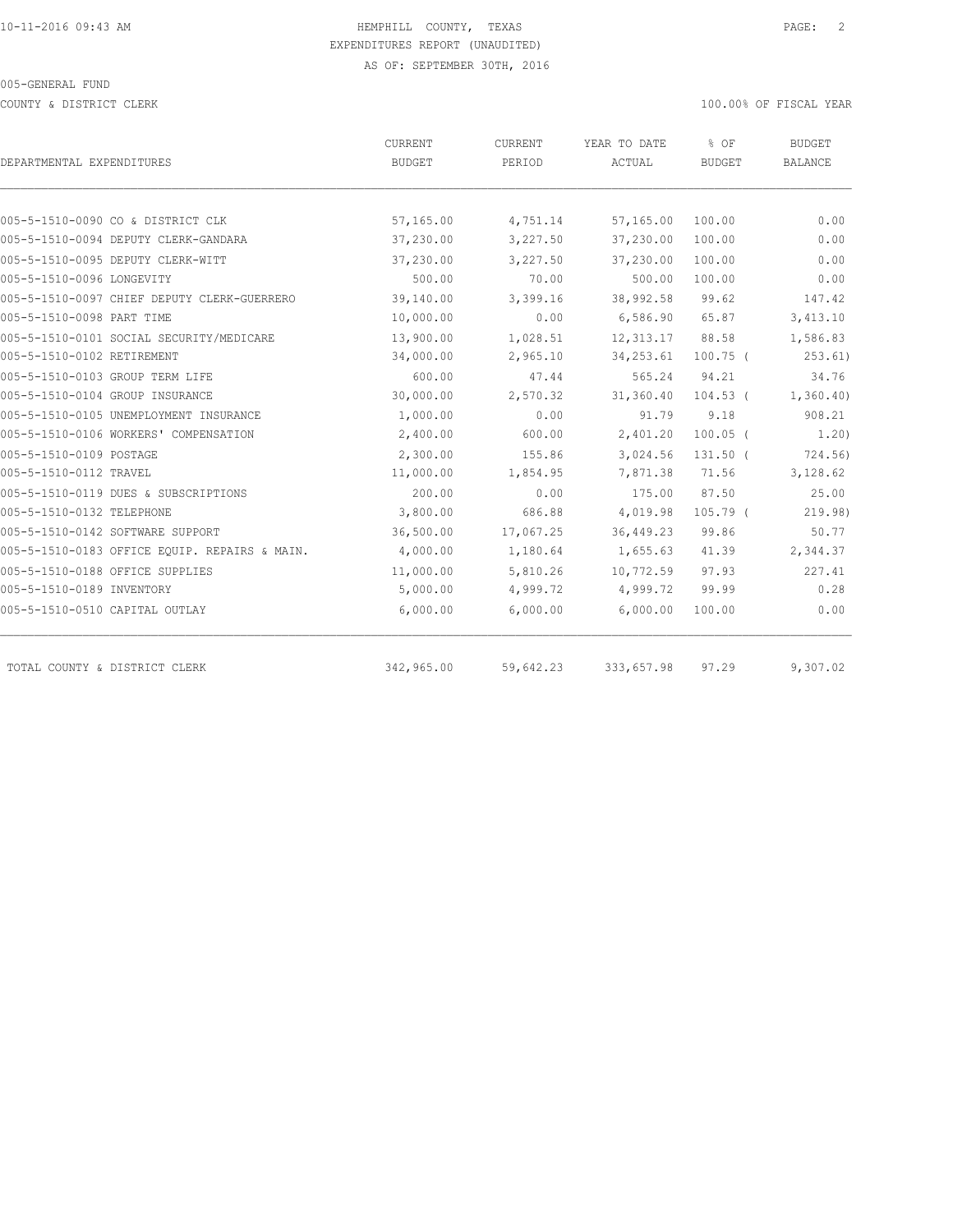COUNTY EXTENSION SERVICE 100.00% OF FISCAL YEAR

| DEPARTMENTAL EXPENDITURES                                                 | CURRENT<br><b>BUDGET</b> | CURRENT<br>PERIOD    | YEAR TO DATE<br>ACTUAL | % OF<br><b>BUDGET</b> | <b>BUDGET</b><br><b>BALANCE</b> |
|---------------------------------------------------------------------------|--------------------------|----------------------|------------------------|-----------------------|---------------------------------|
|                                                                           |                          |                      |                        |                       |                                 |
| 005-5-1520-0091 CEA-AG/A. HOLLOWAY<br>005-5-1520-0092 CEA-FCS/T. HOLLOWAY | 39,907.92<br>39,907.92   | 3,450.66<br>3,450.66 | 39,907.92<br>39,907.92 | 100.00<br>100.00      | 0.00<br>0.00                    |
| 005-5-1520-0096 LONGEVITY                                                 | 550.00                   | 40.00                | 475.00                 | 86.36                 | 75.00                           |
| 005-5-1520-0097 CEA SECRETARY-EWING                                       | 39,140.00                | 3,090.00             | 35,551.21              | 90.83                 | 3,588.79                        |
| 005-5-1520-0098 PART-TIME SECRETARY                                       | 2,500.00                 | 0.00                 | 3,599.88               | 144.00 (              | 1,099.88                        |
| 005-5-1520-0101 SOCIAL SECURITY/MEDICARE                                  | 9,300.00                 | 771.98               | 9,059.56               | 97.41                 | 240.44                          |
| 005-5-1520-0102 RETIREMENT                                                | 7,900.00                 | 618.00               | 7,130.30               | 90.26                 | 769.70                          |
| 005-5-1520-0103 GROUP TERM LIFE                                           | 150.00                   | 9.88                 | 118.03                 | 78.69                 | 31.97                           |
| 005-5-1520-0104 GROUP INSURANCE                                           | 7,500.00                 | 4.05                 | 5,088.45               | 67.85                 | 2,411.55                        |
| 005-5-1520-0105 UNEMPLOYMENT INSURANCE                                    | 350.00                   | 0.00                 | 90.77                  | 25.93                 | 259.23                          |
| 005-5-1520-0106 WORKERS' COMPENSATION                                     | 1,700.00                 | 450.00               | 1,801.20               | $105.95$ (            | 101.20                          |
| 005-5-1520-0109 POSTAGE                                                   | 1,000.00                 | 28.69                | 1,679.26               | $167.93$ (            | 679.26                          |
| 005-5-1520-0112 TRAVEL/AG- A. HOLLOWAY                                    | 8,500.00                 | 1,128.94             | 8,012.75               | 94.27                 | 487.25                          |
| 005-5-1520-0114 TRAVEL/FCS-T. HOLLOWAY                                    | 4,000.00                 | 673.43               | 3,226.92               | 80.67                 | 773.08                          |
| 005-5-1520-0119 DUES & SUBSCRIPTIONS                                      | 1,400.00                 | 0.00                 |                        | $1,682.37$ 120.17 (   | 282.37)                         |
| 005-5-1520-0122 FUEL & OIL                                                | 4,500.00                 | 268.55               | 2,973.38               | 66.08                 | 1,526.62                        |
| 005-5-1520-0132 TELEPHONE                                                 | 2,750.00                 | 767.45               | 3,888.88               | 141.41 (              | 1,138.88)                       |
| 005-5-1520-0137 VEHICLE REPAIRS & MAINTENANCE                             | 2,000.00                 | 1,407.24             | 3,523.24               | $176.16$ (            | 1, 523.24)                      |
| 005-5-1520-0142 IT TECH SUPPORT                                           | 2,000.00                 | 115.59               | 1,682.28               | 84.11                 | 317.72                          |
| 005-5-1520-0183 OFFICE EQUIP.REPAIRS & MAIN.                              | 750.00                   | 0.00                 | 0.00                   | 0.00                  | 750.00                          |
| 005-5-1520-0188 OFFICE SUPPLIES                                           | 3,000.00                 | 1,286.26             | 2,572.67               | 85.76                 | 427.33                          |
| 005-5-1520-0189 INVENTORY/EQUIPMENT                                       | 3,000.00                 | 1,070.00             | 2,951.49               | 98.38                 | 48.51                           |
| 005-5-1520-0201 COMPUTER SUPPLIES & MAINT.                                | 500.00                   | 0.00                 | 0.00                   | 0.00                  | 500.00                          |
| 005-5-1520-0202 STOCK SHOW                                                | 1,500.00                 | 0.00                 | 1,500.00               | 100.00                | 0.00                            |
| 005-5-1520-0203 4-H FUND                                                  | 1,500.00                 | 0.00                 | 1,500.00               | 100.00                | 0.00                            |
| 005-5-1520-0204 TRAVEL-SECRETARY                                          | 1,000.00                 | 0.00                 | 140.61                 | 14.06                 | 859.39                          |
| 005-5-1520-0205 4-H FARM PROJECTS & MAINT.                                | 2,500.00                 | 0.00                 | 3,106.29               | $124.25$ (            | 606.29                          |
| 005-5-1520-0510 CAPITAL OUTLAY                                            | 15,000.00                | 0.00                 | 0.00                   | 0.00                  | 15,000.00                       |
| TOTAL COUNTY EXTENSION SERVICE                                            | 203,805.84               | 18,631.38            | 181, 170.38            | 88.89                 | 22,635.46                       |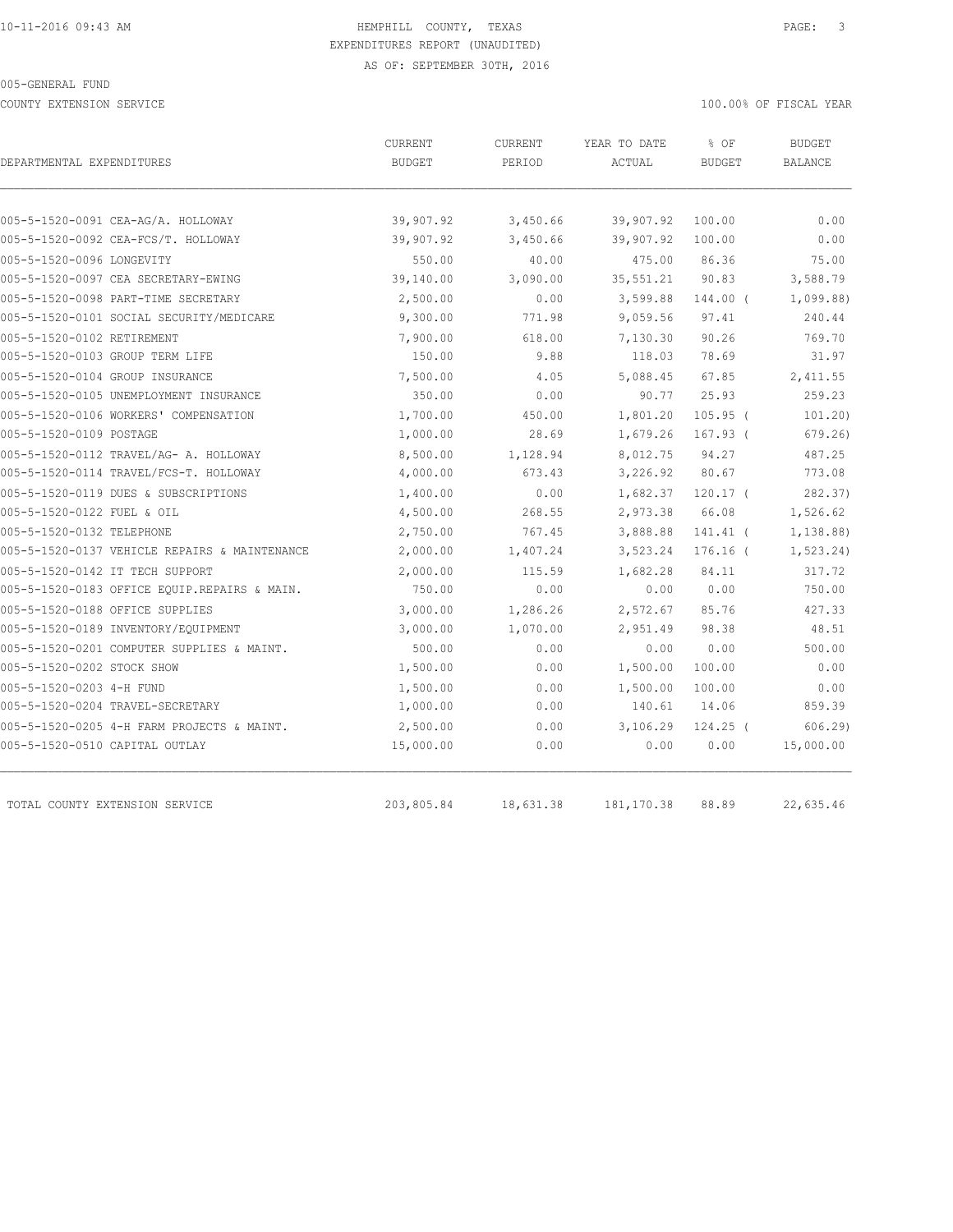COUNTY TREASURER 100.00% OF FISCAL YEAR

|                                            | CURRENT       | CURRENT      | YEAR TO DATE | % OF          | <b>BUDGET</b>  |
|--------------------------------------------|---------------|--------------|--------------|---------------|----------------|
| DEPARTMENTAL EXPENDITURES                  | <b>BUDGET</b> | PERIOD       | ACTUAL       | <b>BUDGET</b> | <b>BALANCE</b> |
|                                            |               |              |              |               |                |
| 005-5-1530-0090 COUNTY TREASURER           | 57,165.00     | 4,753.78     | 57,165.00    | 100.00        | 0.00           |
| 005-5-1530-0095 CHIEF DEP TREASURER-REED   | 39,291.84     | 3,399.32     | 39,291.84    | 100.00        | 0.00           |
| 005-5-1530-0096 LONGEVITY                  | 850.00        | 80.00        | 875.00       | $102.94$ (    | 25.00          |
| 005-5-1530-0098 DEPUTY TREASURER/PART-TIME | 2,500.00      | 0.00         | 136.00       | 5.44          | 2,364.00       |
| 005-5-1530-0101 SOCIAL SECURITY/MEDICARE   | 9,300.00      | 620.90       | 7,227.97     | 77.72         | 2,072.03       |
| 005-5-1530-0102 RETIREMENT                 | 1,020,000.00  | 1,001,676.06 | 1,019,495.72 | 99.95         | 504.28         |
| 005-5-1530-0103 GROUP TERM LIFE            | 400.00        | 26.82        | 321.66       | 80.42         | 78.34          |
| 005-5-1530-0104 GROUP INSURANCE            | 15,000.00     | 1,285.16     | 15,406.08    | $102.71$ (    | 406.08)        |
| 005-5-1530-0105 UNEMPLOYMENT INSURANCE     | 300.00        | 0.00         | 30.86        | 10.29         | 269.14         |
| 005-5-1530-0106 WORKERS' COMPENSATION      | 1,500.00      | 300.00       | 1,200.60     | 80.04         | 299.40         |
| 005-5-1530-0109 POSTAGE                    | 2,000.00      | 1,626.85     | 1,777.54     | 88.88         | 222.46         |
| 005-5-1530-0112 TRAVEL                     | 4,000.00      | 0.00         | 821.94       | 20.55         | 3,178.06       |
| 005-5-1530-0119 DUES & SUBSCRIPTIONS       | 1,100.00      | 0.00         | 778.00       | 70.73         | 322.00         |
| 005-5-1530-0132 TELEPHONE                  | 1,800.00      | 263.57       | 1,610.78     | 89.49         | 189.22         |
| 005-5-1530-0140 OFFICE EQUIPMENT REPAIR    | 2,500.00      | 50.00        | 1,000.00     | 40.00         | 1,500.00       |
| 005-5-1530-0142 MAINTENANCE CONTRACTS      | 17,000.00     | 0.00         | 14,235.52    | 83.74         | 2,764.48       |
| 005-5-1530-0188 OFFICE SUPPLIES            | 3,000.00      | 78.98        | 2,439.78     | 81.33         | 560.22         |
| 005-5-1530-0189 INVENTORY/EQUIPMENT        | 5,000.00      | 0.00         | 502.84       | 10.06         | 4,497.16       |
|                                            |               |              |              |               |                |

TOTAL COUNTY TREASURER 1,182,706.84 1,014,161.44 1,164,317.13 98.45 18,389.71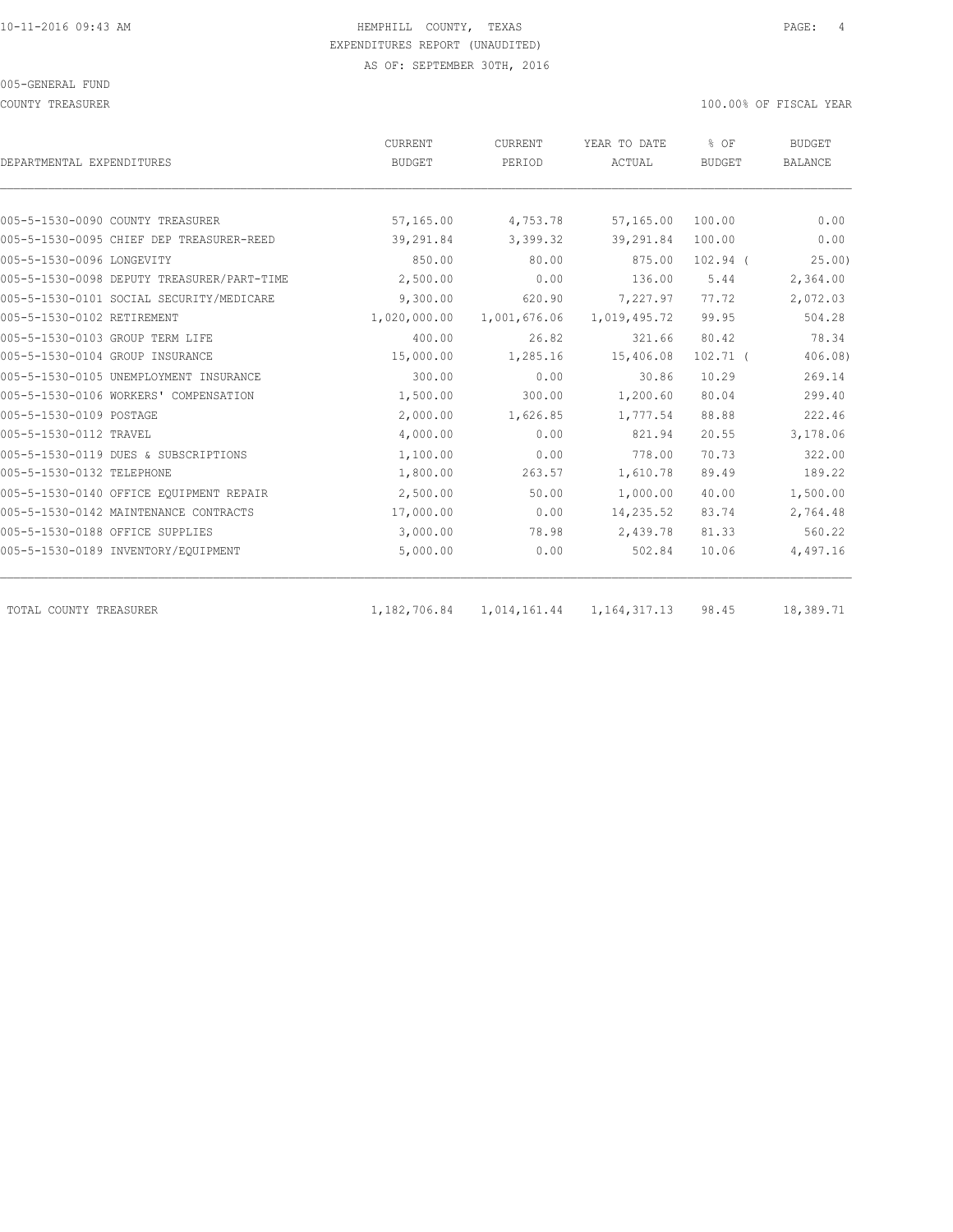COUNTY TAX COLLECTOR **EXECUTE A** SECOND THE SECOND THAT A SECOND THAT A SECOND THAT A SECOND THAT A SECOND THAT A SECOND THAT A SECOND THAT A SECOND THAT A SECOND THAT A SECOND THAT A SECOND THAT A SECOND THAT A SECOND THA

| DEPARTMENTAL EXPENDITURES                | <b>CURRENT</b><br><b>BUDGET</b> | <b>CURRENT</b><br>PERIOD | YEAR TO DATE<br>ACTUAL | % OF<br><b>BUDGET</b> | <b>BUDGET</b><br><b>BALANCE</b> |
|------------------------------------------|---------------------------------|--------------------------|------------------------|-----------------------|---------------------------------|
|                                          |                                 |                          |                        |                       |                                 |
| 005-5-1540-0090 COUNTY TAX COLLECTOR     | 57,165.00                       | 4,751.14                 | 57,165.00              | 100.00                | 0.00                            |
| 005-5-1540-0094 PART TIME HELP           | 25,000.00                       | 72.00                    | 6,897.46               | 27.59                 | 18,102.54                       |
| 005-5-1540-0095 CHIEF DEPUTY TAC/JACKSON | 39,289.92                       | 3,399.16                 | 39,289.92              | 100.00                | 0.00                            |
| 005-5-1540-0096 LONGEVITY                | 2,600.00                        | 210.00                   | 2,395.00               | 92.12                 | 205.00                          |
| 005-5-1540-0097 DEPUTY TAC/BENTLEY       | 37,230.00                       | 3,227.50                 | 37,230.00              | 100.00                | 0.00                            |
| 005-5-1540-0098 DEPUTY TAC/CLARK         | 37,080.00                       | 3,190.00                 | 38, 245.10             | $103.14$ (            | 1, 165.10                       |
| 005-5-1540-0101 SOCIAL SECURITY/MEDICARE | 14,000.00                       | 1,049.83                 | 12,910.48              | 92.22                 | 1,089.52                        |
| 005-5-1540-0102 RETIREMENT               | 38,700.00                       | 2,985.60                 | 36,260.31              | 93.70                 | 2,439.69                        |
| 005-5-1540-0103 GROUP TERM LIFE          | 1,000.00                        | 47.76                    | 600.60                 | 60.06                 | 399.40                          |
| 005-5-1540-0104 GROUP INSURANCE          | 30,000.00                       | 2,570.32                 | 30,745.91              | $102.49$ (            | 745.91)                         |
| 005-5-1540-0105 UNEMPLOYMENT INSURANCE   | 1,000.00                        | 0.00                     | 1,658.26               | $165.83$ (            | 658.26                          |
| 005-5-1540-0106 WORKERS' COMPENSATION    | 2,400.00                        | 600.00                   | 2,401.20               | $100.05$ (            | 1.20)                           |
| 005-5-1540-0109 POSTAGE                  | 10,000.00                       | 1,076.00                 | 4,999.30               | 49.99                 | 5,000.70                        |
| 005-5-1540-0112 TRAVEL                   | 5,000.00                        | 175.00                   | 4,621.09               | 92.42                 | 378.91                          |
| 005-5-1540-0119 DUES & SUBSCRIPTIONS     | 2,000.00                        | 90.00                    | 876.78                 | 43.84                 | 1,123.22                        |
| 005-5-1540-0132 TELEPHONE                | 4,000.00                        | 581.12                   | 3,393.50               | 84.84                 | 606.50                          |
| 005-5-1540-0134 BONDS & INSURANCE        | 400.00                          | 0.00                     | 0.00                   | 0.00                  | 400.00                          |
| 005-5-1540-0138 DATA PROCESSING          | 45,000.00                       | 0.00                     | 32,512.50              | 72.25                 | 12,487.50                       |
| 005-5-1540-0142 IT/MAINTENANCE CONTRACTS | 2,700.00                        | 10,475.00                | 22,650.00              | 838.89 (              | 19,950.00)                      |
| 005-5-1540-0148 ADVERTISING              | 1,500.00                        | 89.65                    | 89.65                  | 5.98                  | 1,410.35                        |
| 005-5-1540-0150 JUDGEMENTS               | 500.00                          | 0.00                     | 0.00                   | 0.00                  | 500.00                          |
| 005-5-1540-0181 CITATIONS & SUBPOENAS    | 1,500.00                        | 50.00                    | 100.00                 | 6.67                  | 1,400.00                        |
| 005-5-1540-0188 OFFICE SUPPLIES          | 9,000.00                        | 2,048.35                 | 4,912.69               | 54.59                 | 4,087.31                        |
| 005-5-1540-0189 INVENTORY/EQUIPMENT      | 5,000.00                        | 529.50                   | 1,412.14               | 28.24                 | 3,587.86                        |
| 005-5-1540-0510 CAPITAL OUTLAY           | 7,000.00                        | 4,405.33                 | 4,405.33               | 62.93                 | 2,594.67                        |
| TOTAL COUNTY TAX COLLECTOR               | 379,064.92                      | 41,623.26                | 345, 772.22            | 91.22                 | 33,292.70                       |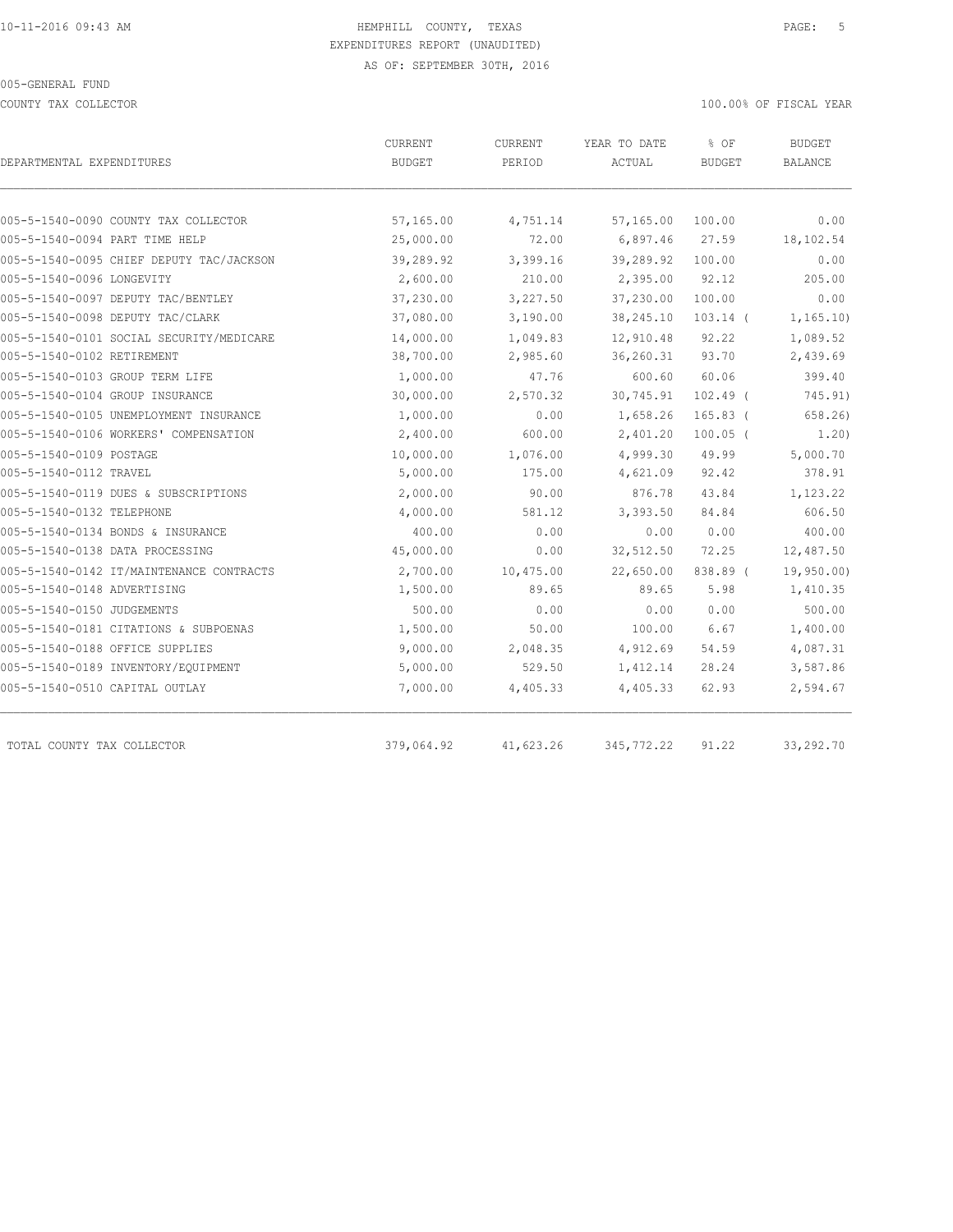JURY & ELECTION 100.00% OF FISCAL YEAR

| DEPARTMENTAL EXPENDITURES                      | <b>CURRENT</b><br><b>BUDGET</b> | CURRENT<br>PERIOD | YEAR TO DATE<br>ACTUAL | % OF<br><b>BUDGET</b> | <b>BUDGET</b><br><b>BALANCE</b> |
|------------------------------------------------|---------------------------------|-------------------|------------------------|-----------------------|---------------------------------|
|                                                |                                 |                   |                        |                       |                                 |
| 005-5-2400-0106 WORKERS' COMPENSATION          | 2,800.00                        | 5.58              | 26.32                  | 0.94                  | 2,773.68                        |
| 005-5-2400-0114 COUNTY COURT EXPENSES          | 3,000.00                        | 0.00              | 2,225.48               | 74.18                 | 774.52                          |
| 005-5-2400-0115 CO.CRT. CONT LAB-REPORTER      | 4,000.00                        | 402.04            | 636.40                 | 15.91                 | 3,363.60                        |
| 005-5-2400-0116 CO.CRT.CONT LAB-CRT APP ATTNY  | 8,000.00                        | 365.00            | 7,115.00               | 88.94                 | 885.00                          |
| 005-5-2400-0117 ELECTION EXPENSES              | 31,000.00                       | 8,875.00          | 19,779.55              | 63.81                 | 11,220.45                       |
| 005-5-2400-0118 ELECTION JUDGES                | 6,000.00                        | 0.00              | 1,759.40               | 29.32                 | 4,240.60                        |
| 005-5-2400-0124 CONTRACT LABOR - CRT INTERPRET | 2,500.00                        | 0.00              | 2,265.00               | 90.60                 | 235.00                          |
| 005-5-2400-0131 OTHER EXPENSE                  | 500.00                          | 0.00              | 0.00                   | 0.00                  | 500.00                          |
| 005-5-2400-0150 GRAND JURORS                   | 3,000.00                        | 140.00            | 1,065.00               | 35.50                 | 1,935.00                        |
| 005-5-2400-0151 PETIT JURORS                   | 3,500.00                        | 0.00              | 545.00                 | 15.57                 | 2,955.00                        |
| 005-5-2400-0152 JUSTICE COURT JURORS           | $600.00$ (                      | $320.00$ ) (      | 320.00                 | $53.33 -$             | 920.00                          |
| 005-5-2400-0196 CHILD PROT SER CRT APP ATTY    | 6,000.00                        | 840.00            | 14,007.40              | $233.46$ (            | 8,007.40                        |
| 005-5-2400-0197 CHILD PROT SER CRT REPORTER    | 2,000.00                        | 327.50            | 790.00                 | 39.50                 | 1,210.00                        |
| TOTAL JURY & ELECTION                          | 72,900.00                       | 10,635.12         | 49,894.55              | 68.44                 | 23,005.45                       |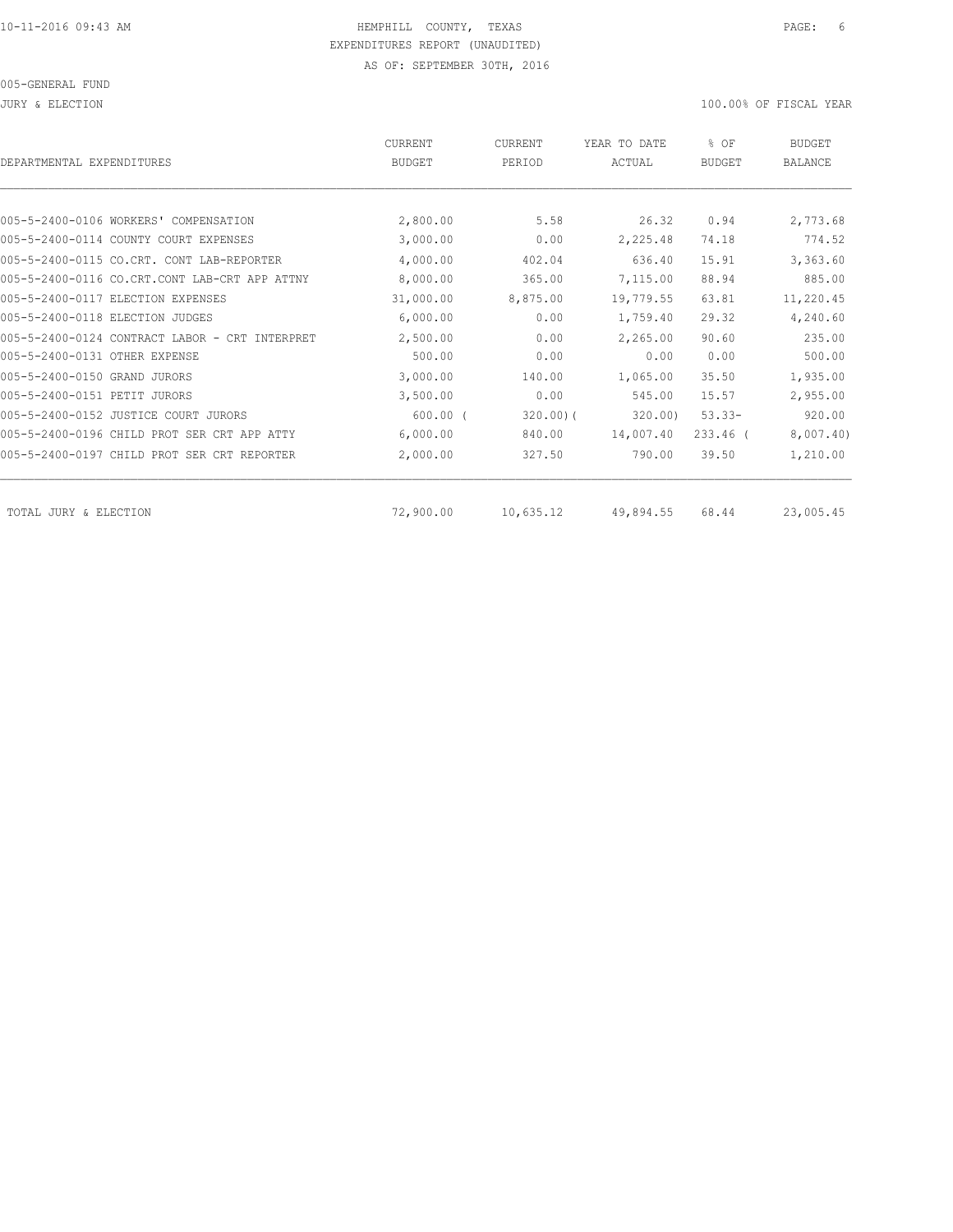DISTRICT COURT COURT COURT COURT COURT COURT COURT COURT COURT COURT COURT COURT COURT COURT COURT COURT COURT

| DEPARTMENTAL EXPENDITURES          |                                                | <b>CURRENT</b><br><b>BUDGET</b> | CURRENT<br>PERIOD | YEAR TO DATE<br>ACTUAL | % OF<br><b>BUDGET</b> | <b>BUDGET</b><br><b>BALANCE</b> |
|------------------------------------|------------------------------------------------|---------------------------------|-------------------|------------------------|-----------------------|---------------------------------|
|                                    |                                                |                                 |                   |                        |                       |                                 |
| 005-5-2410-0090 JUDGE-EMMERT       |                                                | 1,850.00                        | 154.17            | 1,850.04               | $100.00$ (            | 0.04)                           |
|                                    | 005-5-2410-0095 COURT BAILIFF-HOLLAND          | 11,500.00                       | 949.84            | 11,398.08              | 99.11                 | 101.92                          |
| 005-5-2410-0096 LONGEVITY SPECIAL  |                                                | 550.00                          | 45.08             | 521.36                 | 94.79                 | 28.64                           |
|                                    | 005-5-2410-0097 COURT REPORTER-MCCLENDON       | 15,500.00                       | 1,225.68          | 14,708.16              | 94.89                 | 791.84                          |
|                                    | 005-5-2410-0098 COURT ADMINISTRATOR-BURCH      | 8,354.00                        | 696.16            | 8,353.92               | 100.00                | 0.08                            |
|                                    | 005-5-2410-0101 SOCIAL SECURITY/MEDICARE       | 3,000.00                        | 234.96            | 2,818.12               | 93.94                 | 181.88                          |
| 005-5-2410-0102 RETIREMENT         |                                                | 7,600.00                        | 614.19            | 7,366.28               | 96.92                 | 233.72                          |
| 005-5-2410-0103 GROUP TERM LIFE    |                                                | 150.00                          | 9.83              | 121.57                 | 81.05                 | 28.43                           |
| 005-5-2410-0104 GROUP INSURANCE    |                                                | 7,000.00                        | 0.00              | 4,860.00               | 69.43                 | 2,140.00                        |
|                                    | 005-5-2410-0105 UNEMPLOYMENT INSURANCE         | 200.00                          | 0.00              | 26.23                  | 13.12                 | 173.77                          |
|                                    | 005-5-2410-0106 WORKERS' COMPENSATION          | 2,400.00                        | 600.00            | 2,401.20               | $100.05$ (            | 1.20)                           |
|                                    | 005-5-2410-0116 DIST CRT-CONT LAB-CRT APP ATTN | 25,000.00                       | 1,500.00          | 15,008.20              | 60.03                 | 9,991.80                        |
| 005-5-2410-0124 CONTRACT LABOR     |                                                | 4,000.00                        | 0.00              | 0.00                   | 0.00                  | 4,000.00                        |
|                                    | 005-5-2410-0154 JUDICIAL DISTRICT ASSESSMENT   | 500.00                          | 402.68            | 402.68                 | 80.54                 | 97.32                           |
|                                    | 005-5-2410-0155 BUDGET REIMBURSEMENT           | 8,000.00                        | 0.00              | 3,326.51               | 41.58                 | 4,673.49                        |
| 005-5-2410-0219 STATEMENT OF FACTS |                                                | 8,000.00                        | 0.00              | 0.00                   | 0.00                  | 8,000.00                        |
| TOTAL DISTRICT COURT               |                                                | 103,604.00                      | 6,432.59          | 73, 162.35             | 70.62                 | 30,441.65                       |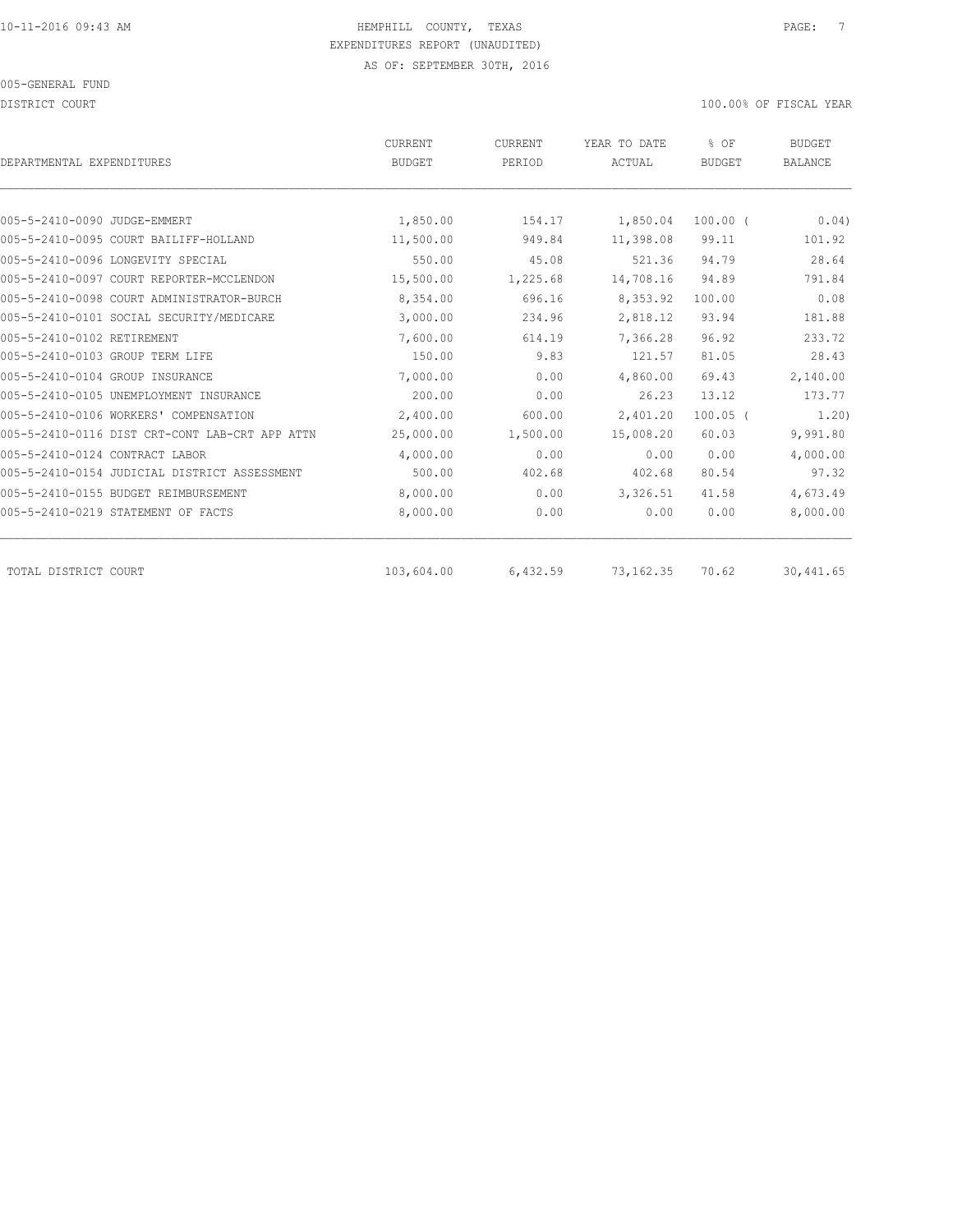COUNTY JUDGE 100.00% OF FISCAL YEAR

| DEPARTMENTAL EXPENDITURES                     | CURRENT<br><b>BUDGET</b> | CURRENT<br>PERIOD | YEAR TO DATE<br>ACTUAL | % OF<br><b>BUDGET</b> | <b>BUDGET</b><br><b>BALANCE</b> |
|-----------------------------------------------|--------------------------|-------------------|------------------------|-----------------------|---------------------------------|
|                                               |                          |                   |                        |                       |                                 |
| 005-5-2500-0082 OVERTIME                      | 3,000.00                 | 0.00              | 0.00                   | 0.00                  | 3,000.00                        |
| 005-5-2500-0090 JUDGE SALARY                  | 59,534.00                | 4,948.74          | 59,534.00              | 100.00                | 0.00                            |
| 005-5-2500-0091 JUVENILE CRT JUDGE (1)        | 3,081.00                 | 256.76            | 3,081.12               | $100.00$ (            | 0.12)                           |
| 005-5-2500-0092 STATE/CO JUDGE SAL SUPPLEMENT | 25,200.00                | 2,100.00          | 25,200.00              | 100.00                | 0.00                            |
| 005-5-2500-0094 JANITOR/LONGORIA              | 38,149.92                | 3,304.16          | 38, 149. 92            | 100.00                | 0.00                            |
| 005-5-2500-0095 JANITOR/JOHNSON               | 41,350.08                | 3,570.84          | 41,350.08              | 100.00                | 0.00                            |
| 005-5-2500-0096 LONGEVITY                     | 2,000.00                 | 180.00            | 1,960.00               | 98.00                 | 40.00                           |
| 005-5-2500-0097 ADMINSTRATIVE ASST/BRUNSON    | 39,289.92                | 3,399.16          | 39,289.92              | 100.00                | 0.00                            |
| 005-5-2500-0098 PART-TIME SECRETARY           | 2,800.00                 | 203.13            | 2,025.01               | 72.32                 | 774.99                          |
| 005-5-2500-0101 SOCIAL SECURITY/MEDICARE      | 16,500.00                | 1,362.40          | 15,799.46              | 95.75                 | 700.54                          |
| 005-5-2500-0102 RETIREMENT                    | 43,000.00                | 3,587.92          | 41,916.29              | 97.48                 | 1,083.71                        |
| 005-5-2500-0103 GROUP TERM LIFE               | 600.00                   | 57.40             | 691.99                 | $115.33$ (            | 91.99                           |
| 005-5-2500-0104 GROUP INSURANCE               | 22,500.00                | 1,926.32          | 23,092.08              | $102.63$ (            | 592.08                          |
| 005-5-2500-0105 UNEMPLOYMENT INSURANCE        | 300.00                   | 0.00              | 93.49                  | 31.16                 | 206.51                          |
| 005-5-2500-0106 WORKERS' COMPENSATION         | 2,300.00                 | 600.00            | 2,436.60               | $105.94$ (            | 136.60)                         |
| 005-5-2500-0109 POSTAGE                       | 600.00                   | 40.71             | 426.66                 | 71.11                 | 173.34                          |
| 005-5-2500-0112 TRAVEL                        | 6,500.00                 | 0.00              | 2,456.21               | 37.79                 | 4,043.79                        |
| 005-5-2500-0119 DUES & SUBSCRIPTIONS          | 5,000.00                 | 230.00            | 3,545.10               | 70.90                 | 1,454.90                        |
| 005-5-2500-0122 FUEL & OIL                    | 200.00                   | 0.00              | 0.00                   | 0.00                  | 200.00                          |
| 005-5-2500-0130 COMMUNICATION REPAIRS         | 500.00                   | 0.00              | 0.00                   | 0.00                  | 500.00                          |
| 005-5-2500-0132 TELEPHONE                     | 3,000.00                 | 522.02            | 3,250.12               | $108.34$ (            | 250.12                          |
| 005-5-2500-0139 TRAINING SEMINARS             | 2,500.00                 | 0.00              | 0.00                   | 0.00                  | 2,500.00                        |
| 005-5-2500-0148 ADVERTISING                   | 5,000.00                 | 44.83             | 2,081.33               | 41.63                 | 2,918.67                        |
| 005-5-2500-0183 OFFICE EQUIP-R&M              | 1,000.00                 | 0.00              | 550.00                 | 55.00                 | 450.00                          |
| 005-5-2500-0188 OFFICE SUPPLIES               | 3,000.00                 | 438.55            | 2,176.37               | 72.55                 | 823.63                          |
| 005-5-2500-0189 INVENTORY/EQUIPMENT           | 5,000.00                 | 0.00              | 82.10                  | 1.64                  | 4,917.90                        |
| TOTAL COUNTY JUDGE                            | 331,904.92               | 26,772.94         | 309,187.85             | 93.16                 | 22,717.07                       |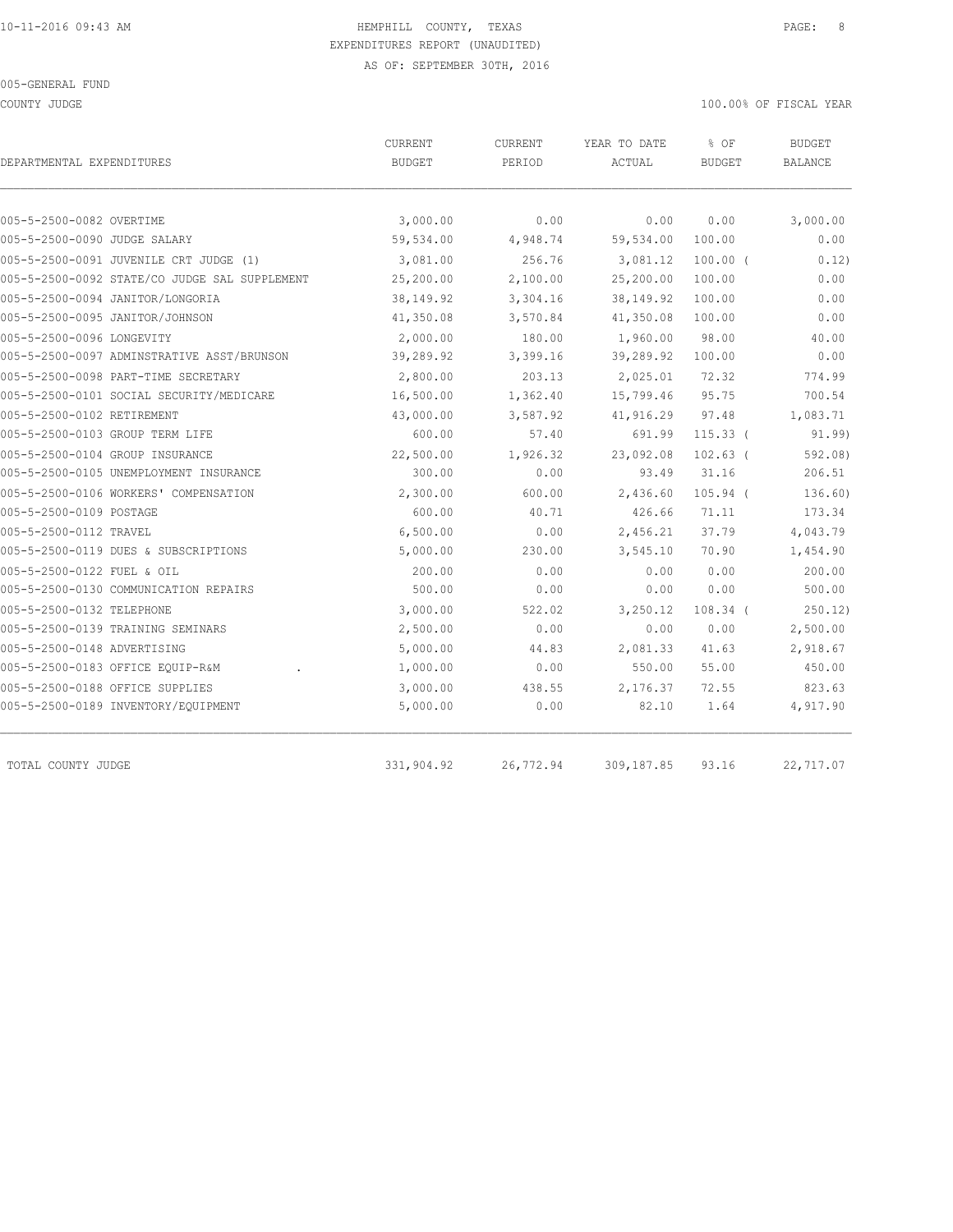JUVENILE PROBATION 100.00% OF FISCAL YEAR

| DEPARTMENTAL EXPENDITURES                     | <b>CURRENT</b><br><b>BUDGET</b> | CURRENT<br>PERIOD | YEAR TO DATE<br>ACTUAL | % OF<br><b>BUDGET</b> | BUDGET<br><b>BALANCE</b> |
|-----------------------------------------------|---------------------------------|-------------------|------------------------|-----------------------|--------------------------|
|                                               |                                 |                   |                        |                       |                          |
| 005-5-2510-0090 STATE/CHIEF JUV PRO OFFICER   | 61,630.08                       | 5,260.84          | 61,630.08              | 100.00                | 0.00                     |
| 005-5-2510-0096 JPO/LONGEVITY                 | 480.00                          | 50.00             | 495.00                 | $103.13$ (            | 15.00)                   |
| 005-5-2510-0101 JPO SOCIAL SEC/MEDICARE       | 4,770.00                        | 408.58            | 4,780.18               | $100.21$ (            | 10.18)                   |
| 005-5-2510-0102 JPO RETIREMENT                | 12,500.00                       | 1,068.16          | 12,496.92              | 99.98                 | 3.08                     |
| 005-5-2510-0103 JPO GROUP TERM LIFE           | 230.00                          | 17.10             | 206.28                 | 89.69                 | 23.72                    |
| 005-5-2510-0104 JPO GROUP INSURANCE           | 7,500.00                        | 642.58            | 7,703.04               | $102.71$ (            | 203.04)                  |
| 005-5-2510-0105 JPO/UNEMPLOYMENT              | 100.00                          | 0.00              | 46.77                  | 46.77                 | 53.23                    |
| 005-5-2510-0106 JPO/WORKERS' COMP             | 580.00                          | 150.00            | 150.00                 | 25.86                 | 430.00                   |
| 005-5-2510-0132 JUVENILE PROBATION CELL PHONE | 360.00                          | 30.00             | 360.00                 | 100.00                | 0.00                     |
|                                               |                                 |                   |                        |                       |                          |
| TOTAL JUVENILE<br>PROBATION                   | 88,150.08                       | 7,627.26          | 87,868.27              | 99.68                 | 281.81                   |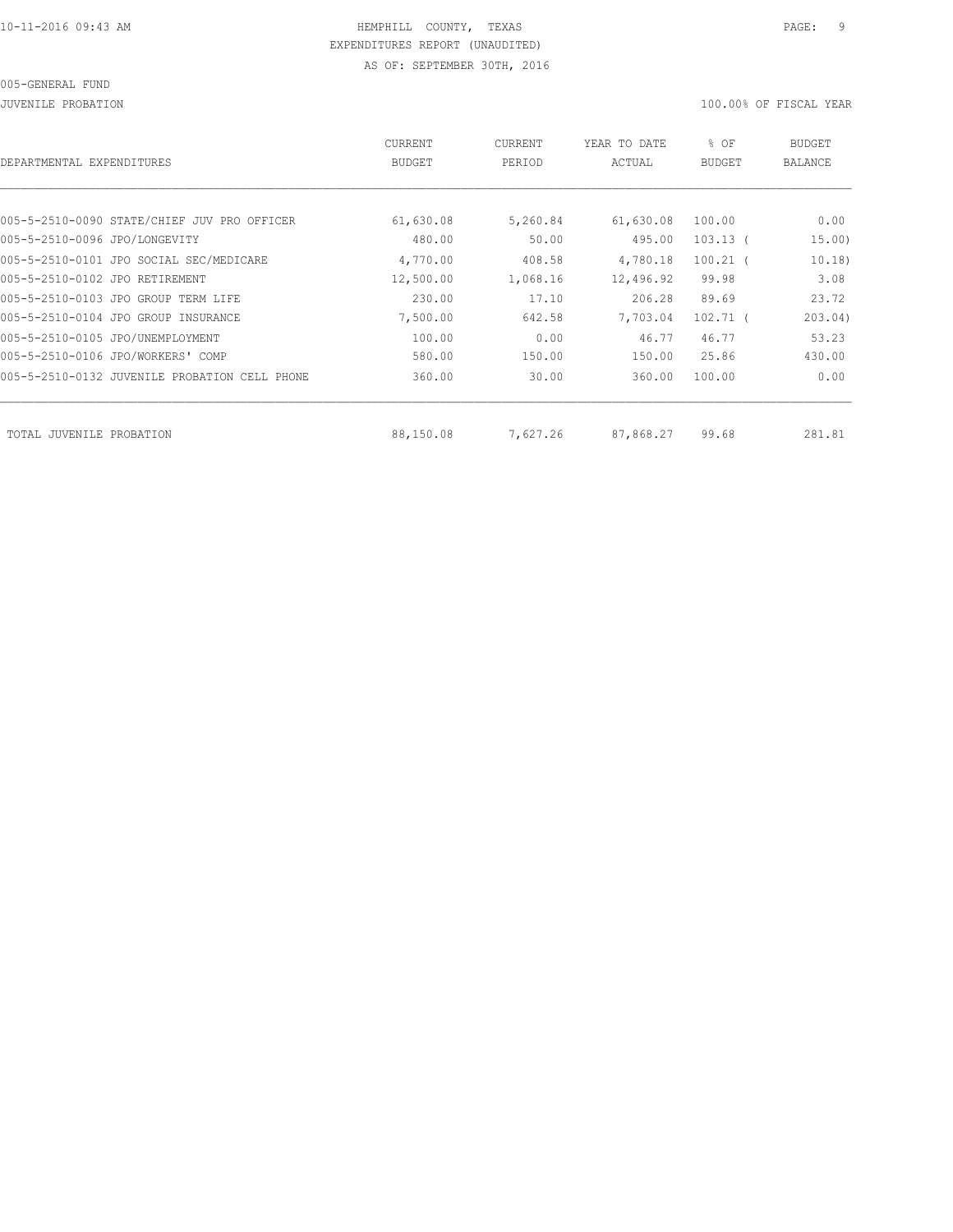LOCAL JUVENILE PROBATION 100.00% OF FISCAL YEAR

| DEPARTMENTAL EXPENDITURES                     | <b>CURRENT</b><br><b>BUDGET</b> | CURRENT<br>PERIOD | YEAR TO DATE<br>ACTUAL | % OF<br><b>BUDGET</b> | BUDGET<br><b>BALANCE</b> |
|-----------------------------------------------|---------------------------------|-------------------|------------------------|-----------------------|--------------------------|
|                                               |                                 |                   |                        |                       |                          |
| 005-5-2520-0090 31ST DISTRICT JUV PRO OFFICER | 52,090.08                       | 4,465.84          | 52,090.08              | 100.00                | 0.00                     |
| 005-5-2520-0091 JPO FISCAL AGENTS             | 0.00                            | 0.00              | 0.00                   | 0.00                  | 0.00                     |
| 005-5-2520-0096 JPO LOCAL/LONGEVITY           | 250.00                          | 30.00             | 255.00                 | $102.00$ (            | 5.00)                    |
| 005-5-2520-0101 LOCAL JPO SS/MEDICARE         | 4,050.00                        | 346.22            | 4,031.86               | 99.55                 | 18.14                    |
| 005-5-2520-0102 LOCAL JPO RETIREMENT          | 10,520.00                       | 905.16            | 10,540.92              | $100.20$ (            | 20.92)                   |
| 005-5-2520-0103 LOCAL JPO GROUP TERM LIFE     | 200.00                          | 14.48             | 174.03                 | 87.02                 | 25.97                    |
| 005-5-2520-0104 LOCAL JPO GROUP INSURANCE     | 7,500.00                        | 642.58            | 7,703.04               | $102.71$ (            | 203.04)                  |
| 005-5-2520-0105 JPO LOCAL/UNEMPLOYMENT        | 100.00                          | 0.00              | 39.45                  | 39.45                 | 60.55                    |
| 005-5-2520-0106 JPO LOCAL/WORKERS' COMP       | 580.00                          | 150.00            | 303.50                 | 52.33                 | 276.50                   |
| 005-5-2520-0132 LOCAL JPO CELL PHONE          | 360.00                          | 30.00             | 360.00                 | 100.00                | 0.00                     |
| TOTAL LOCAL JUVENILE<br>PROBATION             | 75,650.08                       | 6,584.28          | 75,497.88              | 99.80                 | 152.20                   |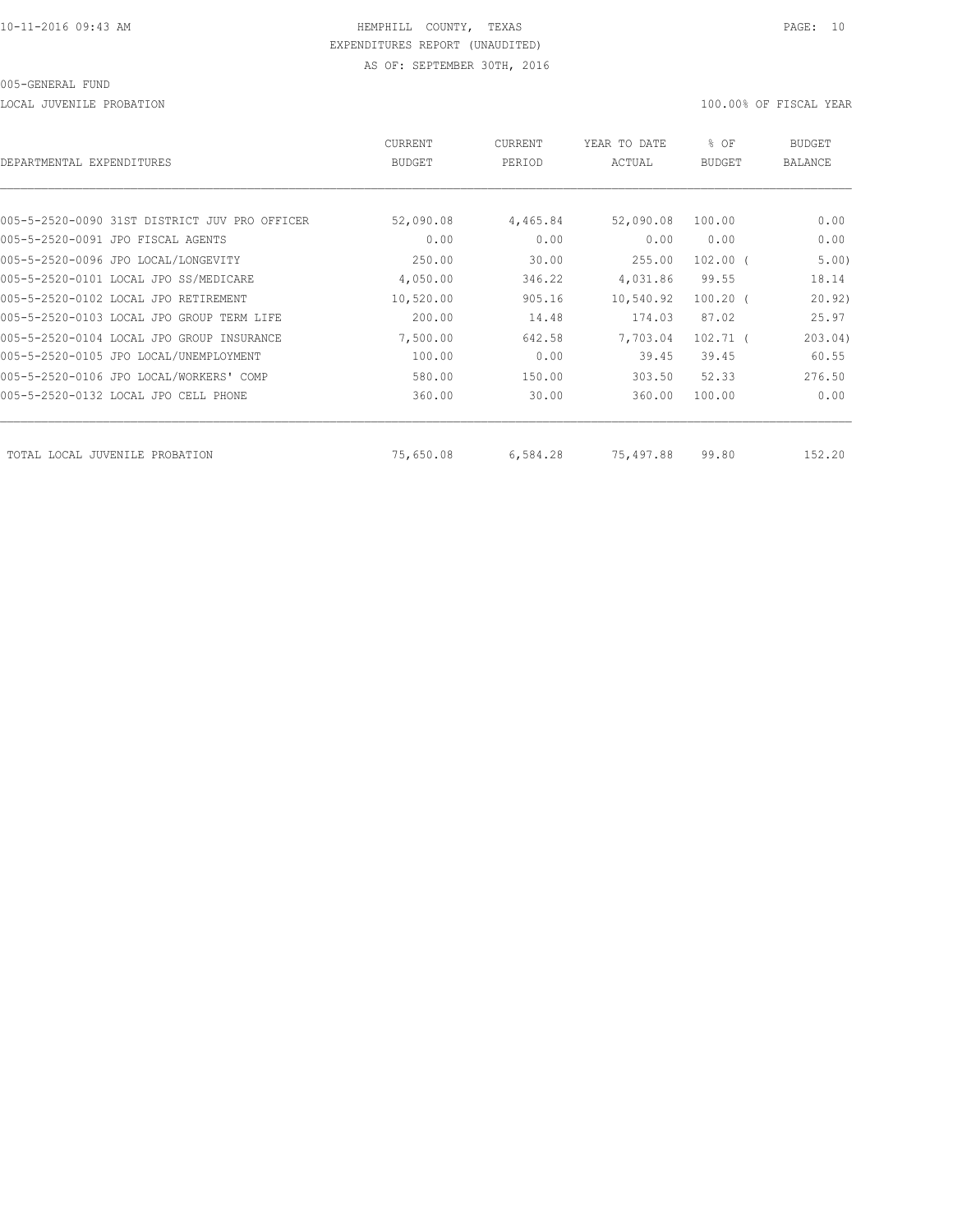COUNTY ATTORNEY 100.00% OF FISCAL YEAR

| DEPARTMENTAL EXPENDITURES                     | CURRENT<br>BUDGET | CURRENT<br>PERIOD | YEAR TO DATE<br>ACTUAL | % OF<br><b>BUDGET</b> | <b>BUDGET</b><br>BALANCE |
|-----------------------------------------------|-------------------|-------------------|------------------------|-----------------------|--------------------------|
|                                               |                   |                   |                        |                       |                          |
| 005-5-2550-0090 COUNTY ATTORNEY               | 57,165.00         | 4,751.14          | 57,165.00              | 100.00                | 0.00                     |
| 005-5-2550-0091 CO ATTNY ST SALARY SUPPLEMENT | 23,333.00         | 1,944.42          | 23,333.04              | $100.00$ (            | 0.04)                    |
| 005-5-2550-0095 LEGAL ASST/REED               | 39,140.00         | 0.00              | 28,950.54              | 73.97                 | 10,189.46                |
| 005-5-2550-0096 LONGEVITY                     | 490.00            | 0.00              | 400.00                 | 81.63                 | 90.00                    |
| 005-5-2550-0101 SOCIAL SECURITY/MEDICARE      | 9,200.00          | 515.04            | 8,267.11               | 89.86                 | 932.89                   |
| 005-5-2550-0102 RETIREMENT                    | 24,100.00         | 1,369.14          | 21,999.84              | 91.29                 | 2,100.16                 |
| 005-5-2550-0103 GROUP TERM LIFE               | 420.00            | 21.90             | 363.50                 | 86.55                 | 56.50                    |
| 005-5-2550-0104 GROUP INSURANCE               | 15,000.00         | 640.56            | 14,096.68              | 93.98                 | 903.32                   |
| 005-5-2550-0105 UNEMPLOYMENT INSURANCE        | 200.00            | 0.00              | 26.06                  | 13.03                 | 173.94                   |
| 005-5-2550-0106 WORKERS' COMPENSATION         | 1,500.00          | 300.00            | 1,350.00               | 90.00                 | 150.00                   |
| 005-5-2550-0109 POSTAGE                       | 400.00            | 15.35             | 71.76                  | 17.94                 | 328.24                   |
| 005-5-2550-0112 TRAVEL/EDUCATION              | 3,500.00          | 1,432.66          | 1,824.70               | 52.13                 | 1,675.30                 |
| 005-5-2550-0119 DUES & SUBSCRIPTIONS          | 300.00            | 211.00            | 435.90                 | $145.30$ (            | 135.90)                  |
| 005-5-2550-0132 TELEPHONE                     | 1,500.00          | 264.35            | 1,582.19               | $105.48$ (            | 82.19                    |
| 005-5-2550-0140 OFFICE EQUIPMENT REPAIRS      | 750.00            | 0.00              | 455.45                 | 60.73                 | 294.55                   |
| 005-5-2550-0142 SOFTWARE SUPPORT              | 3,600.00          | 297.00            | 3,267.00               | 90.75                 | 333.00                   |
| 005-5-2550-0168 C/ATTY LAW LIB                | 1,000.00          | 0.00              | 0.00                   | 0.00                  | 1,000.00                 |
| 005-5-2550-0188 OFFICE SUPPLIES               | 1,750.00          | 541.56            | 1,800.84               | $102.91$ (            | 50.84)                   |
| 005-5-2550-0189 INVENTORY/EQUIPMENT           | 2,000.00          | 5,279.64          | 6,228.59               | $311.43$ (            | 4,228.59)                |
| TOTAL COUNTY ATTORNEY                         | 185,348.00        | 17,583.76         | 171,618.20             | 92.59                 | 13,729.80                |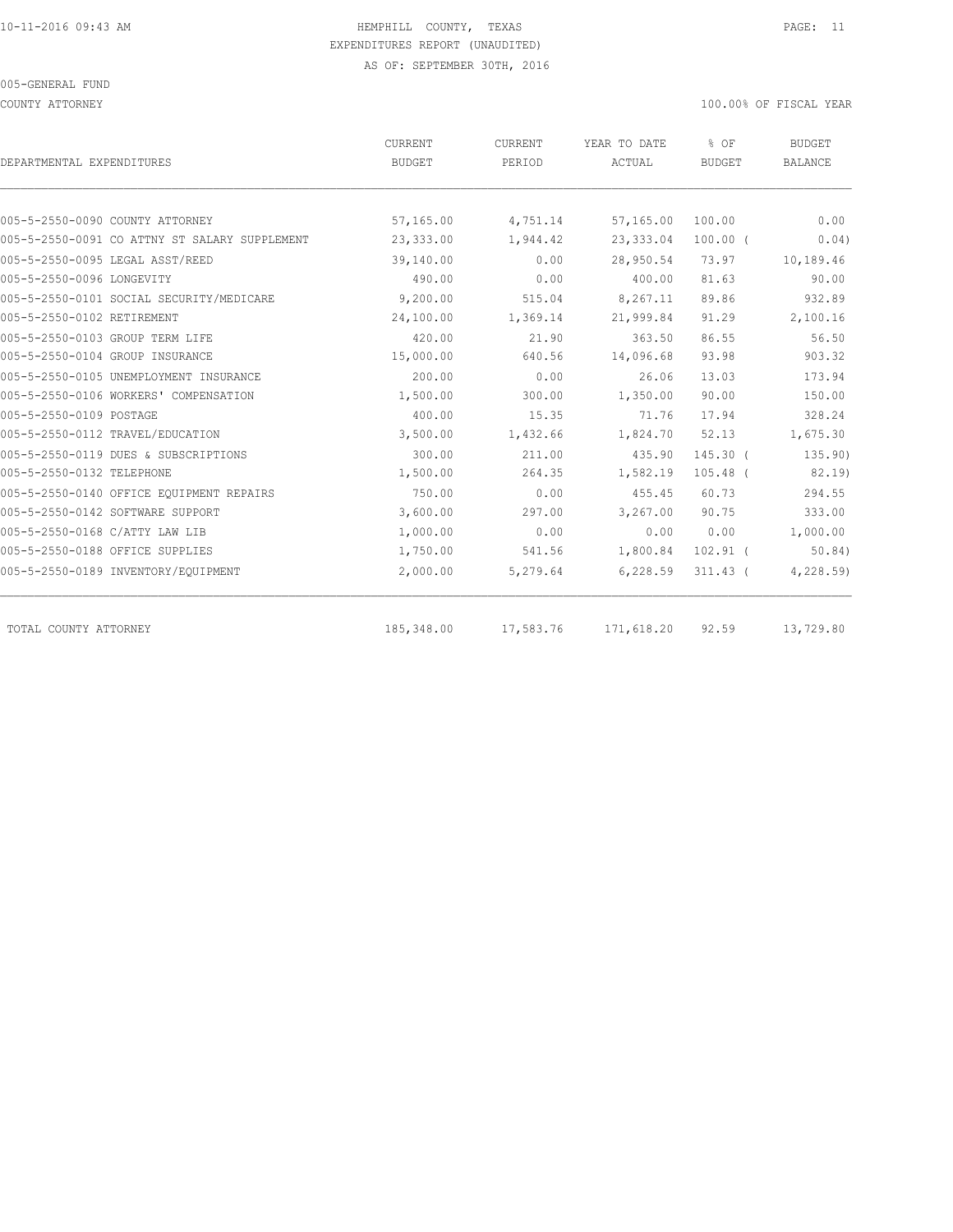COUNTY JUSTICE OF PEACE **100.000 OF FISCAL YEAR** 

|                                          | CURRENT       | CURRENT   | YEAR TO DATE | % OF          | <b>BUDGET</b>  |
|------------------------------------------|---------------|-----------|--------------|---------------|----------------|
| DEPARTMENTAL EXPENDITURES                | <b>BUDGET</b> | PERIOD    | ACTUAL       | <b>BUDGET</b> | <b>BALANCE</b> |
|                                          |               |           |              |               |                |
| 005-5-2560-0090 JUSTICE OF THE PEACE     | 57,165.00     | 4,751.14  | 57,165.00    | 100.00        | 0.00           |
| 005-5-2560-0096 LONGEVITY                | 500.00        | 40.00     | 450.00       | 90.00         | 50.00          |
| 005-5-2560-0097 JP SECRETARY-NAVARRO     | 39,140.00     | 3,399.16  | 35,597.43    | 90.95         | 3,542.57       |
| 005-5-2560-0098 PART-TIME                | 4,000.00      | 0.00      | 3,812.52     | 95.31         | 187.48         |
| 005-5-2560-0101 SOCIAL SECURITY/MEDICARE | 7,700.00      | 631.17    | 7,352.16     | 95.48         | 347.84         |
| 005-5-2560-0102 RETIREMENT               | 19,500.00     | 1,668.10  | 18,672.69    | 95.76         | 827.31         |
| 005-5-2560-0103 GROUP TERM LIFE          | 400.00        | 26.68     | 306.93       | 76.73         | 93.07          |
| 005-5-2560-0104 GROUP INSURANCE          | 7,500.00      | 644.61    | 7,727.40     | $103.03$ (    | 227.40         |
| 005-5-2560-0105 UNEMPLOYMENT INSURANCE   | 100.00        | 0.00      | 29.64        | 29.64         | 70.36          |
| 005-5-2560-0106 WORKERS' COMPENSATION    | 1,200.00      | 300.00    | 1,200.60     | $100.05$ (    | 0.60)          |
| 005-5-2560-0109 POSTAGE                  | 650.00        | 37.14     | 265.26       | 40.81         | 384.74         |
| 005-5-2560-0112 TRAVEL                   | 3,000.00      | 0.00      | 539.55       | 17.99         | 2,460.45       |
| 005-5-2560-0119 DUES & SUBSCRIPTIONS     | 1,000.00      | 0.00      | 816.00       | 81.60         | 184.00         |
| 005-5-2560-0131 OTHER EXPENSE            | 500.00        | 0.00      | 0.00         | 0.00          | 500.00         |
| 005-5-2560-0132 TELEPHONE                | 1,500.00      | 268.35    | 1,622.13     | $108.14$ (    | 122.13)        |
| 005-5-2560-0140 SOFTWARE                 | 3,600.00      | 0.00      | 3,357.00     | 93.25         | 243.00         |
| 005-5-2560-0188 OFFICE SUPPLIES          | 2,000.00      | 452.51    | 1,737.43     | 86.87         | 262.57         |
| TOTAL COUNTY JUSTICE OF PEACE            | 149,455.00    | 12,218.86 | 140,651.74   | 94.11         | 8,803.26       |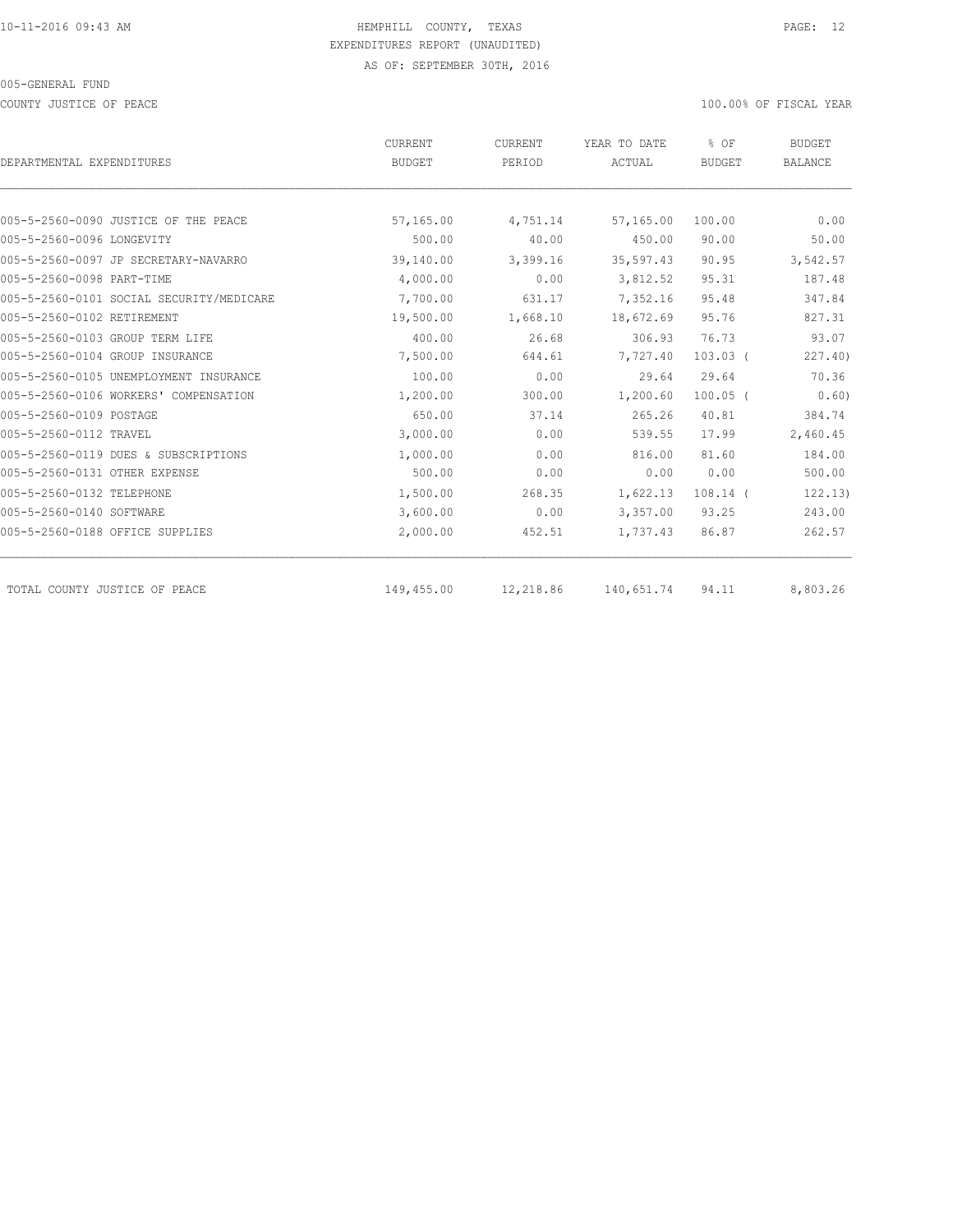CANADIAN FIRE DEPT 100.00% OF FISCAL YEAR

| DEPARTMENTAL EXPENDITURES             | <b>CURRENT</b><br><b>BUDGET</b> | CURRENT<br>PERIOD | YEAR TO DATE<br>ACTUAL | % OF<br><b>BUDGET</b> | <b>BUDGET</b><br><b>BALANCE</b> |
|---------------------------------------|---------------------------------|-------------------|------------------------|-----------------------|---------------------------------|
|                                       |                                 |                   |                        |                       |                                 |
| 005-5-3019-0119 DUES & SUBSCRIPTIONS  | 1,500.00                        | 0.00              | 0.00                   | 0.00                  | 1,500.00                        |
| 005-5-3019-0122 FUEL & OIL            | 10,000.00                       | 149.57            | 4,096.28               | 40.96                 | 5,903.72                        |
| 005-5-3019-0124 CONTRACT LABOR        | 10,000.00                       | 580.52            | 2,583.98               | 25.84                 | 7,416.02                        |
| 005-5-3019-0125 TIRES & TUBES         | 7,000.00                        | 0.00              | 1,701.22               | 24.30                 | 5,298.78                        |
| 005-5-3019-0128 SUPPLIES              | 10,000.00                       | 89.05             | 6, 106.42              | 61.06                 | 3,893.58                        |
| 005-5-3019-0130 COMMUNICATION REPAIRS | 6,000.00                        | 635.00            | 3,339.33               | 55.66                 | 2,660.67                        |
| 005-5-3019-0137 VEHICLE R&M           | 15,000.00                       | 2,716.65          | 18,376.56              | $122.51$ (            | 3,376.56                        |
| 005-5-3019-0139 TRAINING SEMINARS     | 7,000.00                        | 3,083.63          | 7,415.38               | $105.93$ (            | 415.38)                         |
| 005-5-3019-0141 UNIFORMS & CLOTHING   | 7,000.00                        | 0.00              | 7,340.00               | $104.86$ (            | 340.00)                         |
| 005-5-3019-0185 BUILDING R&M          | 5,000.00                        | 31.88             | 798.82                 | 15.98                 | 4,201.18                        |
| 005-5-3019-0187 PENSION FUND          | 21,000.00                       | 0.00              | 17,050.07              | 81.19                 | 3,949.93                        |
| 005-5-3019-0189 INVENTORY             | 20,000.00                       | 0.00              | 8,264.06               | 41.32                 | 11,735.94                       |
| 005-5-3019-0510 CAPITAL OUTLAY        | 35,000.00                       | 39,615.00         | 52,615.00              | $150.33$ (            | 17,615.00                       |
| TOTAL CANADIAN FIRE DEPT              | 154,500.00                      | 46,901.30         | 129,687.12             | 83.94                 | 24,812.88                       |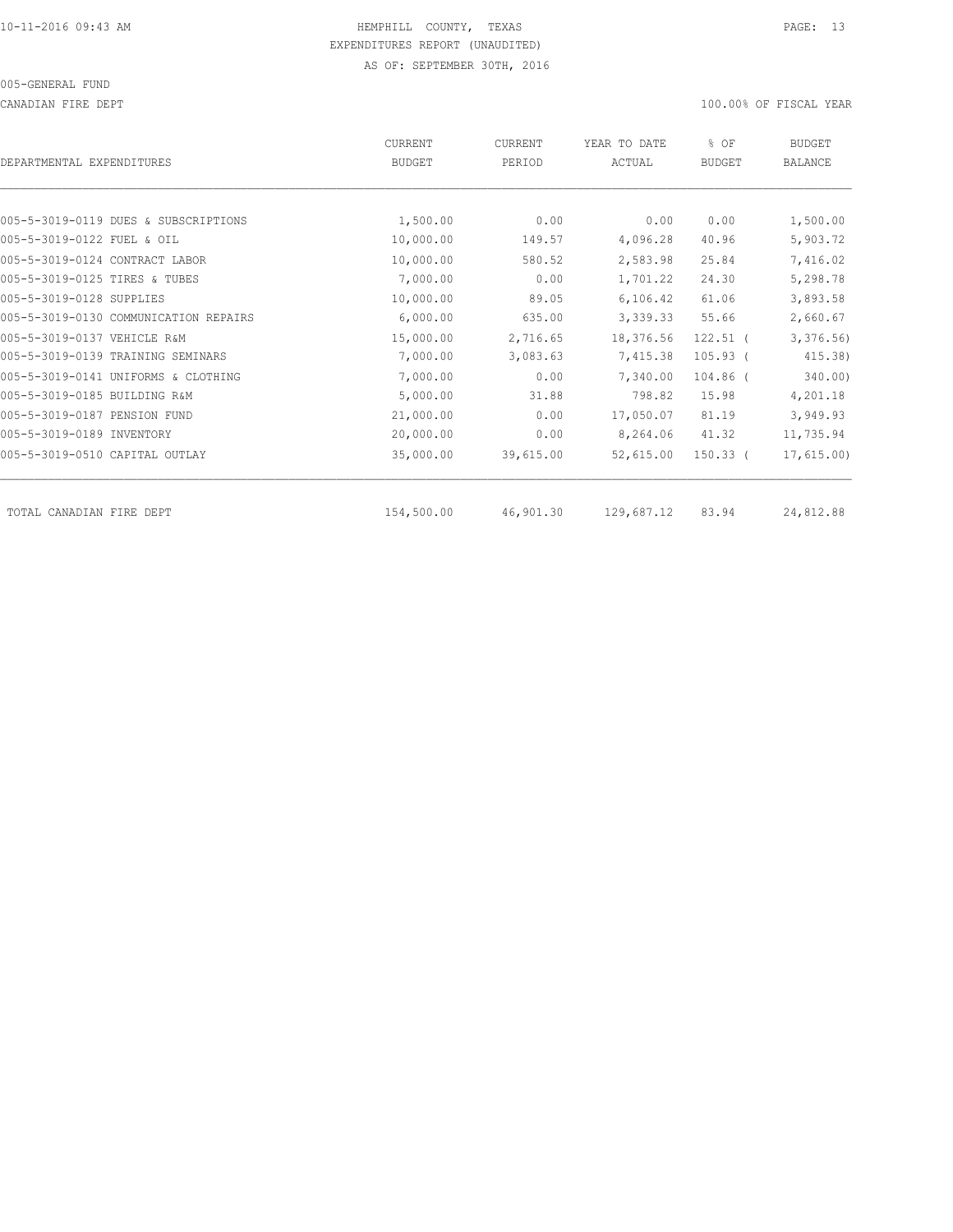LAW ENFORCEMENT 100.00% OF FISCAL YEAR

|                                                | CURRENT       | CURRENT    | YEAR TO DATE | % OF       | <b>BUDGET</b> |
|------------------------------------------------|---------------|------------|--------------|------------|---------------|
| DEPARTMENTAL EXPENDITURES                      | <b>BUDGET</b> | PERIOD     | ACTUAL       | BUDGET     | BALANCE       |
|                                                |               |            |              |            |               |
| 005-5-3500-0080 SHERIFF-LEWIS                  | 64,000.00     | 5,322.44   | 64,000.00    | 100.00     | 0.00          |
| 005-5-3500-0081 CHIEF DEPUTY-CLAPP             | 54,590.00     | 4,870.91   | 56,708.08    | $103.88$ ( | 2,118.08      |
| 005-5-3500-0082 OVERTIME                       | 12,000.00     | 0.00       | 7,325.42     | 61.05      | 4,674.58      |
| 005-5-3500-0083 CERTIFICATE PAY                | 24,000.00     | 1,000.00   | 18,600.00    | 77.50      | 5,400.00      |
| 005-5-3500-0084 OVERTIME FOREST SERVICE CONTRA | 3,500.00      | 0.00       | 1,872.68     | 53.51      | 1,627.32      |
| 005-5-3500-0086 708-EGGLESTON                  | 49,440.00     | 8,135.60   | 53,468.10    | $108.15$ ( | 4,028.10      |
| 005-5-3500-0087 DEPUTY-GREGORY                 | 49,440.00     | 2,060.00   | 44, 402.75   | 89.81      | 5,037.25      |
| 005-5-3500-0088 DEPUTY-JL ORTEGA               | 49,440.00     | 2,060.00   | 53,396.92    | $108.00$ ( | 3,956.92)     |
| 005-5-3500-0089 DEPUTY-O. ORTEGA               | 49,440.00     | 8,046.58   | 53, 379.08   | $107.97$ ( | 3,939.08      |
| 005-5-3500-0090 DEPUTY-MOSELEY                 | 49,440.00     | 4,620.59   | 49,814.89    | $100.76$ ( | 374.89)       |
| 005-5-3500-0091 DEPUTY                         | 49,440.00     | 0.00       | 42,634.17    | 86.23      | 6,805.83      |
| 005-5-3500-0092 DEPUTY-DeHERRERA               | 49,590.00     | 4,257.50   | 49,590.00    | 100.00     | 0.00          |
| 005-5-3500-0093 DEPUTY                         | 49,440.00     | 8,258.10   | 53,590.60    | $108.40$ ( | 4, 150.60     |
| 005-5-3500-0096 LONGEVITY                      | 6,000.00      | 175.00     | 4,940.00     | 82.33      | 1,060.00      |
| 005-5-3500-0097 ADMINISTRATIVE ASST-SCHAFER    | 40, 479.00    | 7,340.35   | 44, 458.71   | $109.83$ ( | 3,979.71)     |
| 005-5-3500-0098 PART TIME HELP                 | 4,500.00      | 0.00       | 2,159.39     | 47.99      | 2,340.61      |
| 005-5-3500-0101 SOCIAL SECURITY/MEDICARE       | 46,500.00     | 4,244.33   | 45,225.09    | 97.26      | 1,274.91      |
| 005-5-3500-0102 RETIREMENT                     | 120,000.00    | 11,225.25  | 120,262.31   | $100.22$ ( | 262.31)       |
| 005-5-3500-0103 GROUP TERM LIFE                | 2,500.00      | 179.63     | 1,982.88     | 79.32      | 517.12        |
| 005-5-3500-0104 GROUP INSURANCE                | 82,500.00     | 888.23     | 74,705.91    | 90.55      | 7,794.09      |
| 005-5-3500-0105 UNEMPLOYMENT INSURANCE         | 2,000.00      | 0.00       | 439.18       | 21.96      | 1,560.82      |
| 005-5-3500-0106 WORKERS' COMPENSATION          | 7,000.00      | 2,974.31   | 11,869.24    | 169.56 (   | 4,869.24)     |
| 005-5-3500-0109 POSTAGE                        | 1,000.00      | 174.99     | 984.00       | 98.40      | 16.00         |
| 005-5-3500-0112 TRAVEL & EDUCATION             | 15,000.00     | 106.25     | 8,851.20     | 59.01      | 6,148.80      |
| 005-5-3500-0119 DUES & SUBSCRIPTIONS           | 1,100.00      | 32.46      | 1,594.80     | 144.98 (   | 494.80)       |
| 005-5-3500-0122 FUEL & OIL                     | 60,000.00     | 3,733.92   | 30,829.08    | 51.38      | 29,170.92     |
| 005-5-3500-0130 COMMUNICATION EXPENSES         | 3,000.00      | 94.50      | 3,130.33     | $104.34$ ( | 130.33)       |
| 005-5-3500-0131 OTHER EXPENSE                  | 4,000.00      | 0.00       | 3,574.46     | 89.36      | 425.54        |
| 005-5-3500-0132 TELEPHONE                      | 15,000.00     | 1,664.70   | 13,637.26    | 90.92      | 1,362.74      |
| 005-5-3500-0137 VEHICLE REPAIRS & MAIN.        | 12,000.00     | 9,648.45   | 19,544.88    | 162.87 (   | 7,544.88)     |
| 005-5-3500-0141 UNIFORMS                       | 3,500.00      | 1,956.56   | 2,020.16     | 57.72      | 1,479.84      |
| 005-5-3500-0142 MAINTENANCE CONTRACTS          | 35,000.00     | 7,373.47   | 38,775.56    | $110.79$ ( | 3,775.56      |
| 005-5-3500-0143 JANITORIAL SUPPLIES            | 750.00        | 0.00       | 611.92       | 81.59      | 138.08        |
| 005-5-3500-0160 D.A.R.E. PROGRAM               | 7,500.00      | 1,622.11   | 5,234.38     | 69.79      | 2,265.62      |
| 005-5-3500-0165 COMMUNITY SERVICE PROJECTS     | 2,000.00      | $0.00$ (   | 797.50)      | $39.88 -$  | 2,797.50      |
| 005-5-3500-0183 REPAIRS-MAINTENANCE            | 4,000.00      | 437.50     | 2,799.06     | 69.98      | 1,200.94      |
| 005-5-3500-0188 OFFICE SUPPLIES                | 4,000.00      | 1,743.57   | 2,326.77     | 58.17      | 1,673.23      |
| 005-5-3500-0189 INVENTORY/EQUIPMENT            | 25,000.00     | 4,079.66   | 24,753.72    | 99.01      | 246.28        |
| 005-5-3500-0510 CAPITAL OUTLAY                 | 80,000.00     | 0.00       | 59,166.04    | 73.96      | 20,833.96     |
|                                                |               |            |              |            |               |
| TOTAL LAW ENFORCEMENT                          | 1,138,089.00  | 108,326.96 | 1,071,861.52 | 94.18      | 66,227.48     |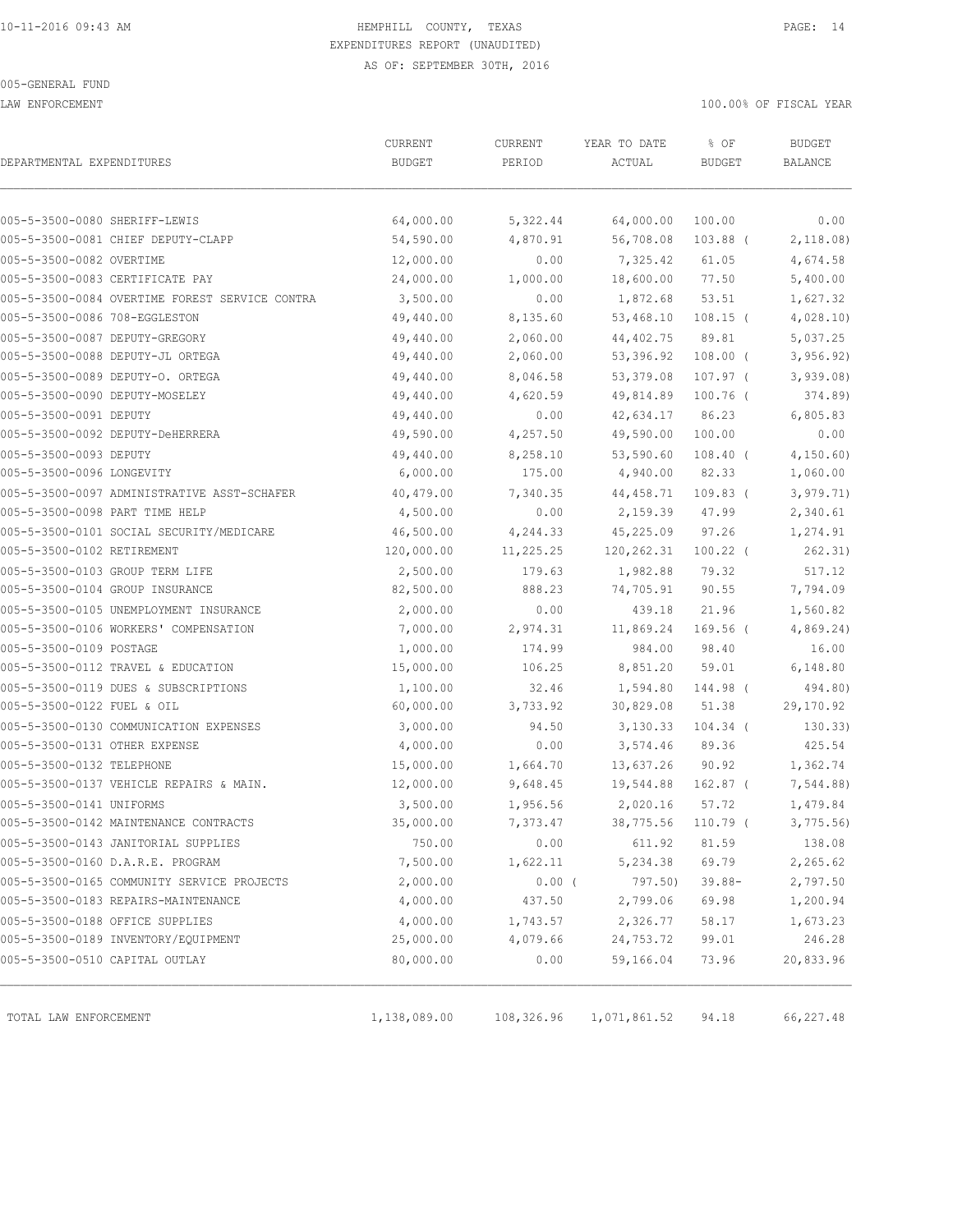LAW/JAIL OPERATIONS 100.00% OF FISCAL YEAR

| DEPARTMENTAL EXPENDITURES                | CURRENT<br><b>BUDGET</b> | <b>CURRENT</b><br>PERIOD | YEAR TO DATE<br>ACTUAL | % OF<br><b>BUDGET</b> | <b>BUDGET</b><br>BALANCE |
|------------------------------------------|--------------------------|--------------------------|------------------------|-----------------------|--------------------------|
|                                          |                          |                          |                        |                       |                          |
| 005-5-3600-0082 OVERTIME PAY             | 3,000.00                 | 0.00                     | 1,276.78               | 42.56                 | 1,723.22                 |
| 005-5-3600-0083 CERTIFICATE PAY          | 6,000.00                 | 200.00                   | 4,200.00               | 70.00                 | 1,800.00                 |
| 005-5-3600-0090 DISPATCHER-JONES         | 40,835.00                | 4,084.59                 | 41,391.71              | $101.36$ (            | 556.71)                  |
| 005-5-3600-0091 CHIEF DISPATCH-BRITTIAN  | 44,290.00                | 4,040.84                 | 47,486.26              | $107.22$ (            | 3, 196.26)               |
| 005-5-3600-0092 JAIL ADMIN-CARTER        | 44,440.00                | 3,828.34                 | 49,590.40              | $111.59$ (            | 5, 150, 40               |
| 005-5-3600-0093 DISPATCHER-OATMAN        | 40,685.00                | 3,390.42                 | 40,640.91              | 99.89                 | 44.09                    |
| 005-5-3600-0094 DISPATCHER-CANO          | 40,835.00                | 3,839.78                 | 41,146.90              | $100.76$ (            | 311.90)                  |
| 005-5-3600-0095 DISPATCHER-KELLS         | 40,835.04                | 4,526.83                 | 41,833.95              | $102.45$ (            | 998.91)                  |
| 005-5-3600-0096 LONGEVITY                | 6,000.00                 | 420.00                   | 5,685.00               | 94.75                 | 315.00                   |
| 005-5-3600-0097 DISPATCHER-CARTER        | 40,685.00                | 249.39                   | 35,867.55              | 88.16                 | 4,817.45                 |
| 005-5-3600-0101 SOCIAL SECURITY/MEDICARE | 23,400.00                | 1,824.05                 | 22,512.74              | 96.21                 | 887.26                   |
| 005-5-3600-0102 RETIREMENT               | 62,000.00                | 4,866.13                 | 60,764.05              | 98.01                 | 1,235.95                 |
| 005-5-3600-0103 GROUP TERM LIFE          | 1,100.00                 | 77.84                    | 1,002.90               | 91.17                 | 97.10                    |
| 005-5-3600-0104 GROUP INSURANCE          | 52,500.00                | 2,570.32                 | 50,598.29              | 96.38                 | 1,901.71                 |
| 005-5-3600-0105 UNEMPLOYMENT INSURANCE   | 2,000.00                 | 0.00                     | 231.64                 | 11.58                 | 1,768.36                 |
| 005-5-3600-0106 WORKERS' COMPENSATION    | 4,000.00                 | 1,050.00                 | 4,202.10               | $105.05$ (            | 202.10                   |
| 005-5-3600-0112 TRAVEL & EDUCATION       | 6,000.00                 | 0.00                     | 4,795.36               | 79.92                 | 1,204.64                 |
| 005-5-3600-0131 OTHER EXPENSE            | 3,500.00                 | 0.00                     | 1,055.00               | 30.14                 | 2,445.00                 |
| 005-5-3600-0141 UNIFORMS                 | 2,000.00                 | 1,097.59                 | 1,993.51               | 99.68                 | 6.49                     |
| 005-5-3600-0143 PRISONER EXPENSES        | 10,000.00                | 1,974.96                 | 12,967.40              | $129.67$ (            | 2,967.40                 |
| 005-5-3600-0145 PRISONER MEALS           | 40,000.00                | 25.39                    | 34,032.54              | 85.08                 | 5,967.46                 |
| 005-5-3600-0183 REPAIRS                  | 15,000.00                | 3,858.48                 | 16,253.10              | $108.35$ (            | 1, 253.10                |
| 005-5-3600-0188 OFFICE SUPPLIES          | 2,000.00                 | 74.61                    | 2,684.56               | 134.23 (              | 684.56)                  |
| 005-5-3600-0189 INVENTORY/EQUIPMENT      | 10,000.00                | 2,550.52                 | 3,575.67               | 35.76                 | 6,424.33                 |
| 005-5-3600-0510 CAPITAL OUTLAY           | 10,000.00                | 0.00                     | 0.00                   | 0.00                  | 10,000.00                |
| TOTAL LAW/JAIL OPERATIONS                | 551,105.04               | 44,550.08                | 525,788.32             | 95.41                 | 25, 316.72               |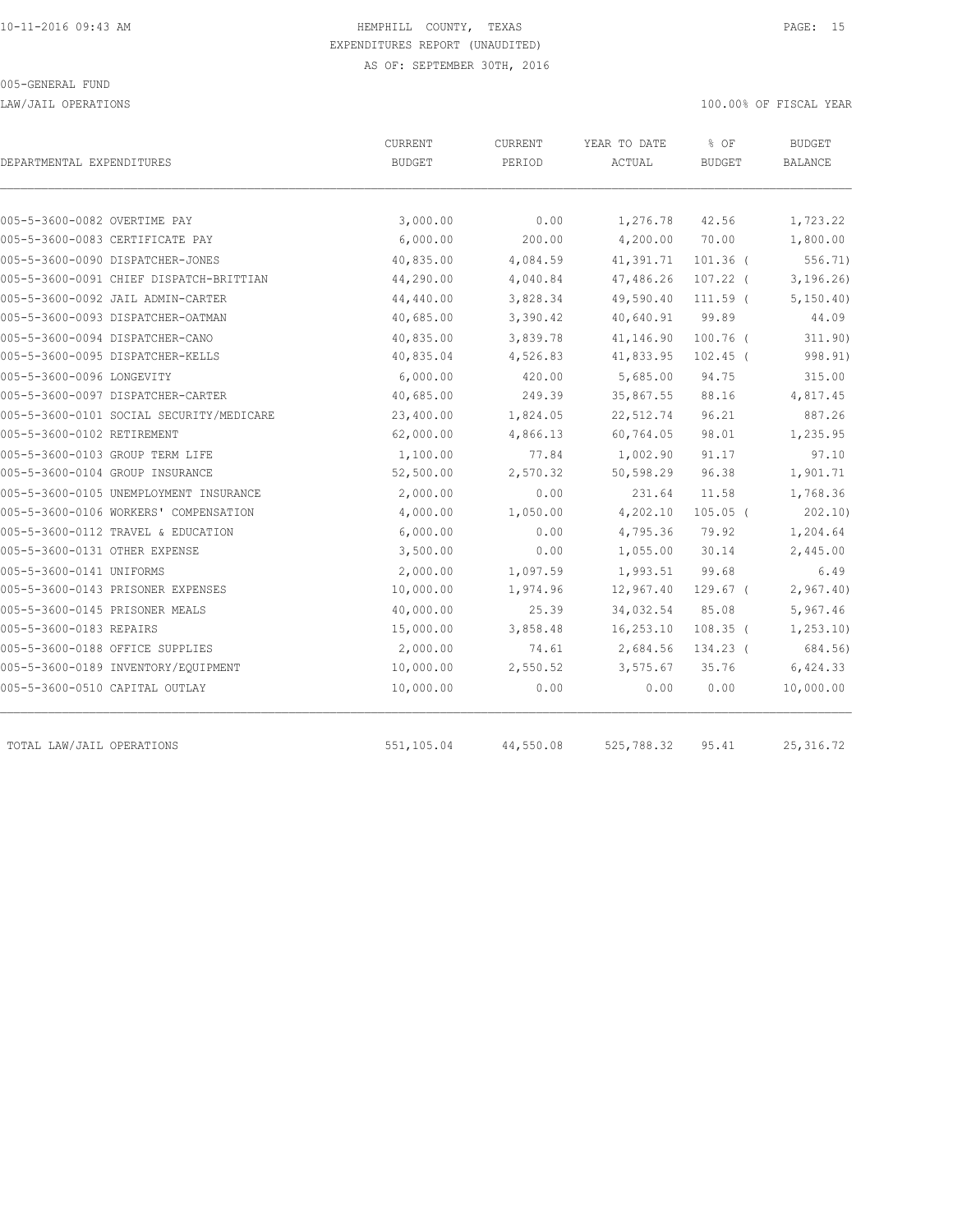SOLID WASTE DISPOSAL 100.00% OF FISCAL YEAR

| DEPARTMENTAL EXPENDITURES      | CURRENT<br>BUDGET | CURRENT<br>PERIOD | YEAR TO DATE<br>ACTUAL | % OF<br>BUDGET | BUDGET<br><b>BALANCE</b> |
|--------------------------------|-------------------|-------------------|------------------------|----------------|--------------------------|
| 005-5-6025-0122 FUEL & OIL     | 33,000.00         | 1,661.64          | 10,703.62              | 32.44          | 22,296.38                |
| 005-5-6025-0127 TIPPING FEES   | 200,000.00        | 25,671.75         | 164, 127.99            | 82.06          | 35,872.01                |
| 005-5-6025-0510 CAPITAL OUTLAY | 0.00              | 0.00              | 0.00                   | 0.00           | 0.00                     |
| TOTAL SOLID WASTE DISPOSAL     | 233,000.00        | 27,333.39         | 174,831.61             | 75.04          | 58,168.39                |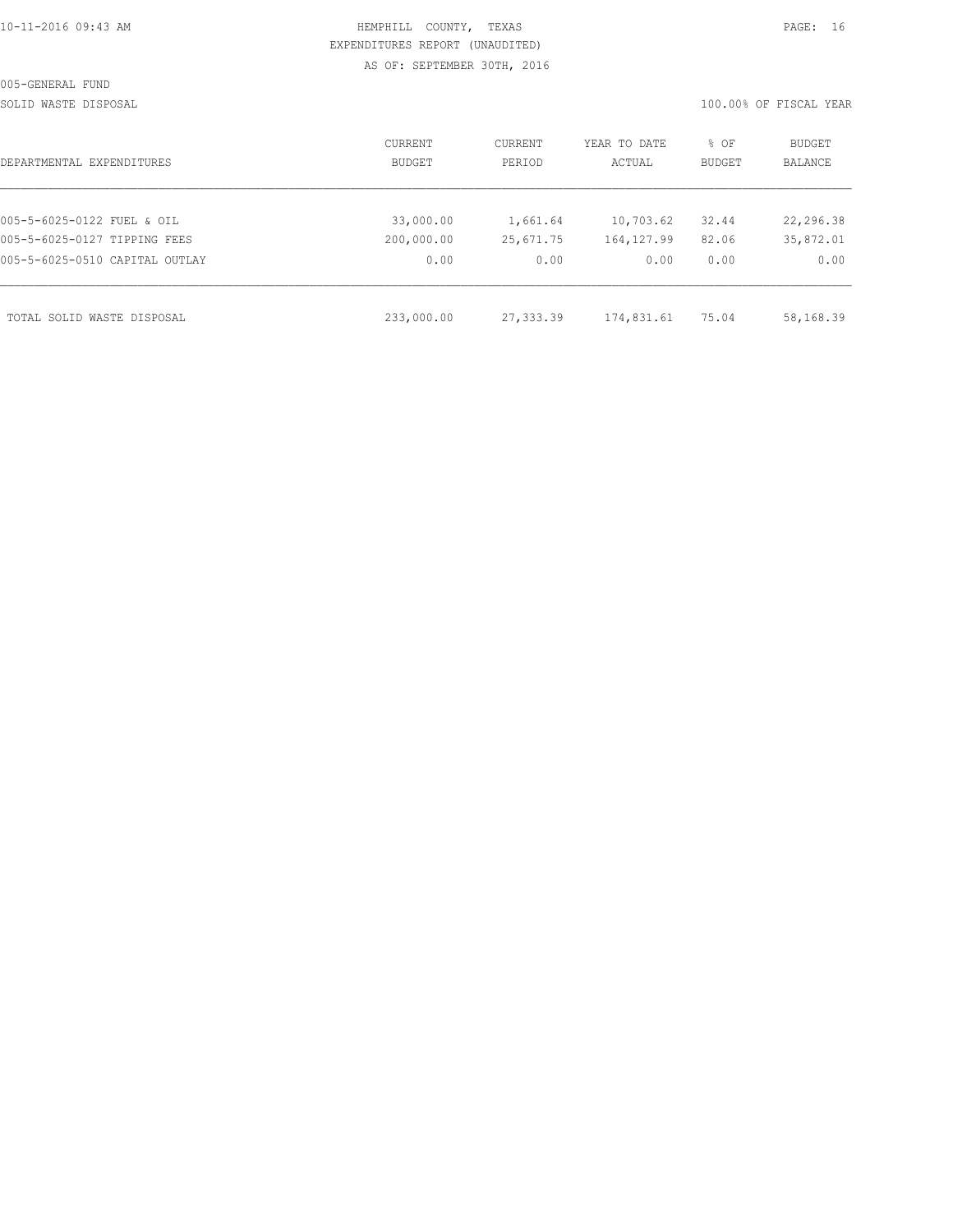PUBLIC FACILITIES 100.00% OF FISCAL YEAR

| DEPARTMENTAL EXPENDITURES               | <b>CURRENT</b><br><b>BUDGET</b> | CURRENT<br>PERIOD | YEAR TO DATE<br>ACTUAL | % OF<br><b>BUDGET</b> | BUDGET<br><b>BALANCE</b> |
|-----------------------------------------|---------------------------------|-------------------|------------------------|-----------------------|--------------------------|
|                                         |                                 |                   |                        |                       |                          |
| 005-5-7001-0124 TECH SUPPORT CONTRACT   | 12,000.00                       | 0.00              | 0.00                   | 0.00                  | 12,000.00                |
| 005-5-7001-0126 ROAD REPAIR             | 400,000.00                      | 73,687.34         | 253,806.92             | 63.45                 | 146,193.08               |
| 005-5-7001-0128 SUPPLIES                | 17,000.00                       | 877.24            | 12,642.61              | 74.37                 | 4,357.39                 |
| 005-5-7001-0129 COKES & COFFEE          | 4,500.00                        | 559.77            | 4,762.57               | $105.83$ (            | 262.57)                  |
| 005-5-7001-0133 UTILITIES/GENERAL       | 120,000.00                      | 19,449.60         | 116, 169.63            | 96.81                 | 3,830.37                 |
| 005-5-7001-0183 PUBLIC FACILITIES R&M   | 240,000.00                      | 4,311.01          | 231,260.36             | 96.36                 | 8,739.64                 |
| 005-5-7001-0185 COURTHOUSE R&M          | 15,000.00                       | 556.19            | 21, 415.69             | 142.77 (              | 6,415.69                 |
| 005-5-7001-0186 BRIDGE/DAM-REPAIR/SPRAY | 60,000.00                       | 0.00              | 33,821.46              | 56.37                 | 26, 178.54               |
| 005-5-7001-0189 INVENTORY/EQUIPMENT     | 10,000.00                       | 0.00              | 320.00                 | 3.20                  | 9,680.00                 |
| 005-5-7001-0217 TRANSFER OUT            | 0.00                            | 0.00              | 0.00                   | 0.00                  | 0.00                     |
| 005-5-7001-0510 CAPITAL OUTLAY          | 2,522,005.72                    | 4,856.41          | 524,578.86             | 20.80                 | 1,997,426.86             |
| TOTAL PUBLIC FACILITIES                 | 3,400,505.72                    | 104,297.56        | 1,198,778.10           | 35.25                 | 2,201,727.62             |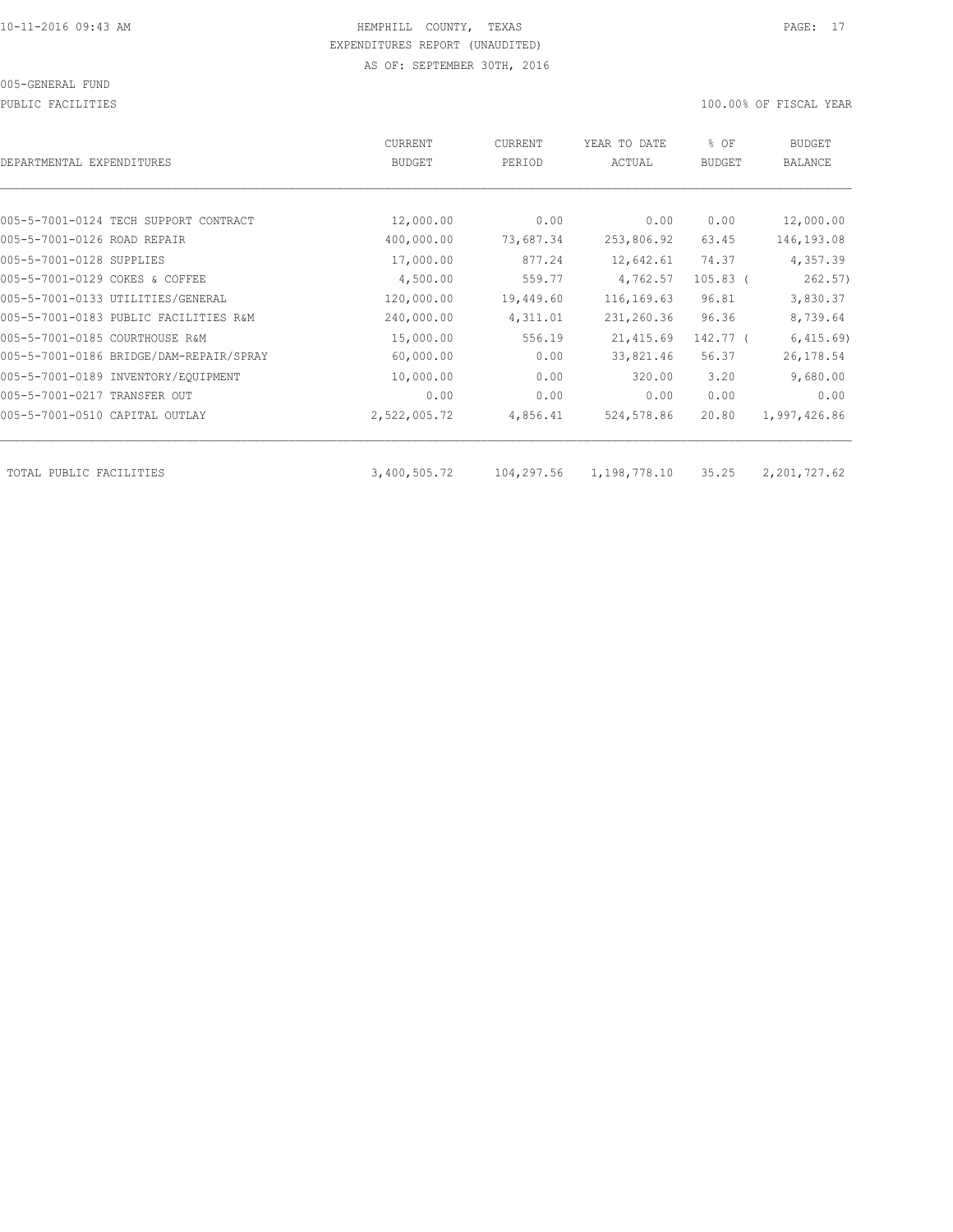CEMETERY 100.00% OF FISCAL YEAR

| DEPARTMENTAL EXPENDITURES                  | CURRENT<br><b>BUDGET</b> | CURRENT<br>PERIOD | YEAR TO DATE<br>ACTUAL | % OF<br><b>BUDGET</b> | <b>BUDGET</b><br>BALANCE |
|--------------------------------------------|--------------------------|-------------------|------------------------|-----------------------|--------------------------|
|                                            |                          |                   |                        |                       |                          |
| 005-5-7016-0097 CEMETERY ADM-JAHNEL        | 7,500.00                 | 0.00              | 4,375.00               | 58.33                 | 3,125.00                 |
| 005-5-7016-0101 SOCIAL SECURITY/MEDICARE   | 600.00                   | 0.00              | 334.69                 | 55.78                 | 265.31                   |
| 005-5-7016-0105 UNEMPLOYMENT INSURANCE     | 100.00                   | 0.00              | 4.38                   | 4.38                  | 95.62                    |
| 005-5-7016-0114 VETERAN'S MARKERS          | 1,000.00                 | 0.00              | 0.00                   | 0.00                  | 1,000.00                 |
| 005-5-7016-0124 CONTRACT LABOR             | 5,000.00                 | 7,250.00          | 23,289.70              | 465.79 (              | 18,289.70)               |
| 005-5-7016-0128 SUPPLIES                   | 1,500.00                 | 95.00             | 327.14                 | 21.81                 | 1,172.86                 |
| 005-5-7016-0130 UNMARKED GRAVES            | 2,000.00                 | 0.00              | 360.00                 | 18.00                 | 1,640.00                 |
| 005-5-7016-0133 UTILITIES                  | 300.00                   | 12.74             | 154.45                 | 51.48                 | 145.55                   |
| 005-5-7016-0140 LANDSCAPING                | 4,000.00                 | 0.00              | 630.00                 | 15.75                 | 3,370.00                 |
| 005-5-7016-0142 CONTRACT MOWING & PCTs 3&4 | 35,000.00                | 3,737.50          | 30, 200.00             | 86.29                 | 4,800.00                 |
| 005-5-7016-0510 CAPITAL OUTLAY             | 7,000.00                 | 0.00              | 0.00                   | 0.00                  | 7,000.00                 |
| TOTAL CEMETERY                             | 64,000.00                | 11,095.24         | 59,675.36              | 93.24                 | 4,324.64                 |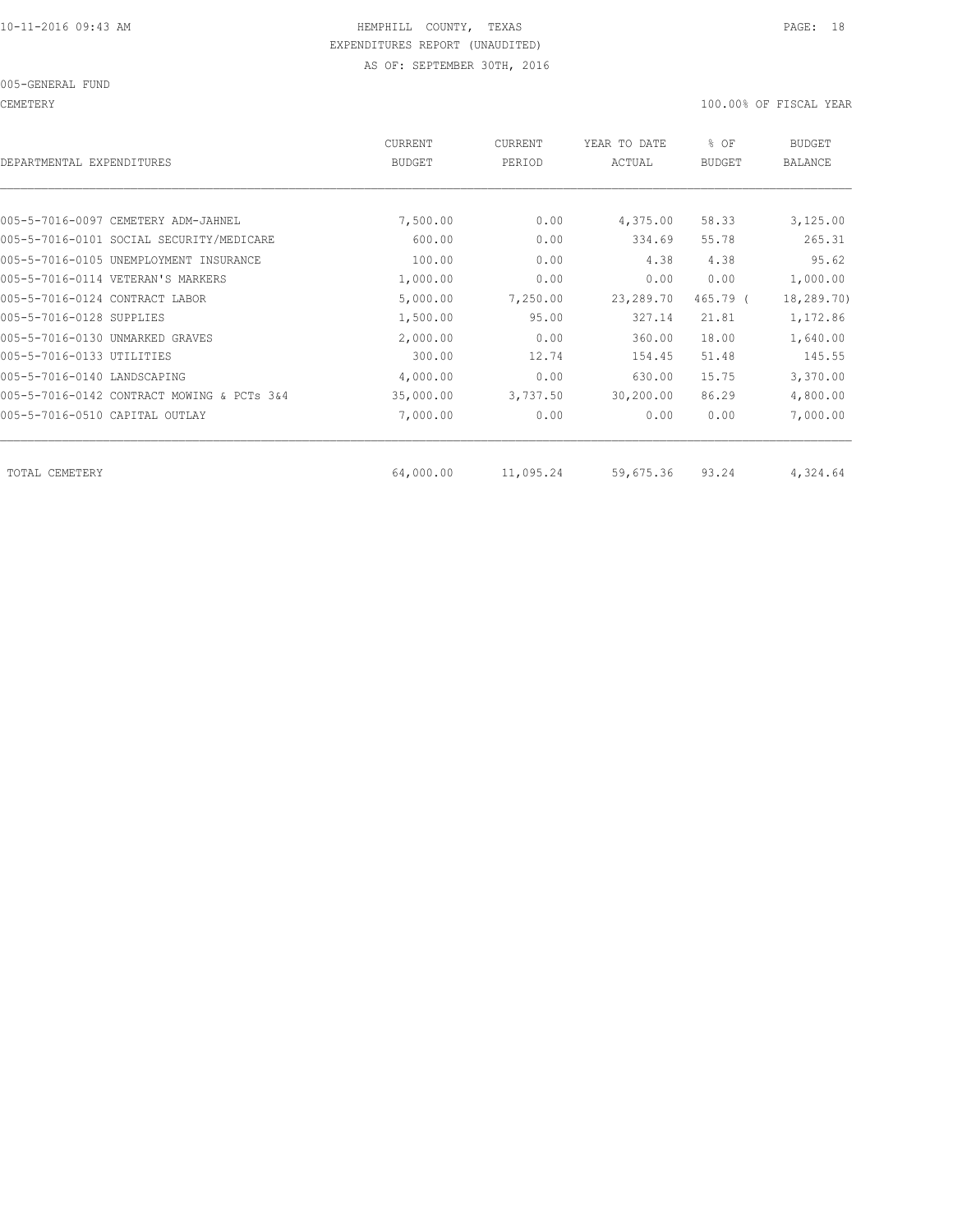OTHER COMPLEXES 100.00% OF FISCAL YEAR

| DEPARTMENTAL EXPENDITURES                | <b>CURRENT</b><br><b>BUDGET</b> | <b>CURRENT</b><br>PERIOD | YEAR TO DATE<br>ACTUAL | % OF<br><b>BUDGET</b> | <b>BUDGET</b><br><b>BALANCE</b> |
|------------------------------------------|---------------------------------|--------------------------|------------------------|-----------------------|---------------------------------|
|                                          |                                 |                          |                        |                       |                                 |
| 005-5-7018-0082 OVERTIME                 | 4,000.00                        | 0.00                     | 0.00                   | 0.00                  | 4,000.00                        |
| 005-5-7018-0091 COMPLEX SUPERVISOR-LYNCH | 52,680.00                       | 4,185.00                 | 52,680.00              | 100.00                | 0.00                            |
| 005-5-7018-0092 COMPLEX ROADHAND-YARNOLD | 47,530.08                       | 4,085.84                 | 47,530.08              | 100.00                | 0.00                            |
| 005-5-7018-0096 LONGEVITY                | 3,800.00                        | 320.00                   | 3,725.00               | 98.03                 | 75.00                           |
| 005-5-7018-0098 PART-TIME HELP           | 12,000.00                       | 0.00                     | 3,877.25               | 32.31                 | 8,122.75                        |
| 005-5-7018-0101 SOCIAL SECURITY/MEDICARE | 9,000.00                        | 682.47                   | 8,252.60               | 91.70                 | 747.40                          |
| 005-5-7018-0102 RETIREMENT               | 23,700.00                       | 1,790.16                 | 20,858.92              | 88.01                 | 2,841.08                        |
| 005-5-7018-0103 GROUP TERM LIFE          | 400.00                          | 28.64                    | 344.32                 | 86.08                 | 55.68                           |
| 005-5-7018-0104 GROUP INSURANCE          | 15,000.00                       | 1,283.74                 | 15,401.82              | $102.68$ (            | 401.82)                         |
| 005-5-7018-0105 UNEMPLOYMENT INSURANCE   | 500.00                          | 0.00                     | 79.38                  | 15.88                 | 420.62                          |
| 005-5-7018-0106 WORKERS' COMPENSATION    | 1,400.00                        | 479.38                   | 2,130.16               | $152.15$ (            | 730.16                          |
| 005-5-7018-0122 FUEL & OIL               | 15,000.00                       | 978.36                   | 6,967.07               | 46.45                 | 8,032.93                        |
| 005-5-7018-0124 MACHINE HIRE/CONT LABOR  | 3,000.00                        | 0.00                     | 911.33                 | 30.38                 | 2,088.67                        |
| 005-5-7018-0125 TIRES & TUBES            | 1,500.00                        | 95.90                    | 322.80                 | 21.52                 | 1,177.20                        |
| 005-5-7018-0128 MATERIAL & SUPPLIES      | 12,000.00                       | 1,101.19                 | 10,793.90              | 89.95                 | 1,206.10                        |
| 005-5-7018-0132 TELEPHONE                | 700.00                          | 360.00                   | 360.00                 | 51.43                 | 340.00                          |
| 005-5-7018-0183 REPAIRS & MAINTENANCE    | 18,000.00                       | 2,816.34                 | 6,305.95               | 35.03                 | 11,694.05                       |
| 005-5-7018-0185 TREES                    | 2,000.00                        | 0.00                     | 1,675.00               | 83.75                 | 325.00                          |
| 005-5-7018-0189 INVENTORY                | 15,000.00                       | 0.00                     | 4,157.34               | 27.72                 | 10,842.66                       |
| 005-5-7018-0206 CHEMICALS                | 3,000.00                        | 0.00                     | 3,349.16               | $111.64$ (            | 349.16)                         |
| 005-5-7018-0510 CAPITAL OUTLAY           | 45,000.00                       | 0.00                     | 22,450.00              | 49.89                 | 22,550.00                       |
| TOTAL OTHER COMPLEXES                    | 285, 210.08                     | 18,207.02                | 212, 172.08            | 74.39                 | 73,038.00                       |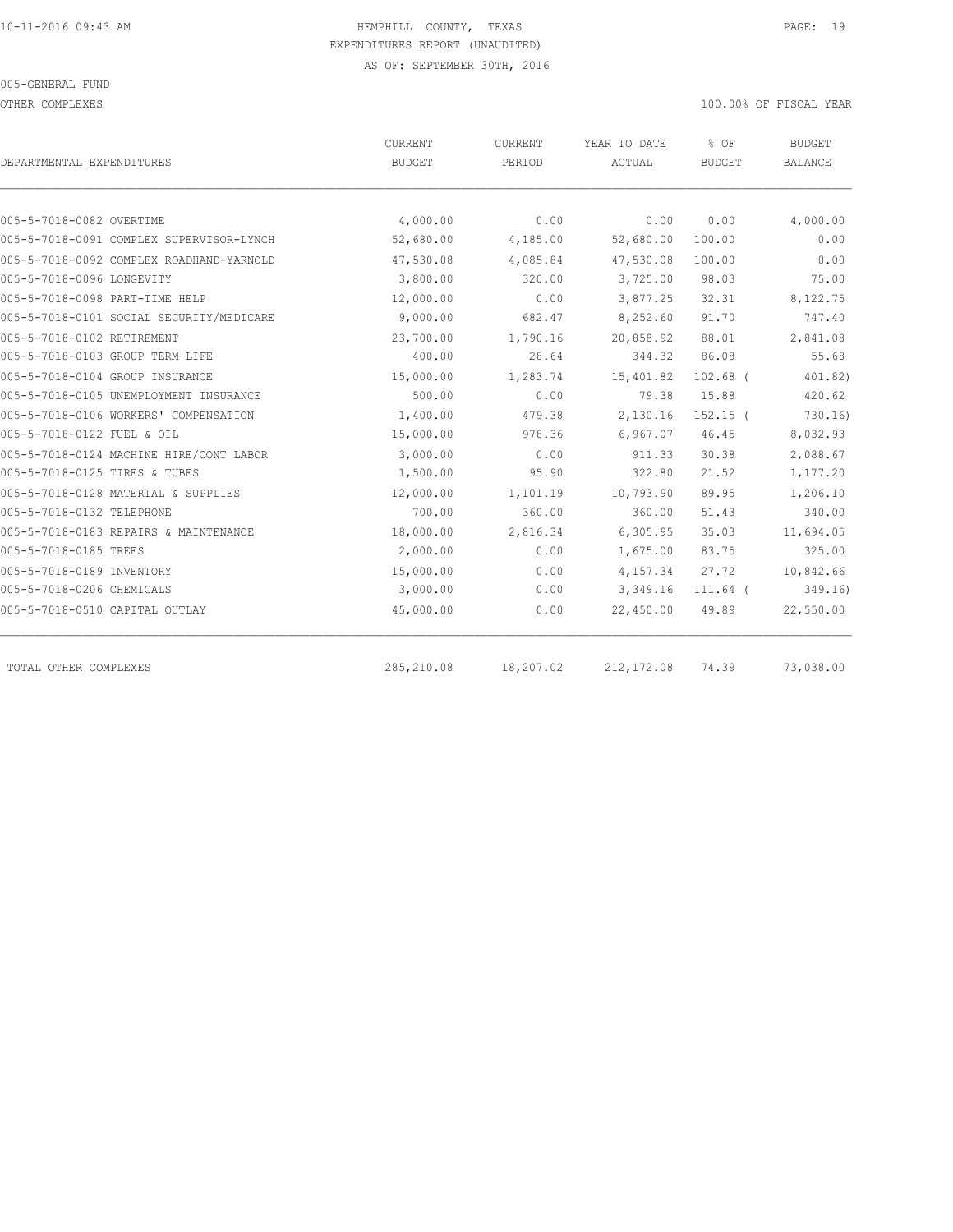#### 005-GENERAL FUND

#### LIBRARY 100.00% OF FISCAL YEAR

| DEPARTMENTAL EXPENDITURES                                             | CURRENT<br><b>BUDGET</b> | CURRENT<br>PERIOD | YEAR TO DATE<br>ACTUAL                    | % OF<br><b>BUDGET</b> | <b>BUDGET</b><br>BALANCE |
|-----------------------------------------------------------------------|--------------------------|-------------------|-------------------------------------------|-----------------------|--------------------------|
|                                                                       |                          |                   |                                           | 100.00                | 0.00                     |
| 005-5-7041-0090 LIBRARIAN-DILLON<br>005-5-7041-0094 PART-TIME JANITOR | 52,680.00<br>2,000.00    | 4,515.00<br>0.00  | 52,680.00<br>0.00                         | 0.00                  | 2,000.00                 |
| 005-5-7041-0095 CLERK-GARCIA                                          | 33,150.00                | 2,887.50          | 33,150.00                                 | 100.00                | 0.00                     |
| 005-5-7041-0096 LONGEVITY                                             | 3,100.00                 | 250.00            | 2,915.00                                  | 94.03                 | 185.00                   |
| 005-5-7041-0097 CLERK/PT-LIBRARY CLERK                                | 35,500.00                | 2,217.26          | 30,389.93                                 | 85.61                 | 5,110.07                 |
| 005-5-7041-0098 CLERK-POWELL                                          | 31,518.00                | 2,764.00          | 29,724.30                                 | 94.31                 | 1,793.70                 |
| 005-5-7041-0101 SOCIAL SECURITY/MEDICARE                              | 12,000.00                | 921.57            | 10,888.15                                 | 90.73                 | 1,111.85                 |
| 005-5-7041-0102 RETIREMENT                                            | 31,550.00                | 2,209.08          | 28,015.27                                 | 88.80                 | 3,534.73                 |
| 005-5-7041-0103 GROUP TERM LIFE                                       | 600.00                   | 35.36             | 463.58                                    | 77.26                 | 136.42                   |
| 005-5-7041-0104 GROUP INSURANCE                                       | 22,500.00                | 1,337.53          | 16,616.81                                 | 73.85                 | 5,883.19                 |
| 005-5-7041-0105 UNEMPLOYMENT INSURANCE                                | 1,000.00                 | 0.00              | 110.05                                    | 11.01                 | 889.95                   |
| 005-5-7041-0106 WORKERS' COMPENSATION                                 | 2,500.00                 | 750.00            | 2,987.00                                  | 119.48 (              | 487.00)                  |
| 005-5-7041-0112 TRAVEL                                                | 6,000.00                 | 133.00            | 4,994.29                                  | 83.24                 | 1,005.71                 |
| 005-5-7041-0119 DUES                                                  | 2,100.00                 | 155.00            | 2,061.25                                  | 98.15                 | 38.75                    |
| 005-5-7041-0128 SUPPLIES                                              | 10,000.00                | 1,608.65          | 10,468.95                                 | $104.69$ (            | 468.95                   |
| 005-5-7041-0132 TELEPHONE                                             | 7,000.00                 | 1,337.39          | 7,293.55                                  | $104.19$ (            | $293.55$ )               |
| 005-5-7041-0142 HARRINGTON L. CONSORTIUM                              | 10,200.00                | 0.00              | 10,350.07                                 | $101.47$ (            | 150.07                   |
| 005-5-7041-0168 BOOKS                                                 | 33,000.00                | 5,512.98          | 33,019.78                                 | $100.06$ (            | 19.78)                   |
| 005-5-7041-0169 LIBRARY MEMORIALS/DONATIONS                           | 5,000.00                 | 1,751.15          | 6,549.14                                  | 130.98 (              | 1, 549.14)               |
| 005-5-7041-0181 TECH SUPPORT                                          | 9,000.00                 | 686.41            | 7,990.71                                  | 88.79                 | 1,009.29                 |
| 005-5-7041-0189 INVENTORY                                             | 7,000.00                 | 1,755.10          | 4,649.26                                  | 66.42                 | 2,350.74                 |
| TOTAL LIBRARY                                                         | 317,398.00               | 30,826.98         | 295, 317.09                               | 93.04                 | 22,080.91                |
| TOTAL EXPENDITURES                                                    |                          |                   | 10,719,512.52  1,785,901.54  7,691,404.60 | 71.75                 | 3,028,107.92             |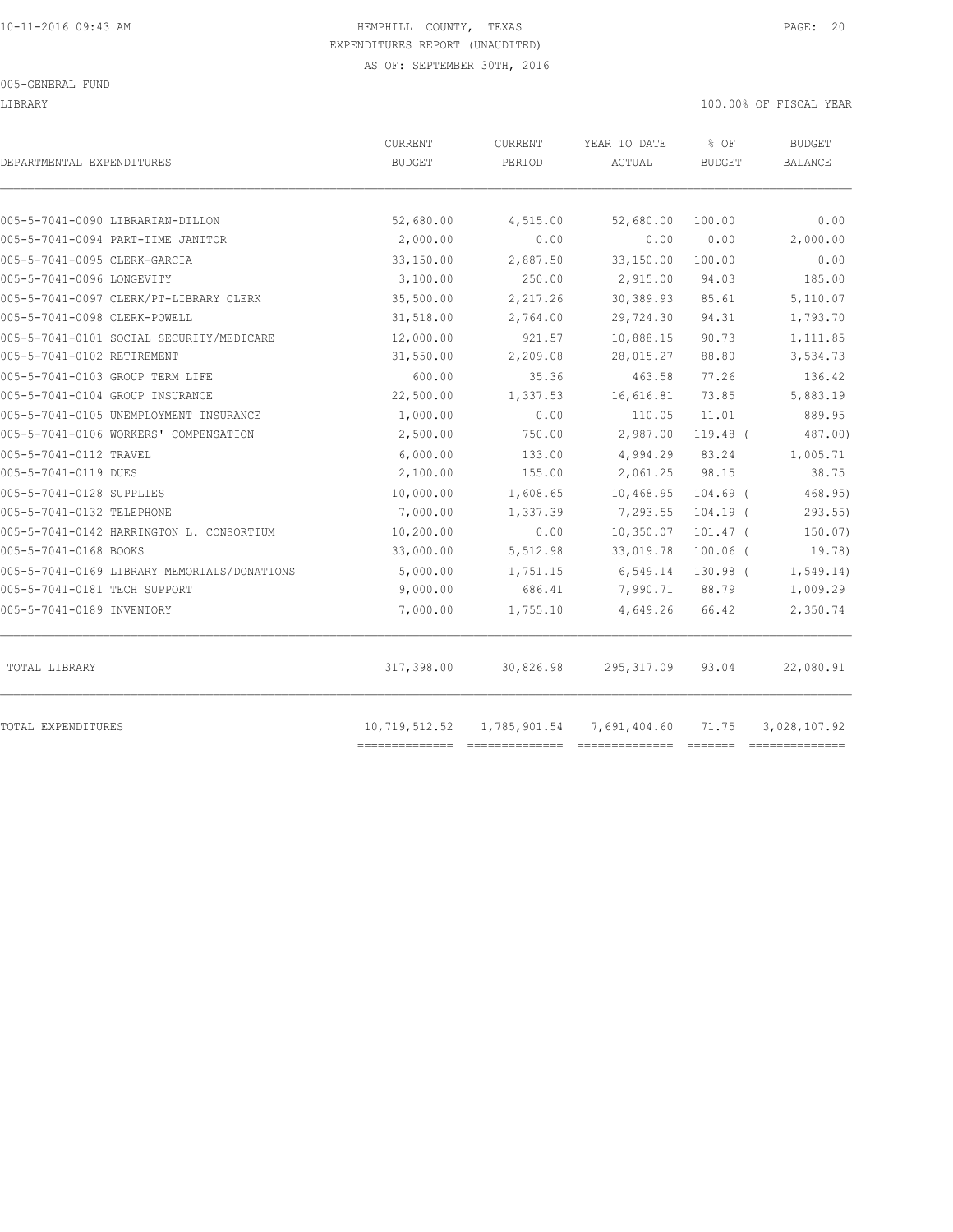LAW LIBRARY 100.00% OF FISCAL YEAR

| DEPARTMENTAL EXPENDITURES            | CURRENT<br><b>BUDGET</b> | CURRENT<br>PERIOD | YEAR TO DATE<br>ACTUAL | % OF<br>BUDGET | BUDGET<br>BALANCE |
|--------------------------------------|--------------------------|-------------------|------------------------|----------------|-------------------|
| 008-5-2008-0114 LAW LIBRARY EXPENSES | 2,400.00                 | 0.00              | 1,764.00               | 73.50          | 636.00            |
| TOTAL LAW LIBRARY                    | 2,400.00                 | 0.00              | 1,764.00               | 73.50          | 636.00            |
| TOTAL EXPENDITURES                   | 2,400.00                 | 0.00              | 1,764.00               | 73.50          | 636.00            |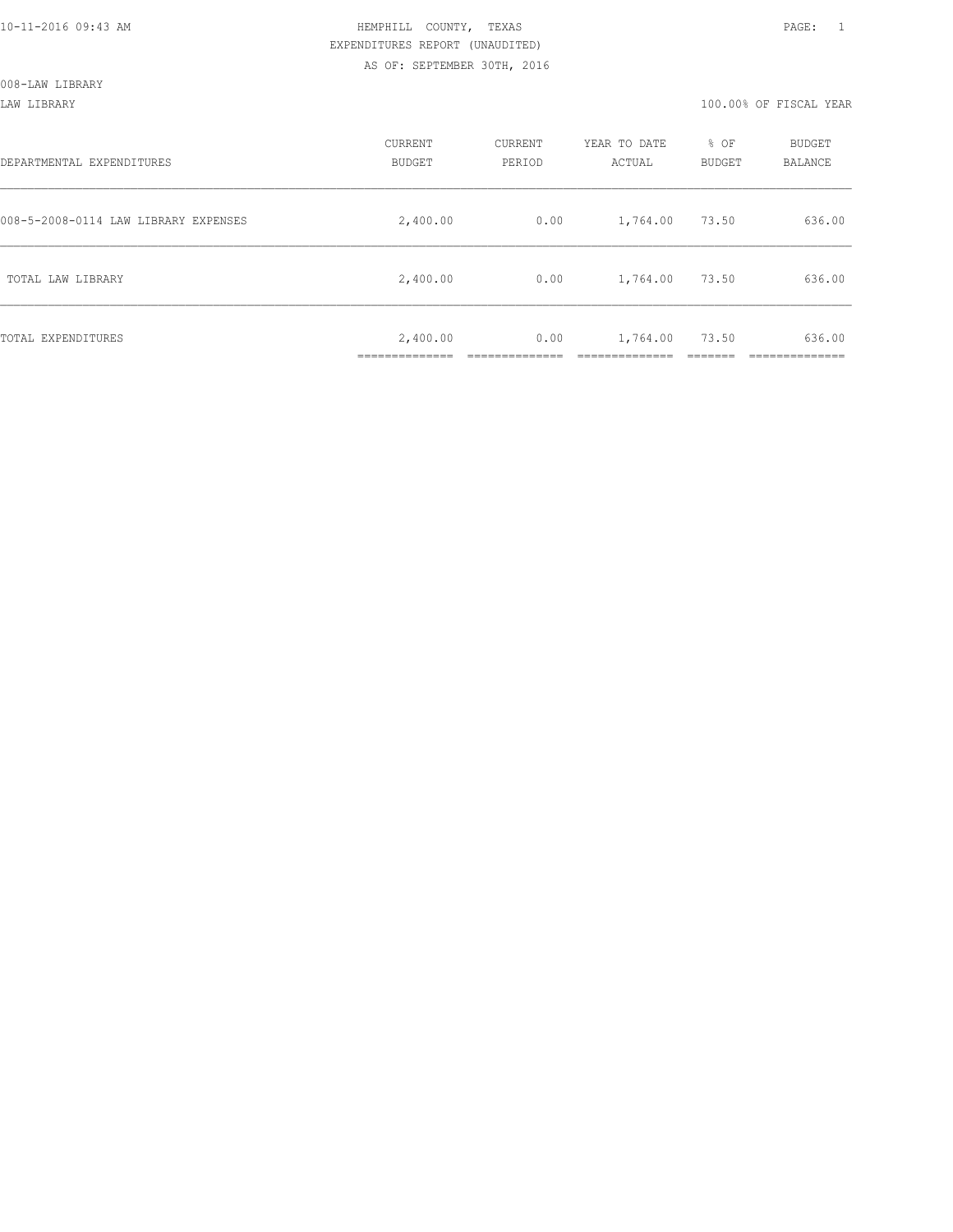CO COURTHOUSE SECURITY **100.000 OF FISCAL YEAR** 

| DEPARTMENTAL EXPENDITURES          | CURRENT<br>BUDGET                    | CURRENT<br>PERIOD | YEAR TO DATE<br>ACTUAL | % OF<br><b>BUDGET</b> | BUDGET<br>BALANCE |
|------------------------------------|--------------------------------------|-------------------|------------------------|-----------------------|-------------------|
| 009-5-3009-0114 CRTHS SECURITY EXP | 58,000.00                            | 459.90            | 7,717.35               | 13.31                 | 50,282.65         |
| TOTAL CO COURTHOUSE SECURITY       | 58,000.00                            | 459.90            | 7,717.35               | 13.31                 | 50,282.65         |
| <b>TOTAL EXPENDITURES</b>          | 58,000.00<br>. _ _ _ _ _ _ _ _ _ _ _ | 459.90            | 7,717.35               | 13.31                 | 50,282.65         |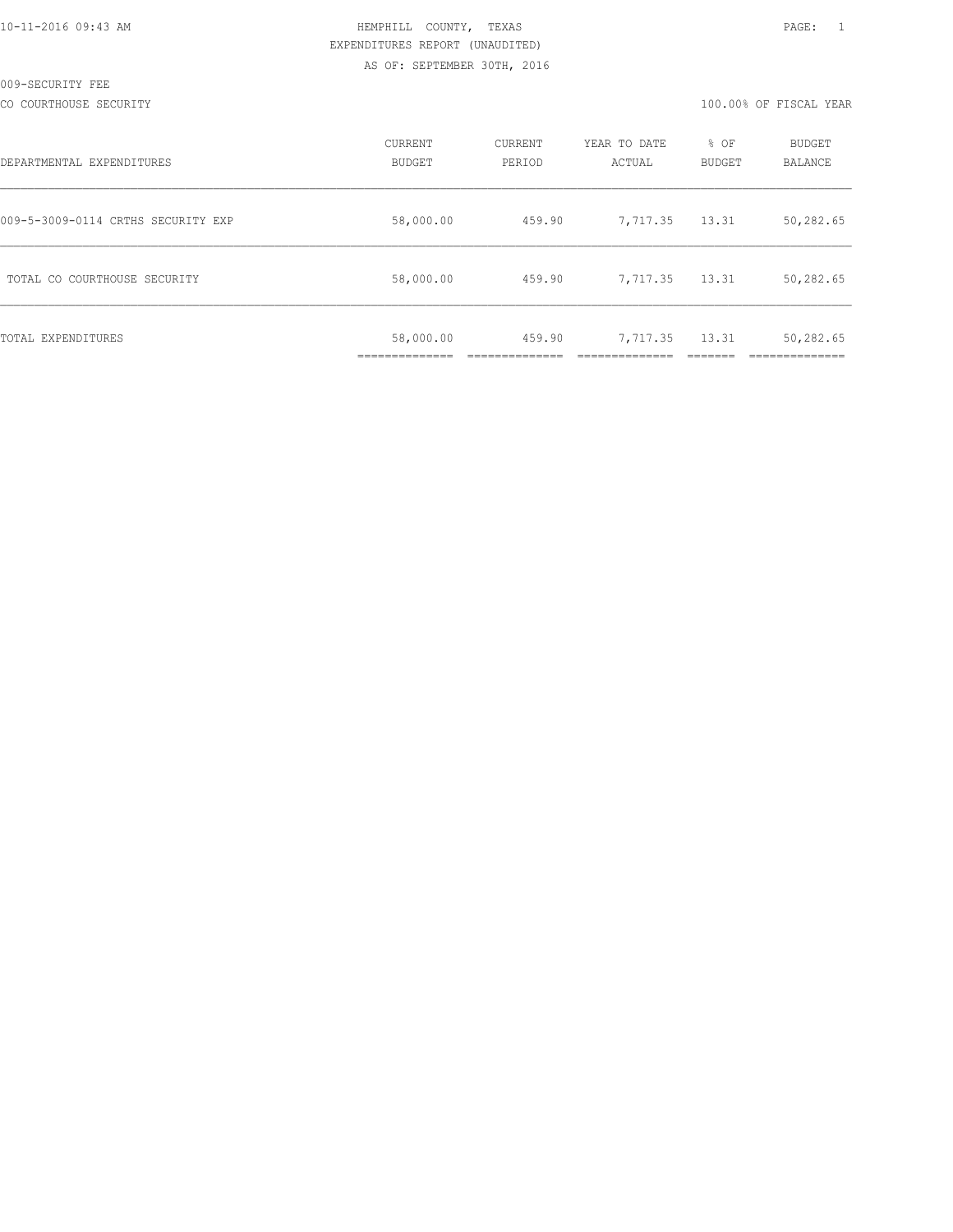AIRPORT 100.00% OF FISCAL YEAR

| DEPARTMENTAL EXPENDITURES                     | CURRENT<br><b>BUDGET</b>     | CURRENT<br>PERIOD | YEAR TO DATE<br>ACTUAL | % OF<br><b>BUDGET</b> | <b>BUDGET</b><br><b>BALANCE</b> |
|-----------------------------------------------|------------------------------|-------------------|------------------------|-----------------------|---------------------------------|
| 010-5-7010-0109 POSTAGE                       | 200.00                       | 192.68            | 384.83                 | 192.42 (              | 184.83)                         |
| 010-5-7010-0112 TRAVEL/DUES/PUBLICATIONS      | 1,000.00                     | 111.27            | 656.84                 | 65.68                 | 343.16                          |
| 010-5-7010-0122 FUEL & OIL                    | 140,000.00                   | 307.83            | 66, 459.11             | 47.47                 | 73,540.89                       |
| 010-5-7010-0124 AIRPORT MGR CONTRACT          | 54,000.00                    | 4,350.00          | 53,529.99              | 99.13                 | 470.01                          |
| 010-5-7010-0127 FUEL SYSTEM MAINTENANCE       | 5,000.00                     | 0.00              | 3,585.95               | 71.72                 | 1,414.05                        |
| 010-5-7010-0131 OTHER EXPENSE                 | 2,000.00                     | 73.67             | 1,867.34               | 93.37                 | 132.66                          |
| 010-5-7010-0132 AWOS SATELLITE LINK/TELEPHONE | 2,400.00                     | 215.93            | 7,434.22               | $309.76$ (            | 5,034.22                        |
| 010-5-7010-0133 UTILITIES                     | 7,000.00                     | 1,549.72          | 8,804.50               | 125.78 (              | 1,804.50                        |
| 010-5-7010-0134 BONDS & INSURANCE             | 3,000.00                     | 0.00              | 0.00                   | 0.00                  | 3,000.00                        |
| 010-5-7010-0140 SATELLITE TELEVISION          | 1,100.00                     | 0.00              | 1,025.14               | 93.19                 | 74.86                           |
| 010-5-7010-0168 MOWING EOUIP./MAINT.          | 4,000.00                     | 237.45            | 1,389.64               | 34.74                 | 2,610.36                        |
| 010-5-7010-0173 NAVIGATION EQUIP/MAINT        | 3,000.00                     | 6,418.19          | 11,979.88              | 399.33 (              | 8,979.88)                       |
| 010-5-7010-0183 HANGAR-LOUNGE R&M             | 6,000.00                     | 1,053.05          | 5,640.06               | 94.00                 | 359.94                          |
| 010-5-7010-0185 WSI WEATHER                   | 1,800.00                     | 0.00              | 2,388.00               | $132.67$ (            | 588.00                          |
| 010-5-7010-0189 INVENTORY                     | 4,000.00                     | 322.30            | 2,500.56               | 62.51                 | 1,499.44                        |
| 010-5-7010-0510 CAPITAL OUTLAY                | 100,000.00                   | 0.00              | 42,380.00              | 42.38                 | 57,620.00                       |
| TOTAL AIRPORT                                 | 334,500.00                   | 14,832.09         | 210,026.06             | 62.79                 | 124, 473.94                     |
| TOTAL EXPENDITURES                            | 334,500.00<br>============== | 14,832.09         | 210,026.06             | 62.79                 | 124,473.94                      |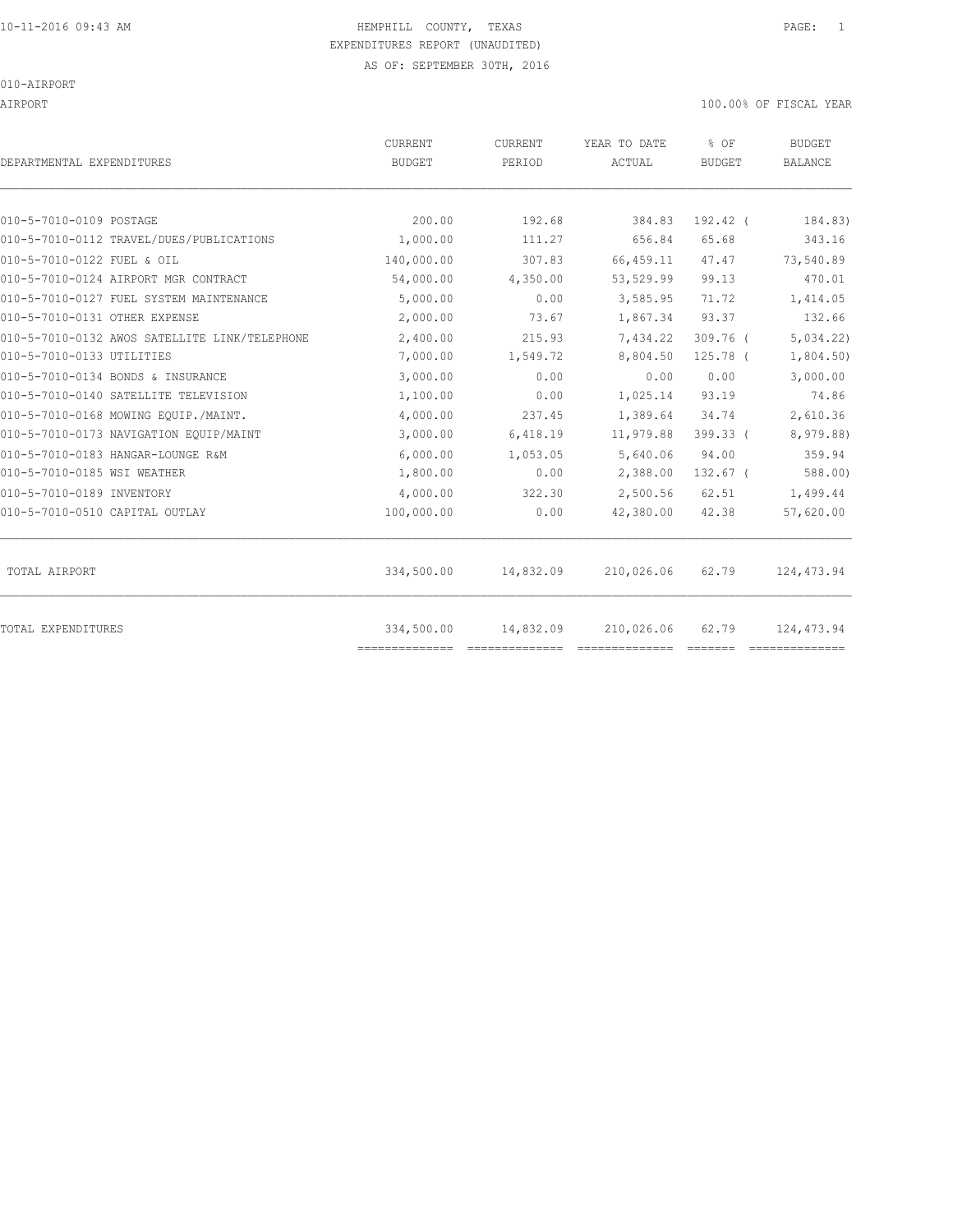ROAD & BRIDGE 1 100.00% OF FISCAL YEAR

| DEPARTMENTAL EXPENDITURES                     | CURRENT<br><b>BUDGET</b> | CURRENT<br>PERIOD | YEAR TO DATE<br>ACTUAL | % OF<br><b>BUDGET</b> | <b>BUDGET</b><br>BALANCE |
|-----------------------------------------------|--------------------------|-------------------|------------------------|-----------------------|--------------------------|
| 011-5-4011-0082 OVERTIME                      | 5,000.00                 | 0.00              | 2,916.40               | 58.33                 | 2,083.60                 |
| 011-5-4011-0090 COMMISSIONER-BARTLETT         | 37,595.00                | 3,120.38          | 37,595.00              | 100.00                | 0.00                     |
| 011-5-4011-0092 SR MAINTENANCE TECH-CERVANTES | 52,680.00                | 4,515.00          | 52,680.00              | 100.00                | 0.00                     |
| 011-5-4011-0095 MAINTENANCE TECH-MACIAS       | 47,530.08                | 4,085.84          | 47,530.08              | 100.00                | 0.00                     |
| 011-5-4011-0096 LONGEVITY                     | 3,200.00                 | 270.00            | 3,150.00               | 98.44                 | 50.00                    |
| 011-5-4011-0101 SOCIAL SECURITY/MEDICARE      | 11,000.00                | 897.21            | 10,638.70              | 96.72                 | 361.30                   |
| 011-5-4011-0102 RETIREMENT                    | 28,500.00                | 2,451.64          | 29,081.36              | $102.04$ (            | 581.36)                  |
| 011-5-4011-0103 GROUP TERM LIFE               | 500.00                   | 39.21             | 480.73                 | 96.15                 | 19.27                    |
| 011-5-4011-0104 GROUP INSURANCE               | 15,000.00                | 1,285.16          | 15,406.08              | $102.71$ (            | 406.08                   |
| 011-5-4011-0105 UNEMPLOYMENT INSURANCE        | 400.00                   | 0.00              | 81.23                  | 20.31                 | 318.77                   |
| 011-5-4011-0106 WORKERS' COMPENSATION         | 1,800.00                 | 719.07            | 3,195.54               | $177.53$ (            | 1, 395.54)               |
| 011-5-4011-0110 FREIGHT                       | 200.00                   | 0.00              | 0.00                   | 0.00                  | 200.00                   |
| 011-5-4011-0112 TRAVEL                        | 2,500.00                 | 0.00              | 0.00                   | 0.00                  | 2,500.00                 |
| 011-5-4011-0114 SHARED EXPENSES               | 2,000.00                 | 0.00              | 0.00                   | 0.00                  | 2,000.00                 |
| 011-5-4011-0122 FUEL & OIL                    | 40,000.00                | 3,012.15          | 13, 217.82             | 33.04                 | 26,782.18                |
| 011-5-4011-0124 MACHINE HIRE/CONT LABOR LABOR | 25,000.00                | 10,754.13         | 21,047.53              | 84.19                 | 3,952.47                 |
| 011-5-4011-0125 TIRES & TUBES                 | 10,000.00                | 3,368.00          | 9,824.88               | 98.25                 | 175.12                   |
| 011-5-4011-0126 CALICHE & GRAVEL              | 25,000.00                | 717.13            | 10,338.61              | 41.35                 | 14,661.39                |
| 011-5-4011-0128 MATERIAL & SUPPLIES           | 10,000.00                | 2,214.38          | 10,105.27              | $101.05$ (            | 105.27                   |
| 011-5-4011-0130 COMMUNICATION REPAIRS         | 1,000.00                 | 0.00              | 50.00                  | 5.00                  | 950.00                   |
| 011-5-4011-0131 OTHER EXPENSE                 | 1,000.00                 | 0.00              | 0.00                   | 0.00                  | 1,000.00                 |
| 011-5-4011-0132 TELEPHONE                     | 1,600.00                 | 36.10             | 1,737.22               | $108.58$ (            | 137.22)                  |
| 011-5-4011-0133 UTILITIES/PCT 1               | 3,500.00                 | 284.02            | 2,513.02               | 71.80                 | 986.98                   |
| 011-5-4011-0137 VEHICLE R&M                   | 8,000.00                 | 244.02            | 2,788.87               | 34.86                 | 5,211.13                 |
| 011-5-4011-0144 TIN HORNS/CATTLE GUARDS/CHEM  | 7,000.00                 | 0.00              | 2,520.00               | 36.00                 | 4,480.00                 |
| 011-5-4011-0173 HEAVY EQUIP - R&M             | 20,000.00                | 0.00              | 14, 135. 12            | 70.68                 | 5,864.88                 |
| 011-5-4011-0189 INVENTORY                     | 4,000.00                 | 4,935.20          | 8,938.56               | $223.46$ (            | 4,938.56                 |
| 011-5-4011-0190 ROAD GRANT PROJECTS           | 0.00                     | 0.00              | 0.00                   | 0.00                  | 0.00                     |
| 011-5-4011-0510 CAPITAL OUTLAY                | 261, 271.00              | 0.00              | 30,078.33              | 11.51                 | 231, 192.67              |
| TOTAL ROAD & BRIDGE 1                         | 625,276.08               | 42,948.64         | 330,050.35             | 52.78                 | 295, 225.73              |
| TOTAL EXPENDITURES                            | 625,276.08<br>========   | 42,948.64         | 330,050.35             | 52.78                 | 295, 225.73              |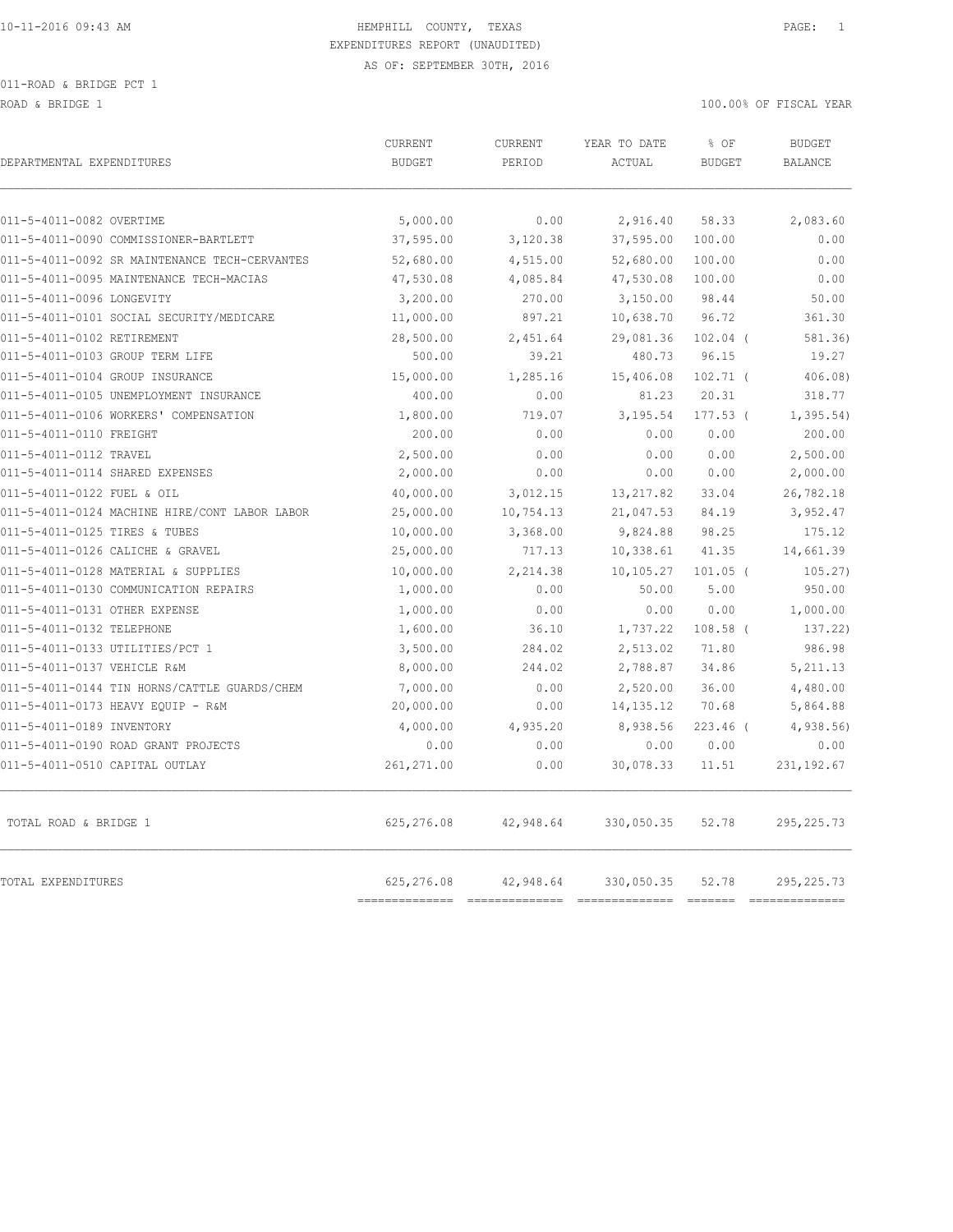| 012-5-4012-0090 COMMISSIONER-ALEXANDER<br>37,595.00<br>3,120.38<br>37,595.00<br>100.00<br>100.00<br>012-5-4012-0092 SR MAINTENANCE TECH-WALSER<br>52,680.00<br>4,290.00<br>52,680.00<br>012-5-4012-0095 MAINTENANCE TECH-SCHAFER<br>47,530.08<br>4,085.84<br>47,530.08<br>100.00<br>120.00<br>1,320.00<br>94.29<br>80.00<br>1,400.00<br>7,868.84<br>20,000.00<br>3,465.00<br>12, 131.16<br>60.66<br>012-5-4012-0101 SOCIAL SECURITY/MEDICARE<br>11,538.77<br>92.31<br>961.23<br>12,500.00<br>1,178.95<br>32,000.00<br>28,719.32<br>89.75<br>3,280.68<br>2,413.24<br>125.87<br>012-5-4012-0103 GROUP TERM LIFE<br>600.00<br>38.60<br>474.13<br>79.02<br>22,500.00<br>1,337.53<br>15, 915.41<br>70.74<br>6,584.59<br>400.00<br>0.00<br>320.59<br>79.41<br>19.85<br>1,800.00<br>3,195.54<br>$177.53$ (<br>1, 395.54<br>719.07<br>100.00<br>0.00<br>0.00<br>0.00<br>2,189.07<br>3,000.00<br>0.00<br>810.93<br>27.03<br>4,000.00<br>0.00<br>0.00<br>0.00<br>45,000.00<br>32,404.00<br>72.01<br>12,596.00<br>11,762.94<br>822.22<br>2,000.00<br>45.00<br>41.11<br>10,000.00<br>9,988.50<br>99.89<br>9,186.60<br>10,000.00<br>1,560.00<br>11,110.00<br>$111.10$ (<br>7,500.00<br>842.72<br>6,457.21<br>86.10<br>0.00<br>597.20<br>1,000.00<br>59.72<br>1,000.00<br>333.76<br>1,147.06<br>$114.71$ (<br>2,100.00<br>176.03<br>1,588.00<br>75.62<br>3,000.00<br>2,586.99<br>86.23<br>151.18<br>10,000.00<br>0.00<br>7,801.52<br>78.02<br>25,268.64<br>$168.46$ (<br>15,000.00<br>4,127.19<br>0.00<br>3,285.01<br>1,500.00<br>$219.00$ (<br>012-5-4012-0510 CAPITAL OUTLAY<br>604,805.00<br>0.00<br>168,385.67<br>27.84<br>949,010.08<br>TOTAL ROAD & BRIDGE 2<br>48,954.03<br>483, 431.77<br>50.94<br>949,010.08<br>48,954.03<br>483, 431.77<br>50.94 | DEPARTMENTAL EXPENDITURES | <b>CURRENT</b><br><b>BUDGET</b> | <b>CURRENT</b><br>PERIOD | YEAR TO DATE<br>ACTUAL | % OF<br><b>BUDGET</b> | <b>BUDGET</b><br><b>BALANCE</b> |
|----------------------------------------------------------------------------------------------------------------------------------------------------------------------------------------------------------------------------------------------------------------------------------------------------------------------------------------------------------------------------------------------------------------------------------------------------------------------------------------------------------------------------------------------------------------------------------------------------------------------------------------------------------------------------------------------------------------------------------------------------------------------------------------------------------------------------------------------------------------------------------------------------------------------------------------------------------------------------------------------------------------------------------------------------------------------------------------------------------------------------------------------------------------------------------------------------------------------------------------------------------------------------------------------------------------------------------------------------------------------------------------------------------------------------------------------------------------------------------------------------------------------------------------------------------------------------------------------------------------------------------------------------------------------------------------------------------------------------------------------|---------------------------|---------------------------------|--------------------------|------------------------|-----------------------|---------------------------------|
|                                                                                                                                                                                                                                                                                                                                                                                                                                                                                                                                                                                                                                                                                                                                                                                                                                                                                                                                                                                                                                                                                                                                                                                                                                                                                                                                                                                                                                                                                                                                                                                                                                                                                                                                              |                           |                                 |                          |                        |                       |                                 |
|                                                                                                                                                                                                                                                                                                                                                                                                                                                                                                                                                                                                                                                                                                                                                                                                                                                                                                                                                                                                                                                                                                                                                                                                                                                                                                                                                                                                                                                                                                                                                                                                                                                                                                                                              |                           |                                 |                          |                        |                       | 0.00                            |
| 012-5-4012-0096 LONGEVITY<br>012-5-4012-0097 MAINTENANCE TECH-PT/OT<br>012-5-4012-0102 RETIREMENT<br>012-5-4012-0104 GROUP INSURANCE<br>012-5-4012-0105 UNEMPLOYMENT INSURANCE<br>012-5-4012-0106 WORKERS' COMPENSATION<br>012-5-4012-0110 FREIGHT<br>012-5-4012-0112 TRAVEL<br>012-5-4012-0114 SHARED EQUIPMENT EXPENSE W/PCT<br>012-5-4012-0122 FUEL & OIL<br>012-5-4012-0124 MACHINE HIRE/CONT LABOR<br>012-5-4012-0125 TIRES & TUBES<br>012-5-4012-0126 CALICHE & GRAVEL<br>012-5-4012-0128 MATERIAL & SUPPLIES<br>012-5-4012-0130 COMMUNICATIONS EXPENSE<br>012-5-4012-0132 TELEPHONE<br>012-5-4012-0133 UTILITIES/PCT 2<br>012-5-4012-0137 VEHICLE R&M<br>012-5-4012-0144 TIN HORN/CATTLE GUARD/CHEM<br>012-5-4012-0173 HEAVY EOUIP - R&M<br>012-5-4012-0189 INVENTORY<br>TOTAL EXPENDITURES                                                                                                                                                                                                                                                                                                                                                                                                                                                                                                                                                                                                                                                                                                                                                                                                                                                                                                                                           |                           |                                 |                          |                        |                       | 0.00                            |
|                                                                                                                                                                                                                                                                                                                                                                                                                                                                                                                                                                                                                                                                                                                                                                                                                                                                                                                                                                                                                                                                                                                                                                                                                                                                                                                                                                                                                                                                                                                                                                                                                                                                                                                                              |                           |                                 |                          |                        |                       | 0.00                            |
|                                                                                                                                                                                                                                                                                                                                                                                                                                                                                                                                                                                                                                                                                                                                                                                                                                                                                                                                                                                                                                                                                                                                                                                                                                                                                                                                                                                                                                                                                                                                                                                                                                                                                                                                              |                           |                                 |                          |                        |                       |                                 |
|                                                                                                                                                                                                                                                                                                                                                                                                                                                                                                                                                                                                                                                                                                                                                                                                                                                                                                                                                                                                                                                                                                                                                                                                                                                                                                                                                                                                                                                                                                                                                                                                                                                                                                                                              |                           |                                 |                          |                        |                       |                                 |
|                                                                                                                                                                                                                                                                                                                                                                                                                                                                                                                                                                                                                                                                                                                                                                                                                                                                                                                                                                                                                                                                                                                                                                                                                                                                                                                                                                                                                                                                                                                                                                                                                                                                                                                                              |                           |                                 |                          |                        |                       |                                 |
|                                                                                                                                                                                                                                                                                                                                                                                                                                                                                                                                                                                                                                                                                                                                                                                                                                                                                                                                                                                                                                                                                                                                                                                                                                                                                                                                                                                                                                                                                                                                                                                                                                                                                                                                              |                           |                                 |                          |                        |                       |                                 |
|                                                                                                                                                                                                                                                                                                                                                                                                                                                                                                                                                                                                                                                                                                                                                                                                                                                                                                                                                                                                                                                                                                                                                                                                                                                                                                                                                                                                                                                                                                                                                                                                                                                                                                                                              |                           |                                 |                          |                        |                       |                                 |
|                                                                                                                                                                                                                                                                                                                                                                                                                                                                                                                                                                                                                                                                                                                                                                                                                                                                                                                                                                                                                                                                                                                                                                                                                                                                                                                                                                                                                                                                                                                                                                                                                                                                                                                                              |                           |                                 |                          |                        |                       |                                 |
|                                                                                                                                                                                                                                                                                                                                                                                                                                                                                                                                                                                                                                                                                                                                                                                                                                                                                                                                                                                                                                                                                                                                                                                                                                                                                                                                                                                                                                                                                                                                                                                                                                                                                                                                              |                           |                                 |                          |                        |                       |                                 |
|                                                                                                                                                                                                                                                                                                                                                                                                                                                                                                                                                                                                                                                                                                                                                                                                                                                                                                                                                                                                                                                                                                                                                                                                                                                                                                                                                                                                                                                                                                                                                                                                                                                                                                                                              |                           |                                 |                          |                        |                       | 100.00                          |
|                                                                                                                                                                                                                                                                                                                                                                                                                                                                                                                                                                                                                                                                                                                                                                                                                                                                                                                                                                                                                                                                                                                                                                                                                                                                                                                                                                                                                                                                                                                                                                                                                                                                                                                                              |                           |                                 |                          |                        |                       |                                 |
|                                                                                                                                                                                                                                                                                                                                                                                                                                                                                                                                                                                                                                                                                                                                                                                                                                                                                                                                                                                                                                                                                                                                                                                                                                                                                                                                                                                                                                                                                                                                                                                                                                                                                                                                              |                           |                                 |                          |                        |                       | 4,000.00                        |
|                                                                                                                                                                                                                                                                                                                                                                                                                                                                                                                                                                                                                                                                                                                                                                                                                                                                                                                                                                                                                                                                                                                                                                                                                                                                                                                                                                                                                                                                                                                                                                                                                                                                                                                                              |                           |                                 |                          |                        |                       |                                 |
|                                                                                                                                                                                                                                                                                                                                                                                                                                                                                                                                                                                                                                                                                                                                                                                                                                                                                                                                                                                                                                                                                                                                                                                                                                                                                                                                                                                                                                                                                                                                                                                                                                                                                                                                              |                           |                                 |                          |                        |                       | 1,177.78                        |
|                                                                                                                                                                                                                                                                                                                                                                                                                                                                                                                                                                                                                                                                                                                                                                                                                                                                                                                                                                                                                                                                                                                                                                                                                                                                                                                                                                                                                                                                                                                                                                                                                                                                                                                                              |                           |                                 |                          |                        |                       | 11.50                           |
|                                                                                                                                                                                                                                                                                                                                                                                                                                                                                                                                                                                                                                                                                                                                                                                                                                                                                                                                                                                                                                                                                                                                                                                                                                                                                                                                                                                                                                                                                                                                                                                                                                                                                                                                              |                           |                                 |                          |                        |                       | 1, 110.00)                      |
|                                                                                                                                                                                                                                                                                                                                                                                                                                                                                                                                                                                                                                                                                                                                                                                                                                                                                                                                                                                                                                                                                                                                                                                                                                                                                                                                                                                                                                                                                                                                                                                                                                                                                                                                              |                           |                                 |                          |                        |                       | 1,042.79                        |
|                                                                                                                                                                                                                                                                                                                                                                                                                                                                                                                                                                                                                                                                                                                                                                                                                                                                                                                                                                                                                                                                                                                                                                                                                                                                                                                                                                                                                                                                                                                                                                                                                                                                                                                                              |                           |                                 |                          |                        |                       | 402.80                          |
|                                                                                                                                                                                                                                                                                                                                                                                                                                                                                                                                                                                                                                                                                                                                                                                                                                                                                                                                                                                                                                                                                                                                                                                                                                                                                                                                                                                                                                                                                                                                                                                                                                                                                                                                              |                           |                                 |                          |                        |                       | 147.06)                         |
|                                                                                                                                                                                                                                                                                                                                                                                                                                                                                                                                                                                                                                                                                                                                                                                                                                                                                                                                                                                                                                                                                                                                                                                                                                                                                                                                                                                                                                                                                                                                                                                                                                                                                                                                              |                           |                                 |                          |                        |                       | 512.00                          |
|                                                                                                                                                                                                                                                                                                                                                                                                                                                                                                                                                                                                                                                                                                                                                                                                                                                                                                                                                                                                                                                                                                                                                                                                                                                                                                                                                                                                                                                                                                                                                                                                                                                                                                                                              |                           |                                 |                          |                        |                       | 413.01                          |
|                                                                                                                                                                                                                                                                                                                                                                                                                                                                                                                                                                                                                                                                                                                                                                                                                                                                                                                                                                                                                                                                                                                                                                                                                                                                                                                                                                                                                                                                                                                                                                                                                                                                                                                                              |                           |                                 |                          |                        |                       | 2,198.48                        |
|                                                                                                                                                                                                                                                                                                                                                                                                                                                                                                                                                                                                                                                                                                                                                                                                                                                                                                                                                                                                                                                                                                                                                                                                                                                                                                                                                                                                                                                                                                                                                                                                                                                                                                                                              |                           |                                 |                          |                        |                       | 10, 268.64)                     |
|                                                                                                                                                                                                                                                                                                                                                                                                                                                                                                                                                                                                                                                                                                                                                                                                                                                                                                                                                                                                                                                                                                                                                                                                                                                                                                                                                                                                                                                                                                                                                                                                                                                                                                                                              |                           |                                 |                          |                        |                       | 1,785.01)                       |
|                                                                                                                                                                                                                                                                                                                                                                                                                                                                                                                                                                                                                                                                                                                                                                                                                                                                                                                                                                                                                                                                                                                                                                                                                                                                                                                                                                                                                                                                                                                                                                                                                                                                                                                                              |                           |                                 |                          |                        |                       | 436, 419.33                     |
|                                                                                                                                                                                                                                                                                                                                                                                                                                                                                                                                                                                                                                                                                                                                                                                                                                                                                                                                                                                                                                                                                                                                                                                                                                                                                                                                                                                                                                                                                                                                                                                                                                                                                                                                              |                           |                                 |                          |                        |                       | 465,578.31                      |
| ----------------------<br>===========<br>--------------<br>----------------                                                                                                                                                                                                                                                                                                                                                                                                                                                                                                                                                                                                                                                                                                                                                                                                                                                                                                                                                                                                                                                                                                                                                                                                                                                                                                                                                                                                                                                                                                                                                                                                                                                                  |                           |                                 |                          |                        |                       | 465,578.31                      |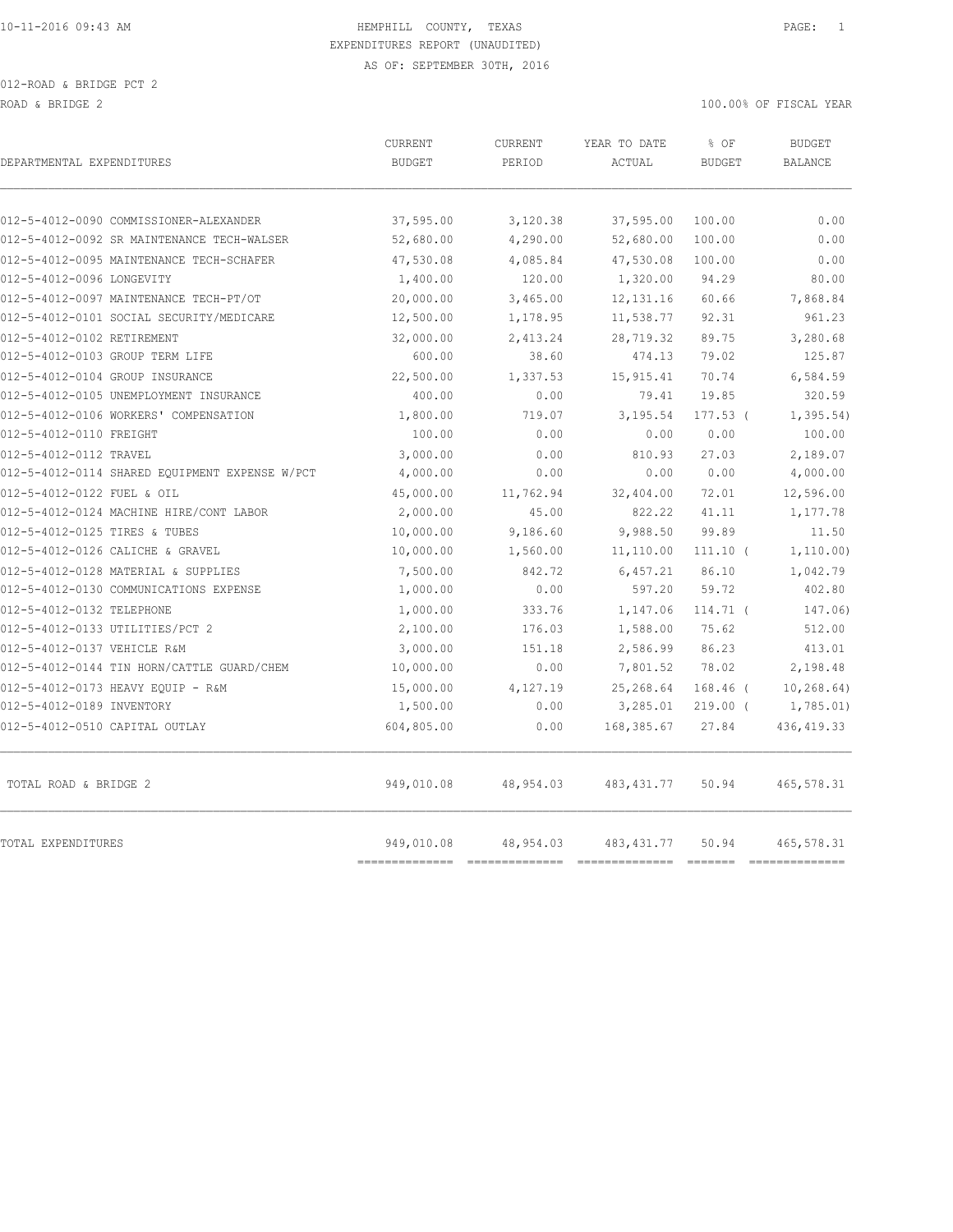| DEPARTMENTAL EXPENDITURES                  | CURRENT<br><b>BUDGET</b>       | <b>CURRENT</b><br>PERIOD                      | YEAR TO DATE<br>ACTUAL | % OF<br><b>BUDGET</b> | <b>BUDGET</b><br><b>BALANCE</b> |
|--------------------------------------------|--------------------------------|-----------------------------------------------|------------------------|-----------------------|---------------------------------|
| 013-5-4013-0082 OVERTIME                   | 13,000.00                      | 0.00                                          | 0.00                   | 0.00                  | 13,000.00                       |
| 013-5-4013-0090 COMMISSIONER-MEEK          | 37,595.00                      | 3,120.38                                      | 37,595.00              | 100.00                | 0.00                            |
| 013-5-4013-0092 SR MAINTENANCE TECH-CLARK  | 52,680.00                      | 4,515.00                                      | 52,680.00              | 100.00                | 0.00                            |
| 013-5-4013-0094 MAINTENANCE TECH-ARCHER    | 47,530.08                      | 4,085.84                                      | 47,530.08              | 100.00                | 0.00                            |
| 013-5-4013-0095 MAINTENANCE TECH-G.SCOTT   | 47,530.00                      | 6,214.90                                      | 49,659.14              | $104.48$ (            | 2, 129.14)                      |
| 013-5-4013-0096 LONGEVITY                  | 1,200.00                       | 110.00                                        | 1,130.00               | 94.17                 | 70.00                           |
| 013-5-4013-0097 MAINTENANCE TECH-FARRAR    | 47,530.08                      | 4,085.84                                      | 47,530.08              | 100.00                | 0.00                            |
| 013-5-4013-0098 MAINTENANCE TECH-PARSLEY   | 47,380.00                      | 4,085.84                                      | 44,512.24              | 93.95                 | 2,867.76                        |
| 013-5-4013-0101 SOCIAL SECURITY/MEDICARE   | 22,500.00                      | 1,945.94                                      | 20,615.26              | 91.62                 | 1,884.74                        |
| 013-5-4013-0102 RETIREMENT                 | 59,000.00                      | 5,316.74                                      | 56,777.30              | 96.23                 | 2,222.70                        |
| 013-5-4013-0103 GROUP TERM LIFE            | 1,000.00                       | 85.06                                         | 937.11                 | 93.71                 | 62.89                           |
| 013-5-4013-0104 GROUP INSURANCE            | 45,000.00                      | 3,854.06                                      | 45,622.22              | $101.38$ (            | 622.22)                         |
| 013-5-4013-0105 UNEMPLOYMENT INSURANCE     | 1,000.00                       | 0.00                                          | 181.88                 | 18.19                 | 818.12                          |
| 013-5-4013-0106 WORKERS' COMPENSATION      | 4,000.00                       | 1,438.14                                      | 6,391.79               | $159.79$ (            | 2,391.79                        |
| 013-5-4013-0110 FREIGHT                    | 100.00                         | 0.00                                          | 0.00                   | 0.00                  | 100.00                          |
| 013-5-4013-0112 TRAVEL                     | 3,000.00                       | 0.00                                          | 2, 117.35              | 70.58                 | 882.65                          |
| 013-5-4013-0122 FUEL & OIL                 | 100,000.00                     | 3,422.65                                      | 39,306.98              | 39.31                 | 60,693.02                       |
| 013-5-4013-0124 MACHINE HIRE/CONT LABOR    | 25,000.00                      | 1,875.00                                      | 30,490.54              | $121.96$ (            | 5,490.54)                       |
| 013-5-4013-0125 TIRES & TUBES              | 13,000.00                      | 5,226.85                                      | 8,723.27               | 67.10                 | 4,276.73                        |
| 013-5-4013-0126 CALICHE & GRAVEL           | 30,000.00                      | 29,324.14                                     | 74,699.05              | 249.00 (              | 44,699.05)                      |
| 013-5-4013-0128 MATERIAL & SUPPLIES        | 25,000.00                      | 200.77                                        | 15,442.30              | 61.77                 | 9,557.70                        |
| 013-5-4013-0130 COMMUNICATIONS EXPENSES    | 1,000.00                       | 0.00                                          | 250.00                 | 25.00                 | 750.00                          |
| 013-5-4013-0131 OTHER EXPENSE              | 1,000.00                       | 0.00                                          | 0.00                   | 0.00                  | 1,000.00                        |
| 013-5-4013-0132 TELEPHONE                  | 2,000.00                       | 30.00                                         | 360.00                 | 18.00                 | 1,640.00                        |
| 013-5-4013-0133 UTILITIES/PCT 3            | 3,000.00                       | 403.35                                        | 2,575.98               | 85.87                 | 424.02                          |
| 013-5-4013-0137 VEHICLE R&M                | 20,000.00                      | 8,749.55                                      | 14,581.45              | 72.91                 | 5,418.55                        |
| 013-5-4013-0144 TIN HORN/CATTLE GUARD/CHEM | 10,000.00                      | 0.00                                          | 0.00                   | 0.00                  | 10,000.00                       |
| 013-5-4013-0173 HEAVY EQUIP - R&M          | 50,000.00                      | 17,568.46                                     | 50, 220.30             | $100.44$ (            | 220.30)                         |
| 013-5-4013-0189 INVENTORY                  | 18,000.00                      | 0.00                                          | 2,686.04               | 14.92                 | 15, 313.96                      |
| 013-5-4013-0190 ROAD GRANT PROJECTS        | 850,000.00                     | 0.00                                          | 654, 211.56            | 76.97                 | 195,788.44                      |
| 013-5-4013-0510 CAPITAL OUTLAY             | 490,975.00                     | 6,875.00                                      | 37,996.33              | 7.74                  | 452,978.67                      |
| TOTAL ROAD & BRIDGE 3                      | 2,069,020.16                   | 112,533.51                                    | 1,344,823.25           | 65.00                 | 724,196.91                      |
| TOTAL EXPENDITURES                         | 2,069,020.16<br>============== | 112,533.51<br>=============================== | 1,344,823.25           | 65.00<br>FEEEEE       | 724,196.91<br>--------------    |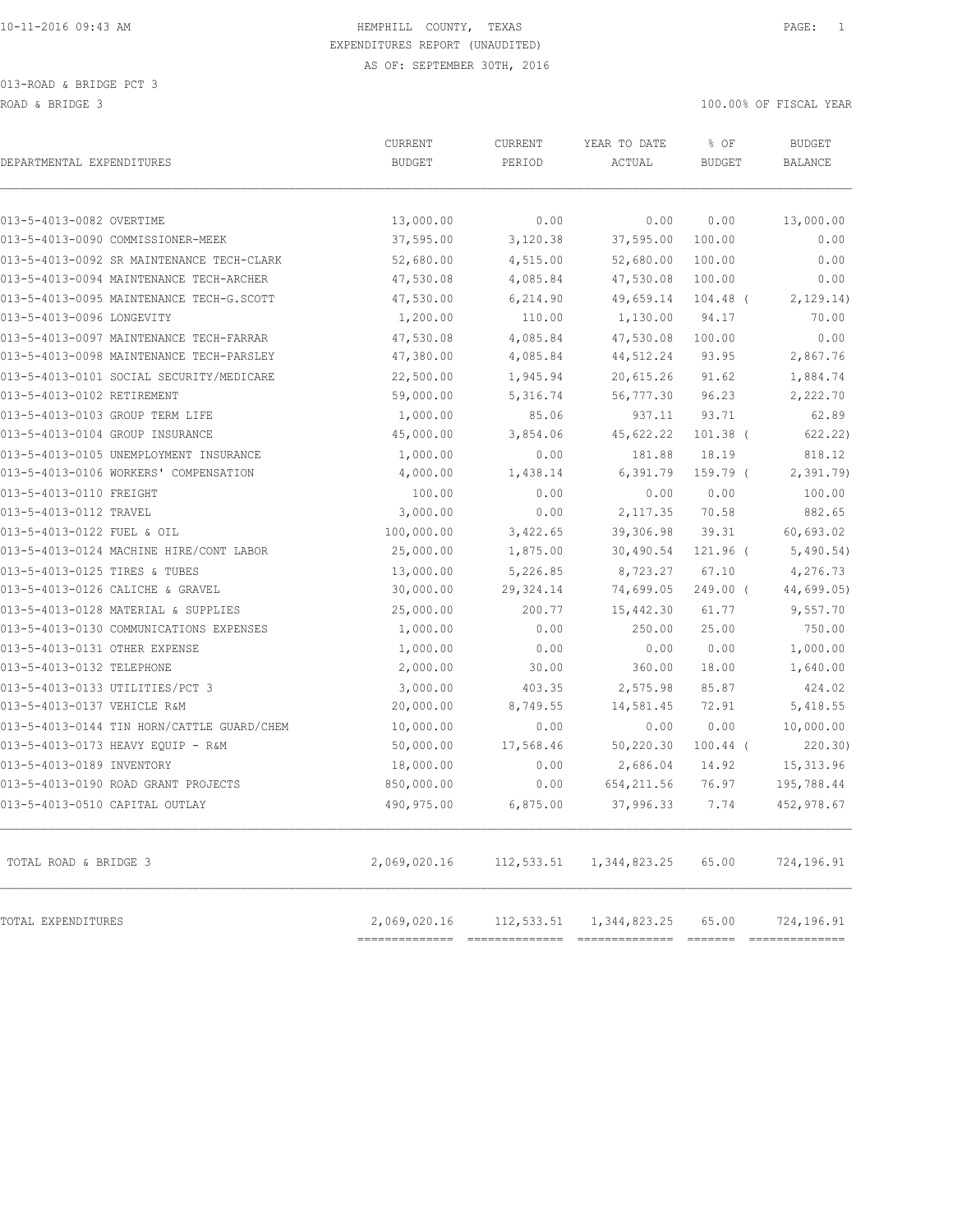ROAD & BRIDGE 4 100.00% OF FISCAL YEAR

| DEPARTMENTAL EXPENDITURES                      | CURRENT<br><b>BUDGET</b> | CURRENT<br>PERIOD | YEAR TO DATE<br>ACTUAL | % OF<br><b>BUDGET</b> | <b>BUDGET</b><br>BALANCE      |
|------------------------------------------------|--------------------------|-------------------|------------------------|-----------------------|-------------------------------|
| 014-5-4014-0082 PART-TIME/OVERTIME             | 13,000.00                | 0.00              | 1,030.40               | 7.93                  | 11,969.60                     |
| 014-5-4014-0090 COMMISSIONER-THOMAS            | 37,595.00                | 3,120.38          | 37,595.00              | 100.00                | 0.00                          |
| 014-5-4014-0092 SR MAINTENANCE TECH-CROSGROVE  | 52,680.00                | 4,290.00          | 52,680.00              | 100.00                | 0.00                          |
| 014-5-4014-0094 MAINTENANCE TECH-SCOTT         | 47,530.08                | 4,085.84          | 47,530.08              | 100.00                | 0.00                          |
| 014-5-4014-0095 MAINTENANCE TECH-WRIGHT        | 47,380.00                | 4,085.84          | 47,293.44              | 99.82                 | 86.56                         |
| 014-5-4014-0096 LONGEVITY                      | 2,000.00                 | 180.00            | 2,025.00               | $101.25$ (            | 25.00)                        |
| 014-5-4014-0097 MAINTENANCE TECH-HARRISON      | 47,530.08                | 4,085.84          | 47,530.08              | 100.00                | 0.00                          |
| 014-5-4014-0101 SOCIAL SECURITY/MEDICARE       | 19,000.00                | 1,542.31          | 18,010.39              | 94.79                 | 989.61                        |
| 014-5-4014-0102 RETIREMENT                     | 50,000.00                | 4,083.56          | 47,695.68              | 95.39                 | 2,304.32                      |
| 014-5-4014-0103 GROUP TERM LIFE                | 1,000.00                 | 65.33             | 787.53                 | 78.75                 | 212.47                        |
| 014-5-4014-0104 GROUP INSURANCE                | 37,500.00                | 2,622.69          | 31, 432.68             | 83.82                 | 6,067.32                      |
| 014-5-4014-0105 UNEMPLOYMENT INSURANCE         | 1,500.00                 | 0.00              | 150.66                 | 10.04                 | 1,349.34                      |
| 014-5-4014-0106 WORKERS' COMPENSATION          | 3,500.00                 | 1,198.45          | 5,326.71               | $152.19$ (            | 1,826.71)                     |
| 014-5-4014-0110 FREIGHT                        | 500.00                   | 0.00              | 0.00                   | 0.00                  | 500.00                        |
| 014-5-4014-0112 TRAVEL                         | 3,000.00                 | 133.40            | 249.24                 | 8.31                  | 2,750.76                      |
| 014-5-4014-0122 FUEL & OIL                     | 80,000.00                | 163.22            | 26,876.35              | 33.60                 | 53, 123.65                    |
| 014-5-4014-0124 MACHINE HIRE/CONT LABOR        | 3,000.00                 | 494.10            | 5,996.60               | 199.89 (              | 2,996.60                      |
| 014-5-4014-0125 TIRES & TUBES                  | 10,000.00                | 1,039.75          | 8,646.34               | 86.46                 | 1,353.66                      |
| 014-5-4014-0126 CALICHE & GRAVEL               | 50,000.00                | 0.00              | 20,730.35              | 41.46                 | 29,269.65                     |
| 014-5-4014-0128 MATERIAL & SUPPLIES            | 10,000.00                | 655.41            | 9,884.69               | 98.85                 | 115.31                        |
| 014-5-4014-0130 COMMUNICATIONS EXPENSES        | 1,500.00                 | 690.00            | 690.00                 | 46.00                 | 810.00                        |
| 014-5-4014-0131 OTHER EXPENSE                  | 5,000.00                 | 0.00              | 75.00                  | 1.50                  | 4,925.00                      |
| 014-5-4014-0132 TELEPHONE                      | 2,000.00                 | 502.38            | 1,843.37               | 92.17                 | 156.63                        |
| 014-5-4014-0133 UTILITIES/PCT 4                | 8,000.00                 | 470.17            | 3,811.46               | 47.64                 | 4,188.54                      |
| 014-5-4014-0137 VEHICLE R&M                    | 5,000.00                 | 1,290.09          | 3,792.51               | 75.85                 | 1,207.49                      |
| 014-5-4014-0144 TIN HORNS, CATTLE GUARDS, CHEM | 5,000.00                 | 0.00              | 0.00                   | 0.00                  | 5,000.00                      |
| 014-5-4014-0173 HEAVY EQUIP - R&M              | 20,000.00                | 5,797.33          | 26,510.53              | $132.55$ (            | 6, 510.53)                    |
| 014-5-4014-0189 INVENTORY                      | 10,000.00                | 2,650.00          | 4,142.99               | 41.43                 | 5,857.01                      |
| 014-5-4014-0190 ROAD GRANT PROJECTS            | 445,000.00               | 4,439.26          | 285,732.26             | 64.21                 | 159,267.74                    |
| 014-5-4014-0225 RENT                           | 4,500.00                 | 750.00            | 9,000.00               | $200.00$ (            | 4,500.00)                     |
| 014-5-4014-0510 CAPITAL OUTLAY                 | 726,321.00               | 129,531.75        | 667,829.23             | 91.95                 | 58,491.77                     |
| TOTAL ROAD & BRIDGE 4                          | 1,749,036.16             | 177,967.10        | 1,414,898.57           | 80.90                 | 334,137.59                    |
| TOTAL EXPENDITURES                             | 1,749,036.16             | 177,967.10        | 1,414,898.57           | 80.90                 | 334, 137.59<br>============== |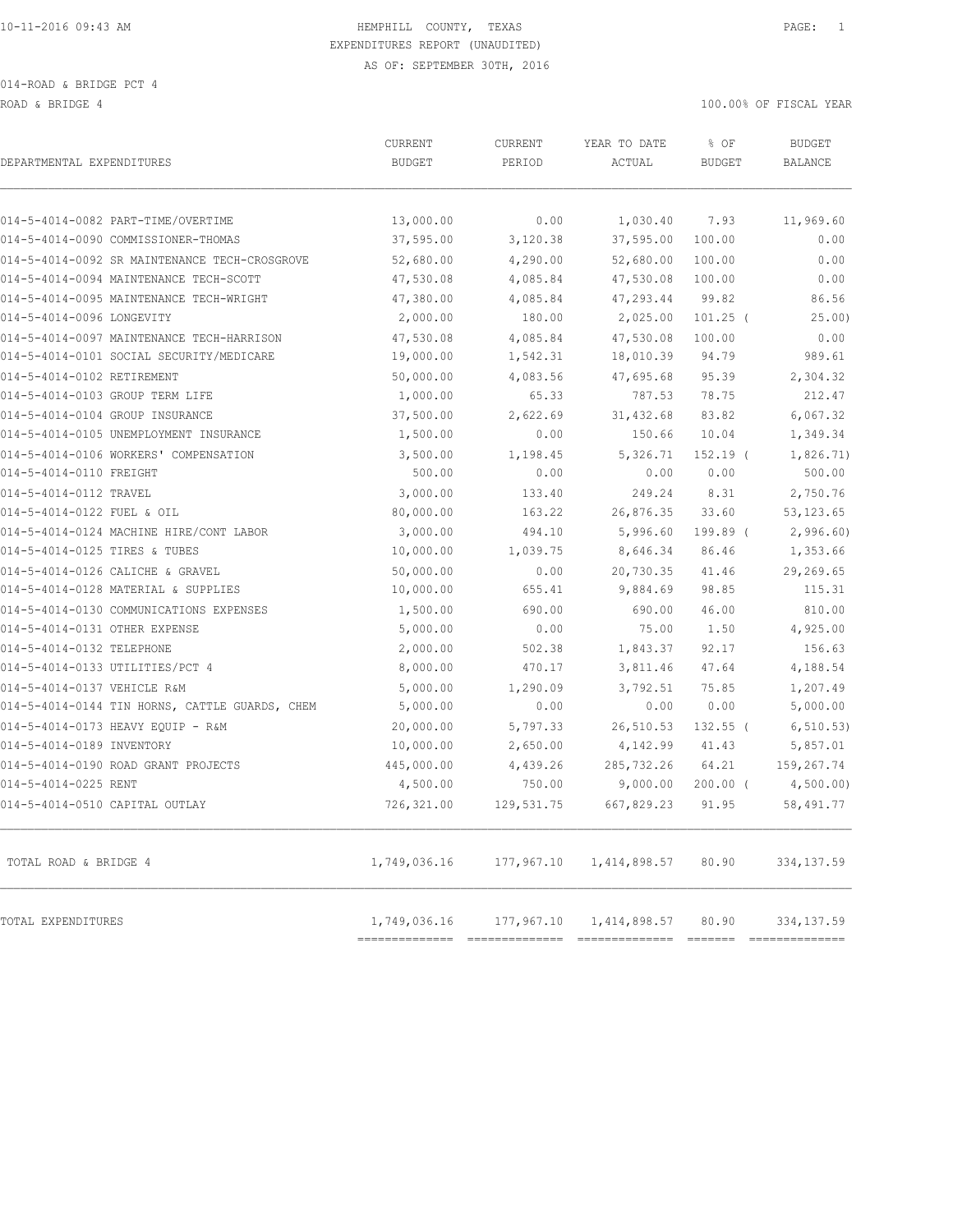### 022-CO RECORDS PRESERVATION

CO RECORDS PRESERVATION 100.00% OF FISCAL YEAR

| DEPARTMENTAL EXPENDITURES             | <b>CURRENT</b> | <b>CURRENT</b> | YEAR TO DATE | % OF          | <b>BUDGET</b>  |
|---------------------------------------|----------------|----------------|--------------|---------------|----------------|
|                                       | <b>BUDGET</b>  | PERIOD         | ACTUAL       | <b>BUDGET</b> | <b>BALANCE</b> |
| 022-5-1022-0114 COUNTY RPF-EXPENSE    | 42,000.00      | 0.00           | 33,471.45    | 79.69         | 8,528.55       |
| 022-5-1022-0115 CO RECORDS MANAGEMENT | 50,000.00      | 0.00           | 0.00         | 0.00          | 50,000.00      |
| TOTAL CO RECORDS PRESERVATION         | 92,000.00      | 0.00           | 33, 471.45   | 36.38         | 58,528.55      |
| TOTAL EXPENDITURES                    | 92,000.00      | 0.00           | 33, 471.45   | 36.38         | 58,528.55      |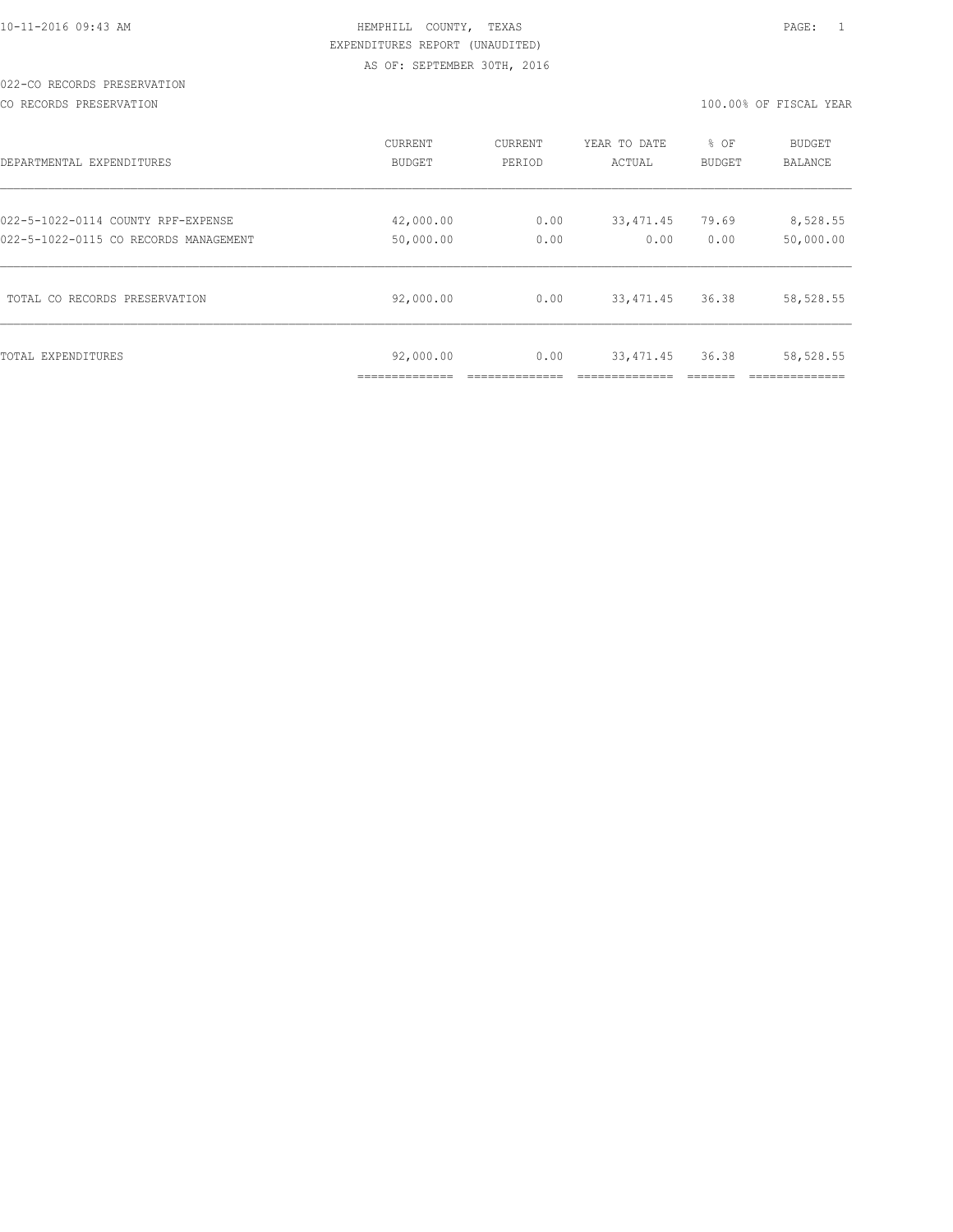### CLERK REC PRESERVATION 100.00% OF FISCAL YEAR

| DEPARTMENTAL EXPENDITURES                     | <b>CURRENT</b>                            | CURRENT              | YEAR TO DATE | % OF   | BUDGET                    |
|-----------------------------------------------|-------------------------------------------|----------------------|--------------|--------|---------------------------|
|                                               | <b>BUDGET</b>                             | PERIOD               | ACTUAL       | BUDGET | <b>BALANCE</b>            |
| 023-5-1023-0114 CLK'S RECORD PRESERVATION EXP | 800.00                                    | 0.00                 | 0.00         | 0.00   | 800.00                    |
| 023-5-1023-0510 RPF-CAPITAL OUTLAY            | 0.00                                      | 0.00                 | 0.00         | 0.00   | 0.00                      |
| TOTAL CLERK                                   | 800.00                                    | 0.00                 | 0.00         | 0.00   | 800.00                    |
| TOTAL EXPENDITURES                            | 800.00<br>_____________<br>______________ | 0.00<br>____________ | 0.00         | 0.00   | 800.00<br>--------------- |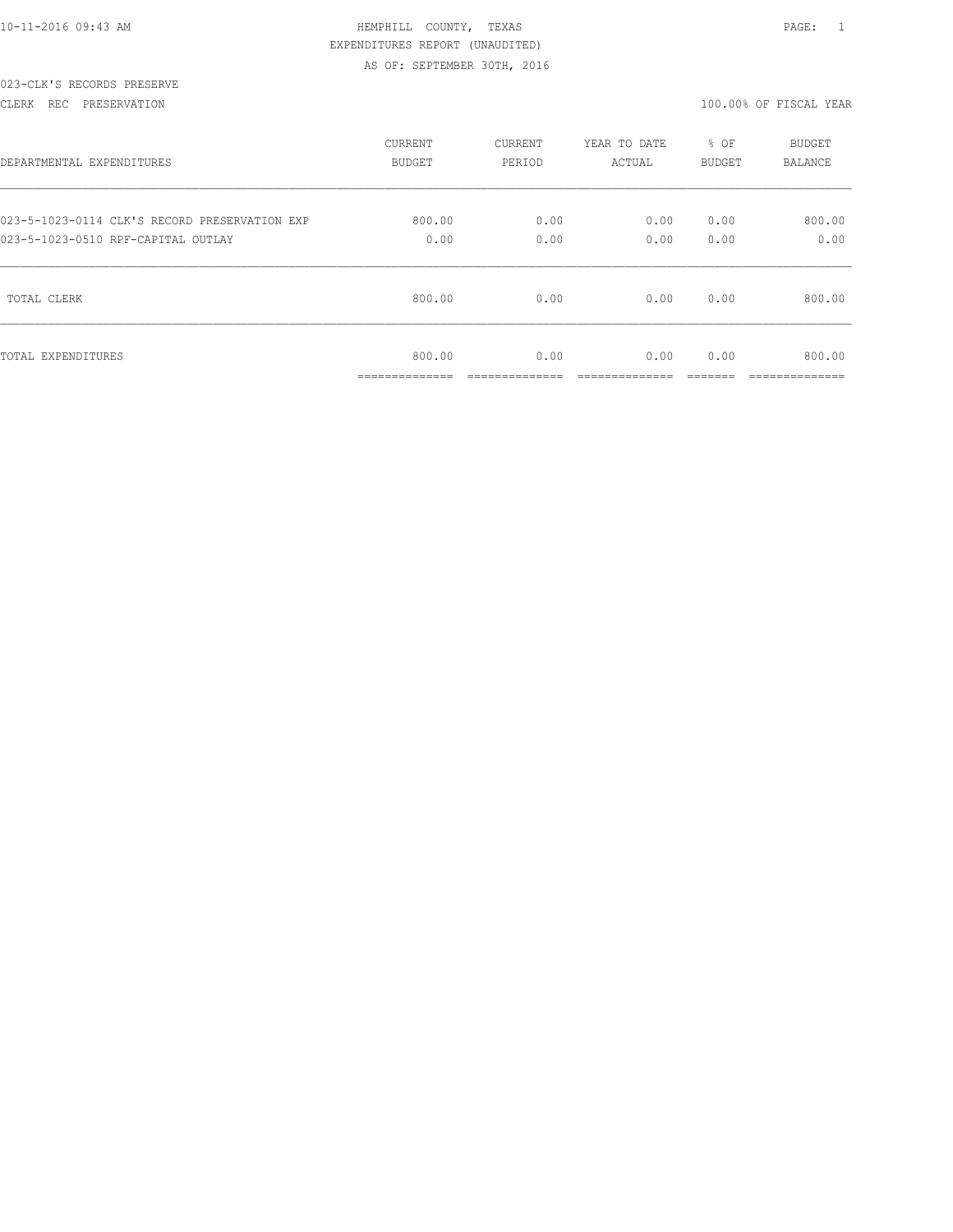#### JUSTICE COURT TECH 100.00% OF FISCAL YEAR

| DEPARTMENTAL EXPENDITURES     | CURRENT<br><b>BUDGET</b>                      | CURRENT<br>PERIOD | YEAR TO DATE<br>ACTUAL | % OF<br>BUDGET | BUDGET<br><b>BALANCE</b> |
|-------------------------------|-----------------------------------------------|-------------------|------------------------|----------------|--------------------------|
| 024-5-2024-0114 TECH EXPENSES | 13,000.00                                     | 479.98            | 1,136.83               | 8.74           | 11,863.17                |
| TOTAL JUSTICE COURT TECH      | 13,000.00                                     | 479.98            | 1,136.83               | 8.74           | 11,863.17                |
| TOTAL EXPENDITURES            | 13,000.00<br>-----------<br>_________________ | 479.98            | 1,136.83               | 8.74           | 11,863.17<br>__________  |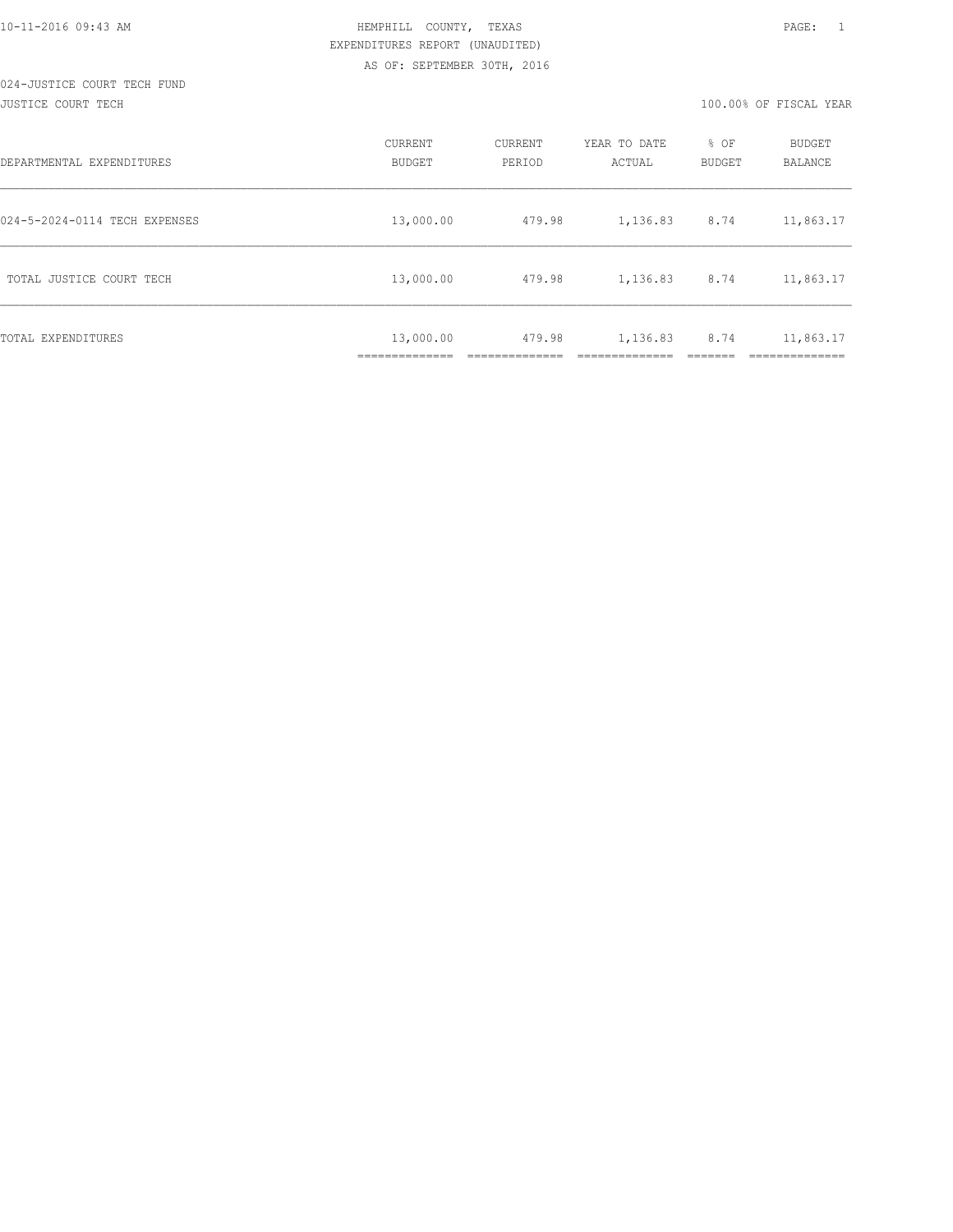# 032-CHK COLLECTION/CO ATTY

CHECK COLLECTION 100.00% OF FISCAL YEAR

| DEPARTMENTAL EXPENDITURES          | CURRENT<br><b>BUDGET</b> | CURRENT<br>PERIOD | YEAR TO DATE<br>ACTUAL | % OF<br><b>BUDGET</b> | <b>BUDGET</b><br><b>BALANCE</b> |
|------------------------------------|--------------------------|-------------------|------------------------|-----------------------|---------------------------------|
| 032-5-2032-0109 OTHER MISC. EXP    | 5,500.00                 | 0.00              | 0.00                   | 0.00                  | 5,500.00                        |
| 032-5-2032-0128 SUPPLIES           | 0.00                     | 0.00              | 58.90                  | $0.00$ (              | 58.90)                          |
| 032-5-2032-0168 LAW LIBRARY- BOOKS | 0.00                     | 0.00              | 0.00                   | 0.00                  | 0.00                            |
| 032-5-2032-0510 CAPITAL OUTLAY     | 12,000.00                | 0.00              | 0.00                   | 0.00                  | 12,000.00                       |
| TOTAL CHECK COLLECTION             | 17,500.00                | 0.00              | 58.90                  | 0.34                  | 17,441.10                       |
| TOTAL EXPENDITURES                 | 17,500.00                | 0.00              | 58.90                  | 0.34                  | 17,441.10                       |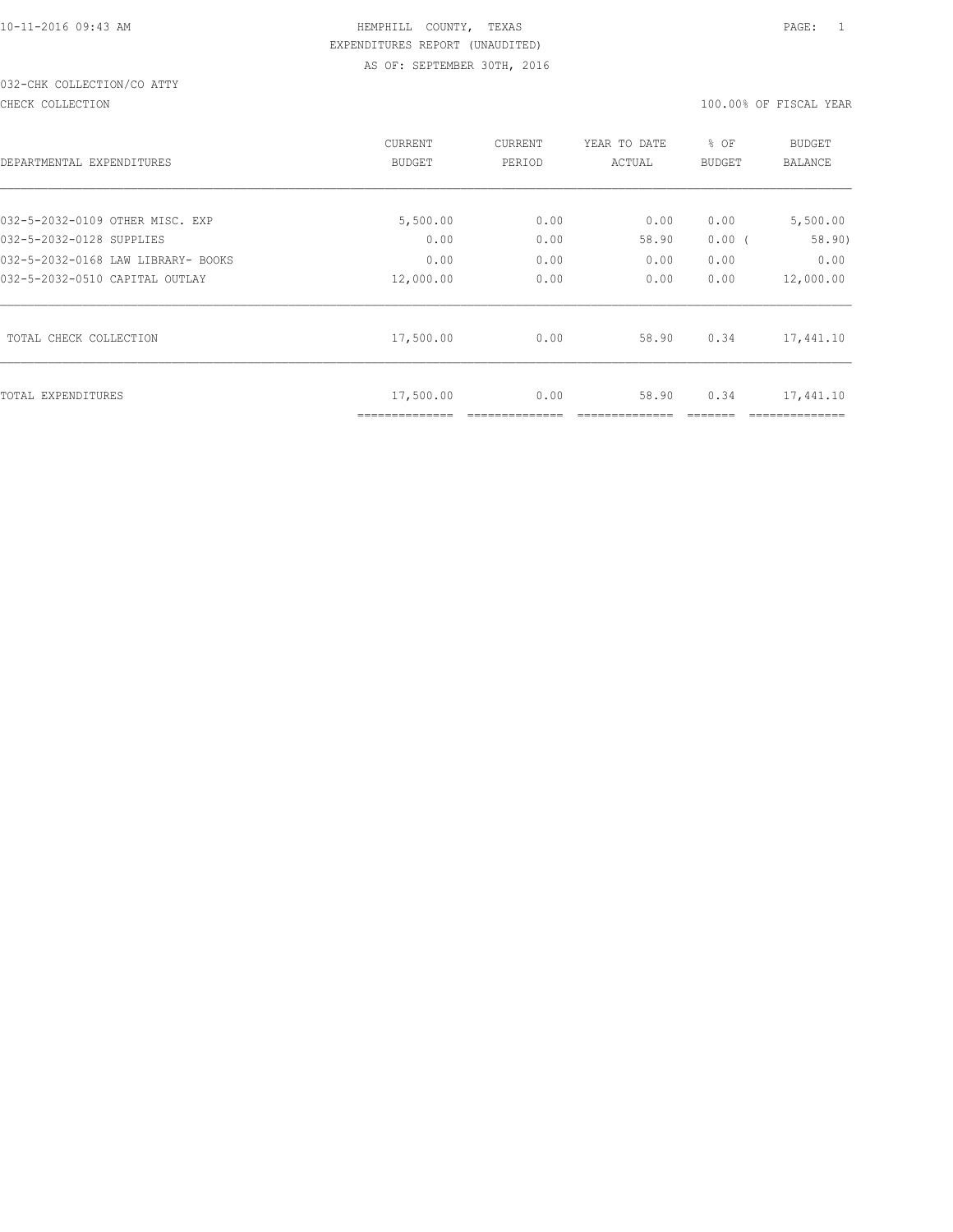ANNUAL LEOSE/LAW 100.00% OF FISCAL YEAR

| DEPARTMENTAL EXPENDITURES            | CURRENT<br>BUDGET | CURRENT<br>PERIOD | YEAR TO DATE<br>ACTUAL | % OF<br>BUDGET | BUDGET<br>BALANCE |
|--------------------------------------|-------------------|-------------------|------------------------|----------------|-------------------|
| 036-5-3036-0112 CONTINUING EDUCATION | 8,000.00          | 0.00              | 1,082.83               | 13.54          | 6,917.17          |
| TOTAL ANNUAL LEOSE/LAW               | 8,000.00          | 0.00              | 1,082.83               | 13.54          | 6,917.17          |
| TOTAL EXPENDITURES                   | 8,000.00          | 0.00              | 1,082.83               | 13.54          | 6,917.17          |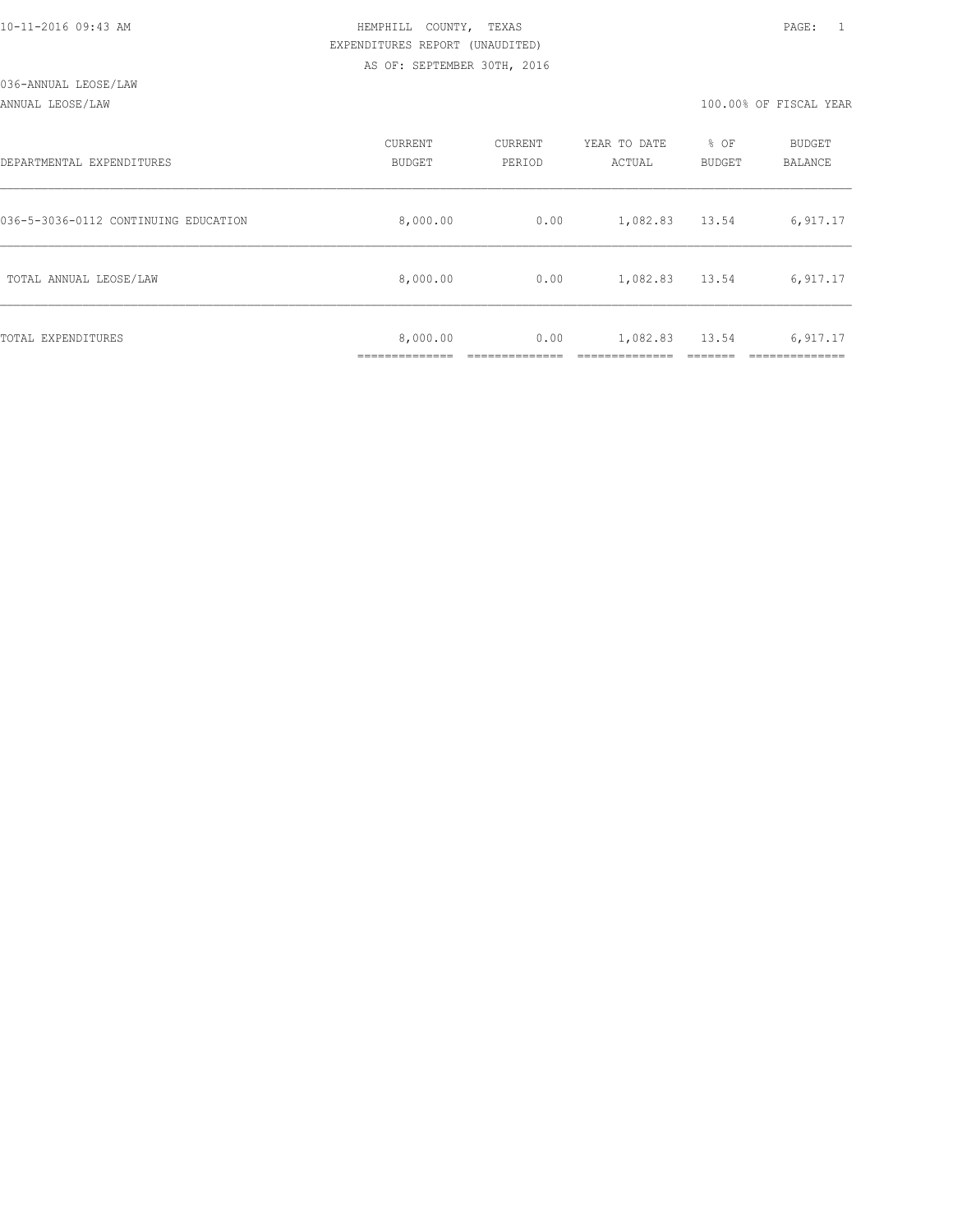046-SCAAP

SCAAP 100.00% OF FISCAL YEAR

| DEPARTMENTAL EXPENDITURES              | CURRENT<br>BUDGET | CURRENT<br>PERIOD | YEAR TO DATE<br>ACTUAL | % OF<br>BUDGET | BUDGET<br>BALANCE |
|----------------------------------------|-------------------|-------------------|------------------------|----------------|-------------------|
| 046-5-3046-0124 CONTRACT LABOR/JBI     | 2,000.00          | 0.00              | 710.38                 | 35.52          | 1,289.62          |
| 046-5-3046-0183 REPAIRS & IMPROVEMENTS | 35,000.00         | 1,314.10          | 8,542.65               | 24.41          | 26,457.35         |
| 046-5-3046-0185 OTHER APPROVED EXP     | 20,000.00         | 0.00              | 0.00                   | 0.00           | 20,000.00         |
| TOTAL SCAAP                            | 57,000.00         | 1,314.10          | 9,253.03               | 16.23          | 47,746.97         |
| TOTAL EXPENDITURES                     | 57,000.00         | 1,314.10          | 9,253.03               | 16.23          | 47,746.97         |